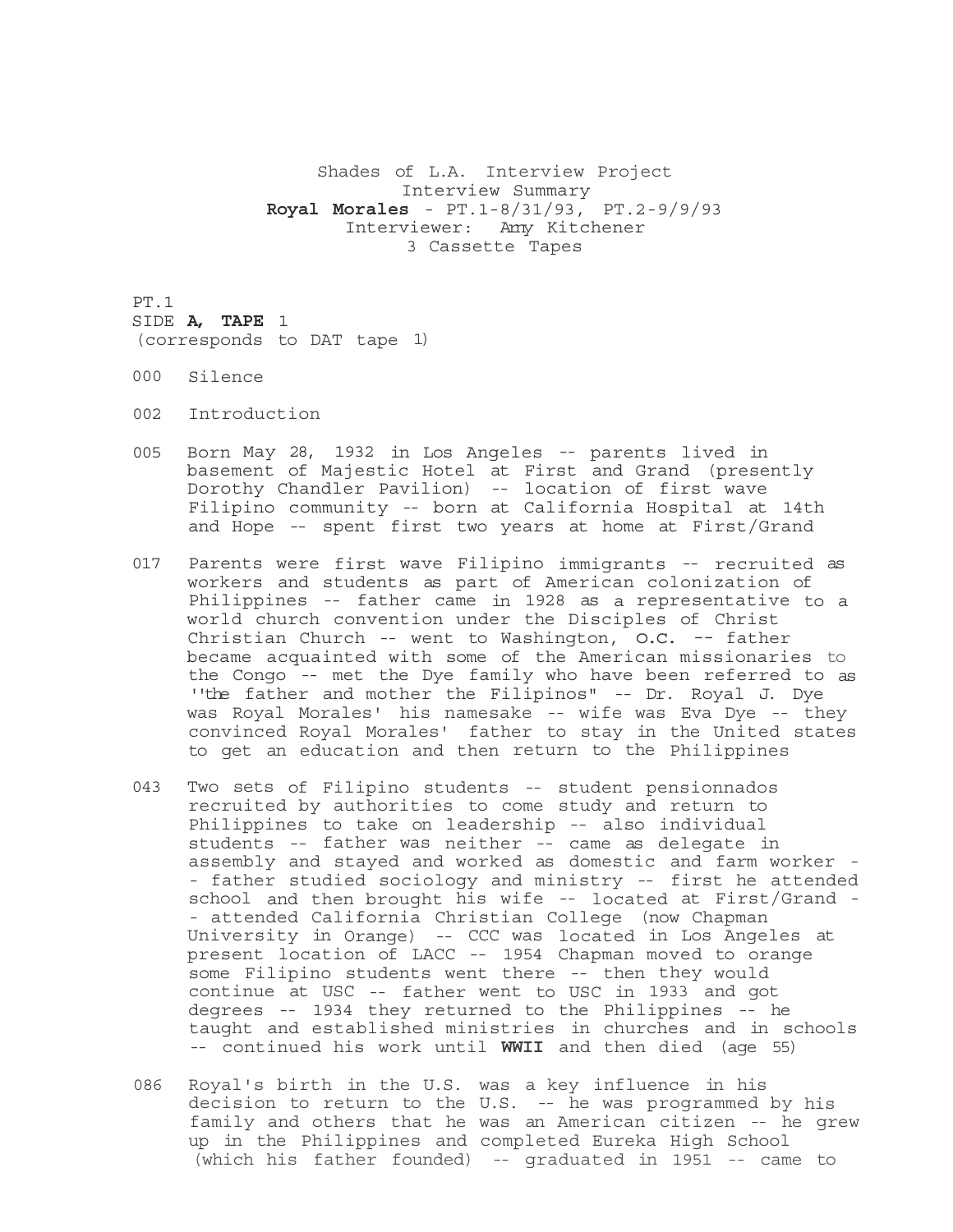the U.S. in 1951 via Hawaii at age 18 -- had to register for the draft -- went to stay with his uncle who was a first wave immigrant to the U.S. as a farm worker in Hawaii - uncle was going to help him -- Royal wanted to go to the University of Hawaii but he did not pass the English test uncle suggested he try the mainland to find a school -- Royal decided to go to L.A. and try Chapman (his father's alma mater) -- registrar knew his father and helped Royal Father Dye and Rev. Felix Pascua met him at the airport - those two started the congregation of Filipino Christian Fellowship

- 141 Royal left L.A. age 2 -- no memories -- first impressions upon return in 1951 were the ocean, mountains, snow, beauty and size of country -- campus life was his acculturation - the Filipino Christian Church was his "anchor'' -- church located on Union St. -- the Christian Fellowship was founded in the basement of the Majestic Hotel downtown -- the early Filipinos also congregated on Weller St. (now Col. Onisuka near Otani Hotel between San Pedro and Los Angeles Street) - - center for Filipinos with pool halls, restaurants, barbershops, tailors -- area continued until **WWII** -- was also location of Little Tokyo -- Bunker Hill Redevelopment took over many of the Filipino areas -- Figueroa and Temple was also a little center of Filipino businesses -- no longer there -- they were pushed west -- in the 1950s the Filipino Christian Church bought church at 301 N. Union -- was beginning of the present Filipino Town -- now at Union/Temple and west to Alvarado -- new Filipino Town in 1950s and 1960s -- FACLA (Filipino American Community of Los Angeles) came at the same time as church
- 210 FACLA used to be on Bunker Hill -- location for dances part of their socialization -- Royal went there and hung around the pool halls
- 220 When the Filipino Christian Church moved it reflected a community wide desire to move there -- in the 1950s all the Filipino Americans knew each other -- was a very small community -- the leadership hung around FACLA and the church -- the church was key factor that held them together -- was social/spiritual fellowship and FACLA was social/political
- 240 Royal was the only Filipino at Chapman College -- made friends with a Hawaiian -- who served as his tutor/mentor/protector -- they cooked their own food on campus (rice, etc.) -- every weekend Royal was at the church - old timers knew his father -- they were his protective family -- could have chicken adobo and rice on weekends - demographics of college -- later two more Filipinos came they were Royal's support group joined basketball - worked as janitor at the school -- worked in the kitchen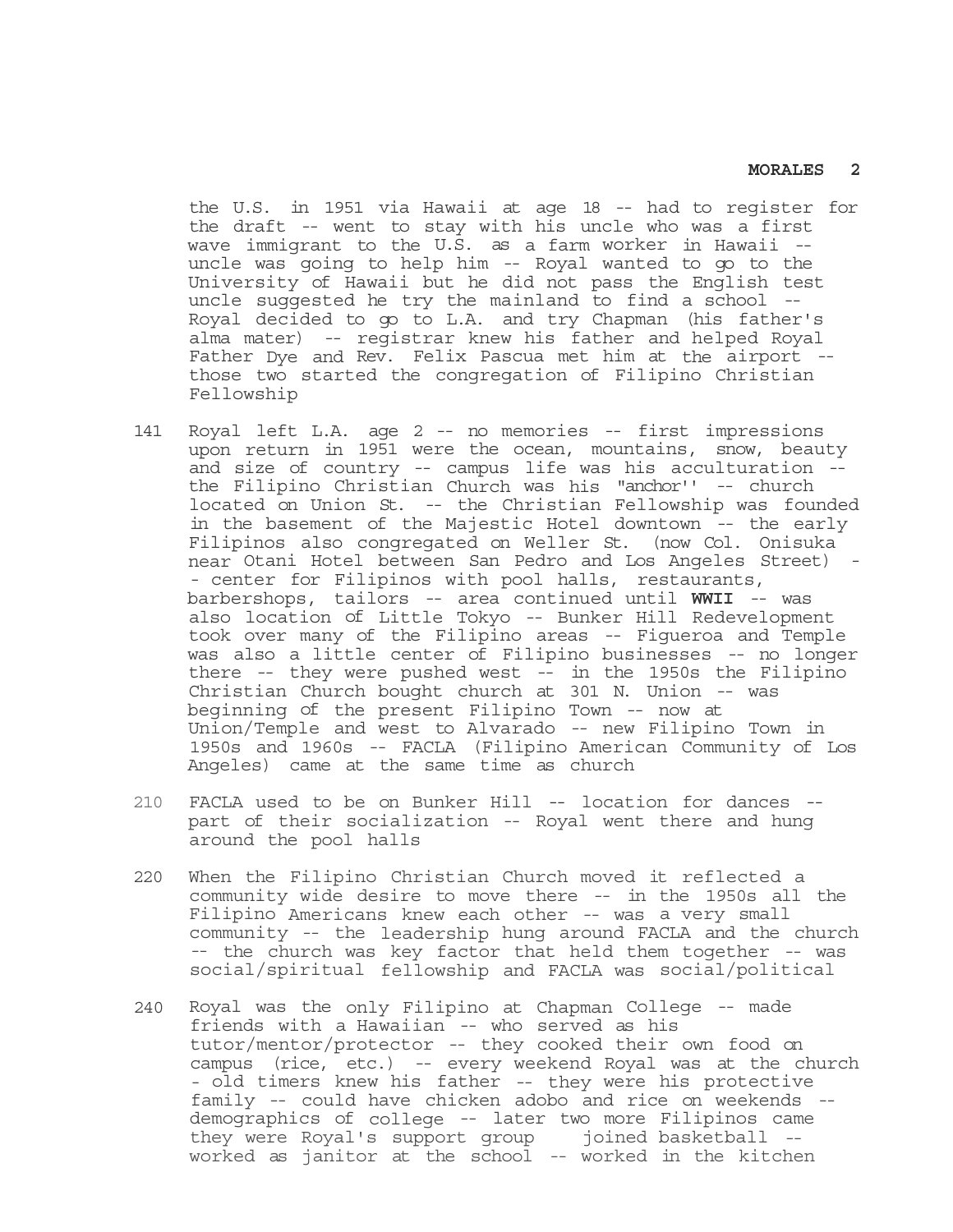he was able to cook what he wanted -- second year befriended some anglo students -- they invited him to go with them to Lake Tahoe to work for the summer

- 290 Every summer went to Lake Tahoe to work -- dug ditches, washed dishes -- there were other Filipino workers there worked very hard there -- earned enough money in two months to survive the rest of the year -- Royal studied Sociology and Philosophy in college -- Professor B.J. Oliver encouraged Royal to go into Social Work -- went to USC School of Social Work and got Master's degree -- (also accepted to Boston University)
- 320 Moved into USC dormitory -- joined the Philippine Trojans Club -- Jim Nabors (comedian) was in club too -- about 75 members in club -- weekends Royal went to church -- the way he maintained his bilingualism -- spoke the vernacular at church and at Bunker Hill pool and dance halls
- 353 1956 he was drafted -- always deferred because he was in school -- after USC worked at Hathaway Home for Children and then was drafted into the Army -- Fort Ord, Fort Lewis, Sam Houston, Fort Carson (Colorado) -- many different climates - - stationed in Washington at Fort Lewis -- all the Asians hung around together -- trained as Social Workers -- ended up in Medical Corps in Mental Hygiene Clinic -- in service from 1956-1958
- 390 1958 returned to Los Angeles -- worked at Mark Booth Children's Home in E.L.A. for a year -- then to Neighborhood Youth Association through the United Way -- worked with youth gangs in WLA, Venice, Wilmington -- there from 1959- 1970 -- worked doing outreach, group work, camping, counseling -- picked up children at school who were identified by teachers or police as having problems rewarding work -- Royal became director for the Wilmington office
- 424 In the 1960s was involved in South Central post Watts Riot programs -- helping to organize and work on job development -- 1970s -- service programs worked for funding for training Asian Pacific Islander students -- inspired by Chicano movement
- 442 Focus on ethnic identity -- Oriental Service Center, Asian American Education Commission, Council of Oriental Organization (now Council of Asian Pacific Organization)
- 456 Filipino American identity issues raised -- Filipino vs. Filipino -- activists used P -- relates to ethnic consciousness and defining own terms -- Filipino Far West Convention -- P or F was individual choice -- Royal uses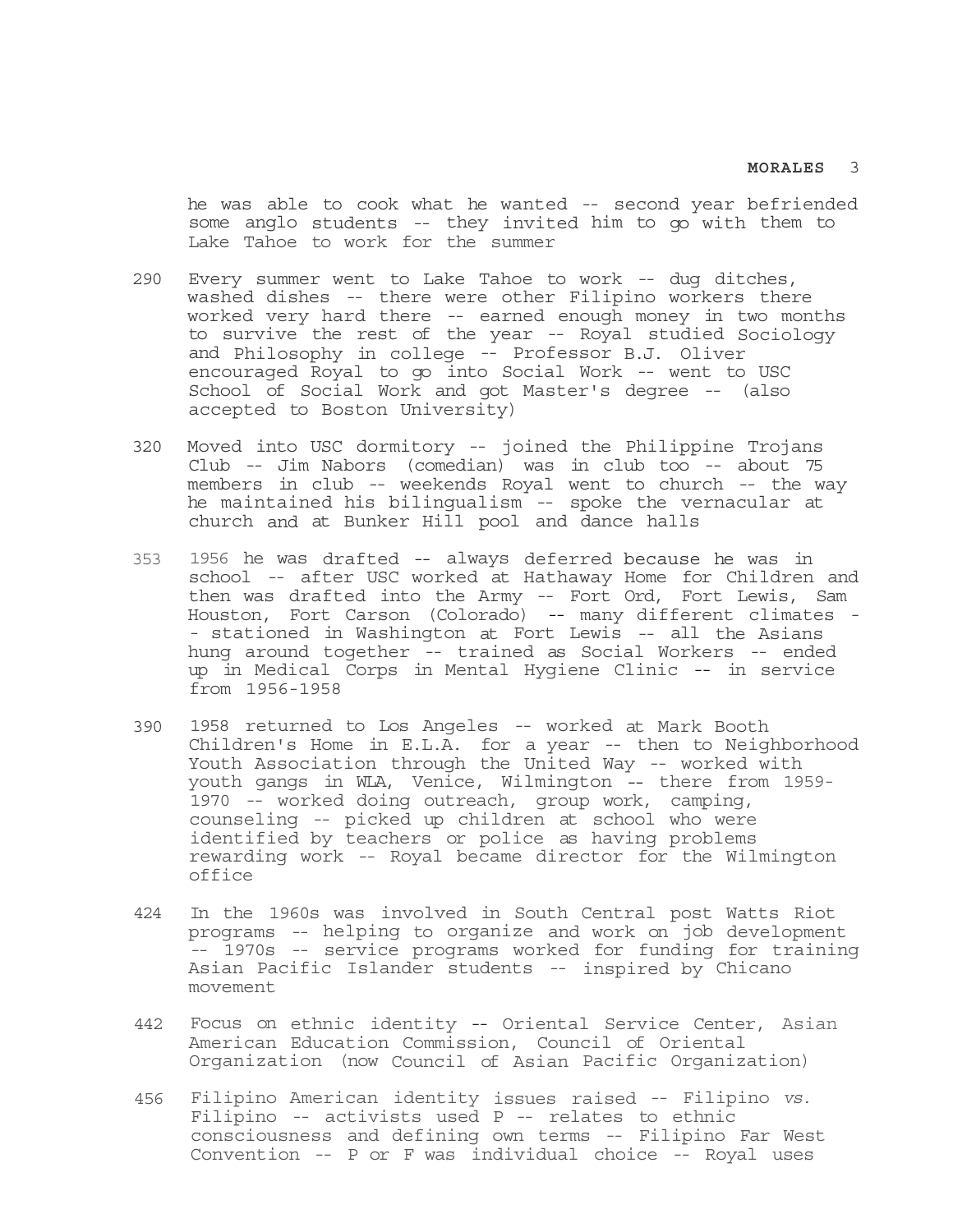Filipino -- similar changes of Negro to Black or Mexico to Chicano -- also from Oriental to Asian -- Filipino was from the colonials -- move to Filipino -- will probably change with new activist generation -- ideas of possible historical words that could be used

- 523 Ethnic studies in universities and gaining positions in politics -- revival of traditions -- kite making, sipa, poetry, artists and writers -- new curricula and books reflected Filipino culture -- idea was to write about "ourselves" -- seeking roots -- Royal would return from visits to the Philippines with suitcases full of books, poetry, arts and crafts -- in effort to bring roots to U.S. -- values, beliefs, myths, legends, songs, gestures were rekindled
- 590 Similarities and differences between Pilipino Americans and other Asian Americans -- early immigrants brought in as indentured service was similarity -- "brown power" brought in to build plantations -- bracero program -- instances of racism are similar -- authors who wrote about the experience
- 638 Values from old timers to marry Pilipino -- antimiscegenation laws -- unique aspects of Filipino American experience, American colonization of Philippines -- "little brown brother" relationship -- English language and colonization -- Philippines as "democratic showcase of Asia" -- problem of many influences -- created a mentality -- all the colonization by different powers affected Filipinos - they were very confused about their identity
- 726 End of **SIDE A, TAPE** 1

#### **PT.1**

#### **SIDE B, TAPE 1**

(corresponds to DAT tape 1)

- 000 Silence
- 002 1990s concerns -- Filipino youngsters now asking about what their roots are -- want to learn their traditions festivals -- Filipino American ethnic studies in universities
- 009 Royal teaches the Filipino American Experience at Cerritos College -- students want to know their historical roots they feel they don't have any -- they do, but haven't discovered them
- 020 Experience of racial prejudice -- overt and subtle ways at Chapman College had a limited group of friends -- in Army racism related to social activities -- story of experience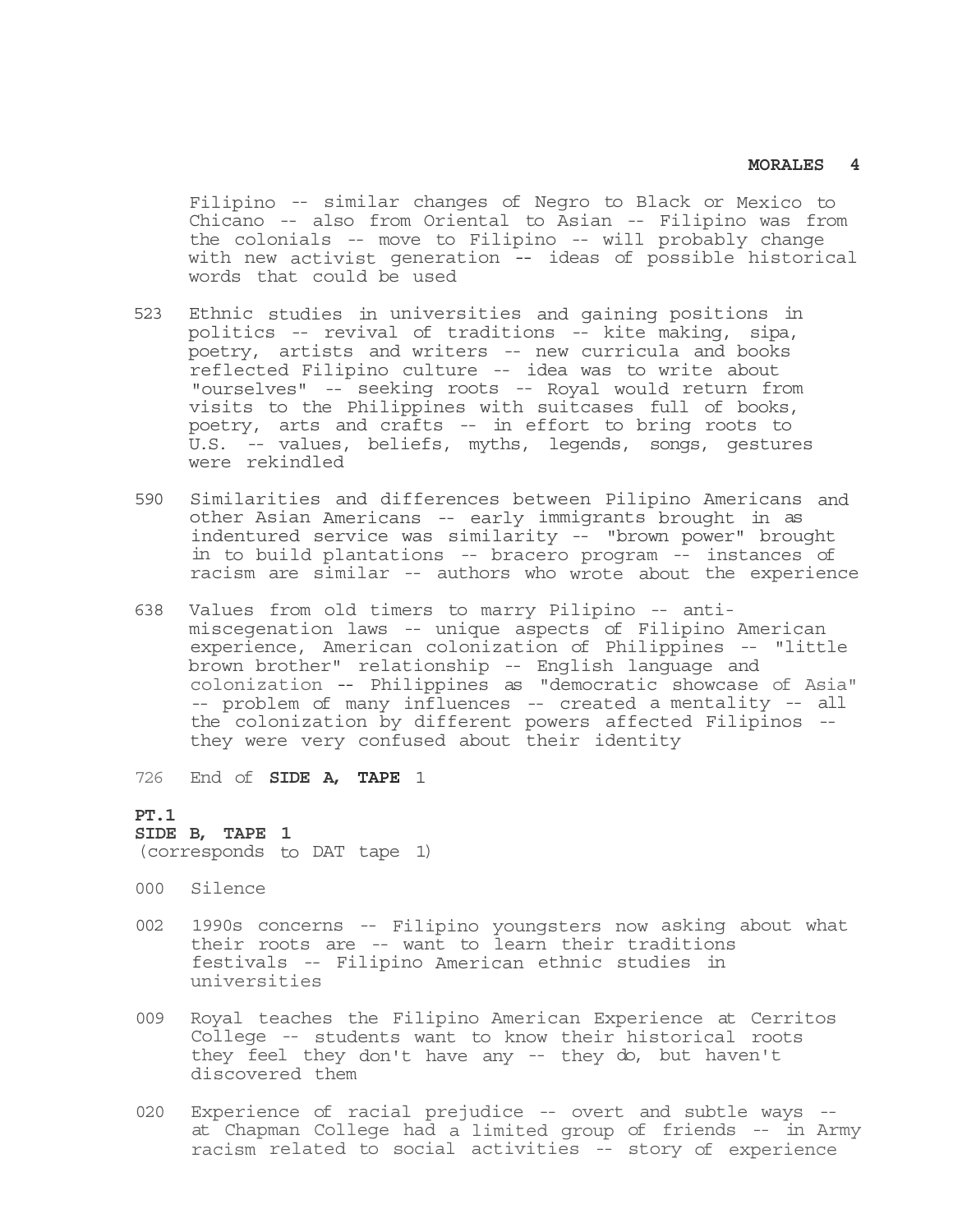at a social dance -- Royal and his group of friends were told they could buy tickets to the dance but that no one was going to dance with them -- Royal's black friend picked up on it and advised they not go to the dance -- in restaurants in Seattle they would not be served or they would be the last ones served (1960s)

- 057 Housing in L.A. -- after married in mid-1960s Royal and his wife had trouble finding housing -- inquired about places advertised for rent with posted signs -- they were told it was all ready rented -- one week later the sign was still up -- they asked friends to call to inquire (anglos) and it was still available
- 068 Royal involved in the Fair Housing Movement in late 1960s
- 073 End of PT.1 of interview Remainder of tape is blank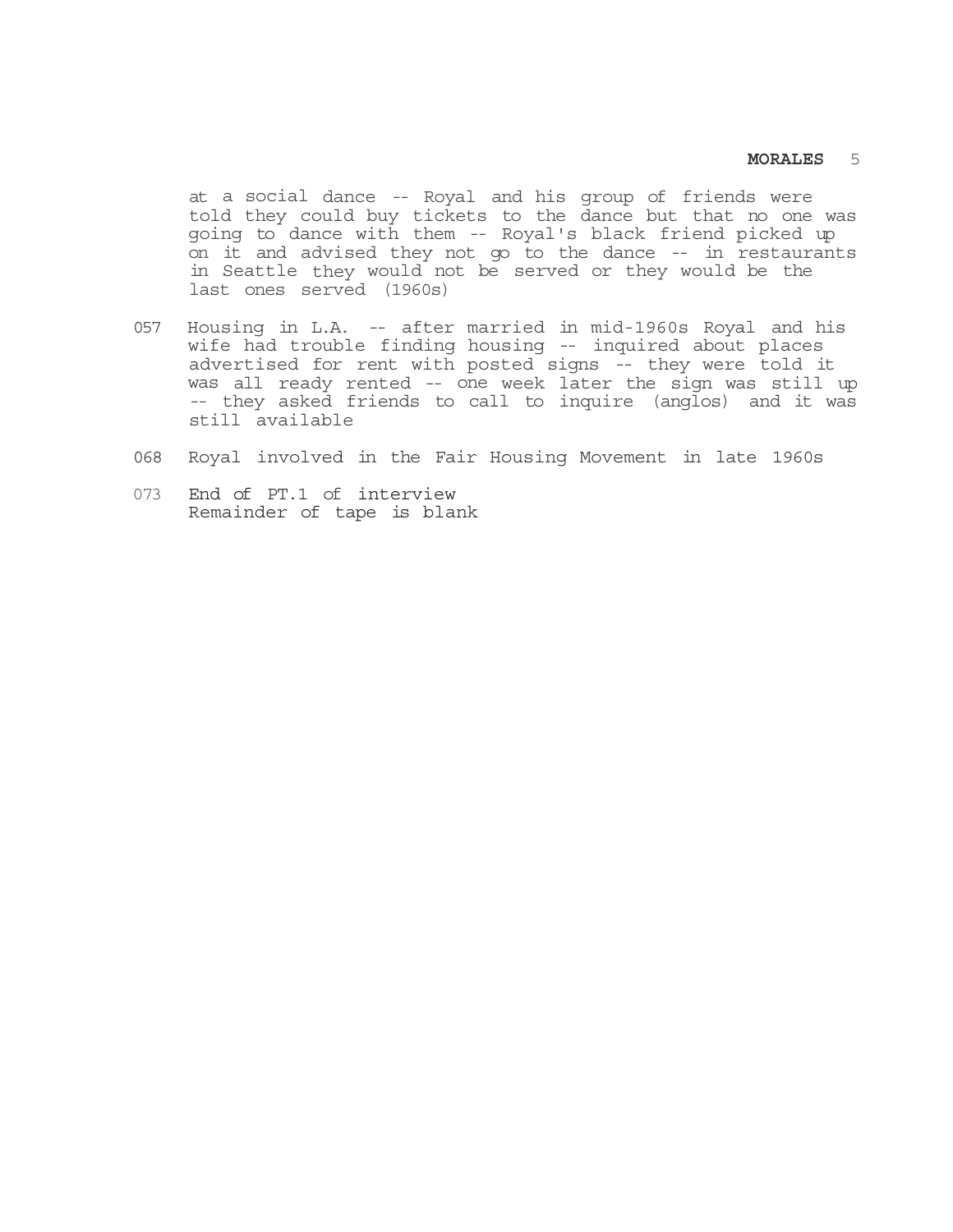**PT.2 SIDE A, TAPE 2 (CORRESPONDS TO DAT TAPE 2)** 

- 000 Silence
- 002 Introduction
- 006 School experiences in elementary school in Philippines industrial arts, gardening, basket making, games -- learned gardening as part of subsistence -- eggplants, bitter melon, tomatoes, cabbages -- sometimes students spend the night at school to guard their crops -- highlight for Royal - learned arts and crafts -- kite making -- sipa ball making which is a handmade rattan ball used for kick ball -- games with sipa ball -- Royal used these skills in the 1970s to teach traditions to youth
- 057 students feel a sense a pride in learning their traditions - Yo Yo was Philippine toy picked up by Duncan YoYo -- Hackey Sack comes from Philippine Sipa ball
- 078 Values of extended family were strong in Royal's upbringing -- "circle of loyalty'' in the family - obligation to help one's own family and extended family and community words in Tagalog for these values -- "staying together" -- expressed through reciprocity
- 100 Added extension to circle of loyalty is the Spanish formalized system of Compadrazgo (godparents) -- example of family loyalty when guest stays in family bedroom -- family members are always welcome to stay
- 126 Extended family system helps Filipino immigrants when they first arrive in the United States -- now there are some conflicting values -- American individualism vs. Filipino collective value -- clashing values -- need to maintain a balance
- 177 Royal feels value of helping one another is one of most important to instill in his children -- also to work on assertiveness and taking care of yourself -- finding a balance is necessary -- also values on education and religious values -- Protestantism in the Philippines and in Royal's family
- 219 His mother's family was Protestant -- mother's father insisted that his daughter's husband be Protestant -- Royal's father converted -- part of process of Americanization -- Thomasite teachers in Philippines
- 247 Royal from Northern Luzon, Ilocos Norte -- Illocano is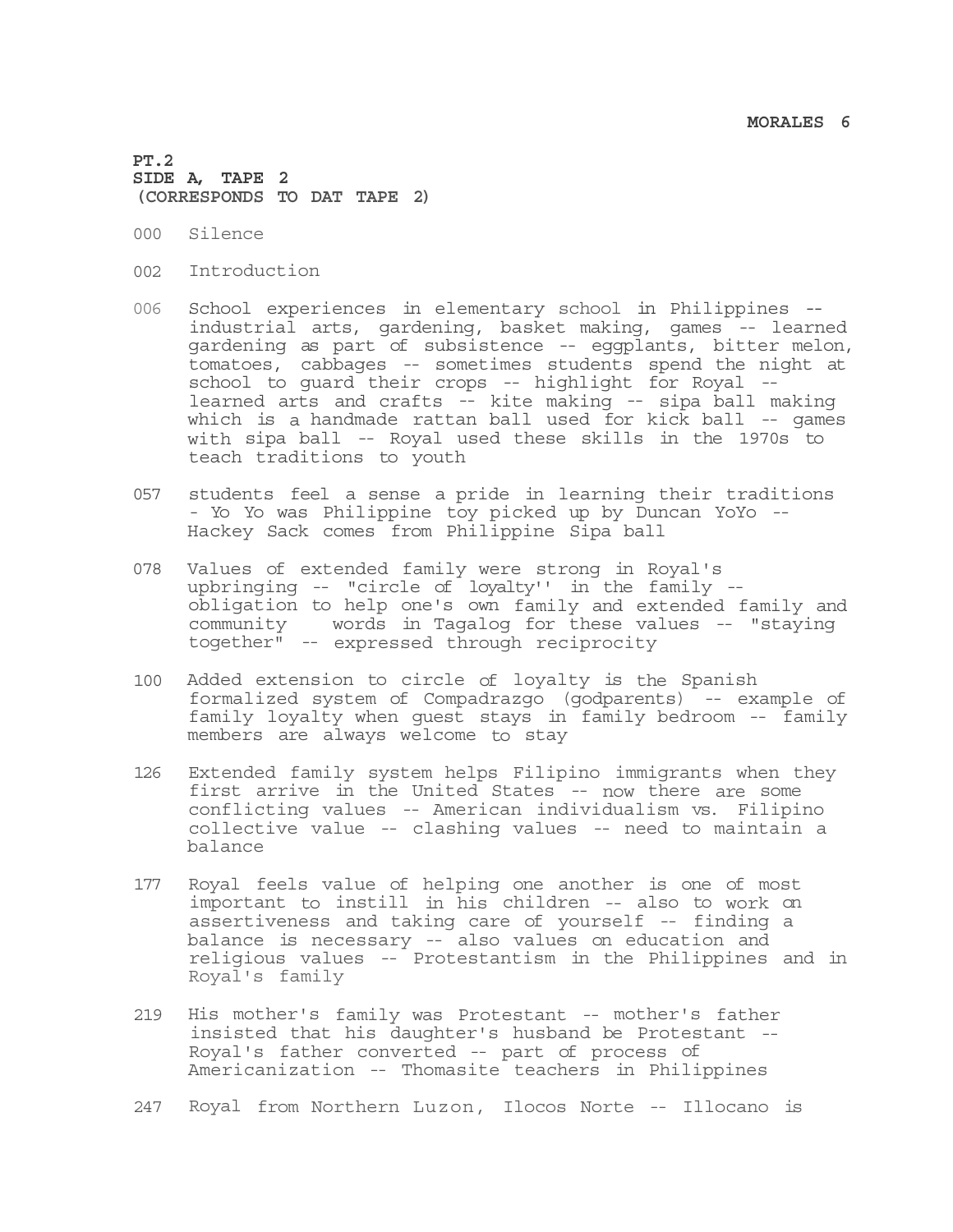first language -- hometown of Bishop Gregorio Aglipi who fought for Filipino clergy during Revolution against Spain - - began own church, the Philippine Independent Church (similar to Episcopalian)

- 286 Philippines diverse in region, language, religion -- not cohesive -- results when Filipinos immigrated to the United States -- Tagalog was institutionalized as national language in 1940s in Philippines -- Filipino immigrants were recruited from two areas -- young single farmers from the north, and from the south -- put them in separate work camps in the U.S. -- different Pilipino American communities developed
- 330 Filipinos formed own fellowship in L.A. because they were excluded -- Catholics, Protestants, Pagans, etc. all came together to form own fellowship -- Masonic type groups -- Dimas Alang (American Legion) -- workers group -- also religious and cultist groups -- development of unions among farm workers
- 360 Pilipino farm workers moved around, Imperial Valley, Delano, Stockton, Salinas -- seasonal work -- fisheries in Alaska - migrant workers -- "catch them bus" expression -- farmers from north and south Philippines worked in different locales in the U.S. -- when they came to L.A. they fought each other in the taxi dance halls -- had their own gangs -- about eleven taxi dance halls in 1930s and 1940s -- at 8th and Main St. "Danceland" still exists -- gambling and dance places were main places for Filipinos to congregate - wherever there were Filipino communities there were taxi dance halls, prostitution and gamboling -- exploitation to make money off the Filipino workers -- anti-miscegenation laws and non-ownership of land limited their possibilities
- 428 Dimas Alang group -- activities -- group divided -- not allowed in labor union
- 441 Domestic workers hotel workers, chauffeurs, bell hops
- 450 Important events in the 1950s -- July 4th picnics were big - 500 block Grand was Bunker Hill Filipino Hall -- was the community dance hall -- Temple St. stores, barbershops, restaurants -- Royal went every weekend to the Morong Cafe or the Travellers Restaurant there
- 483 Community events and places -- in E.L.A. park on Soto behind General Hospital -- picnic place, basketball, sipa ball Filipino basketball team called coconut -- played teams in Delano, Bakersfield, Stockton, Salinas -- Filipino Basketball League organized it -- Filipino Alumni groups Philippine Trojans Club had monthly meetings, dances,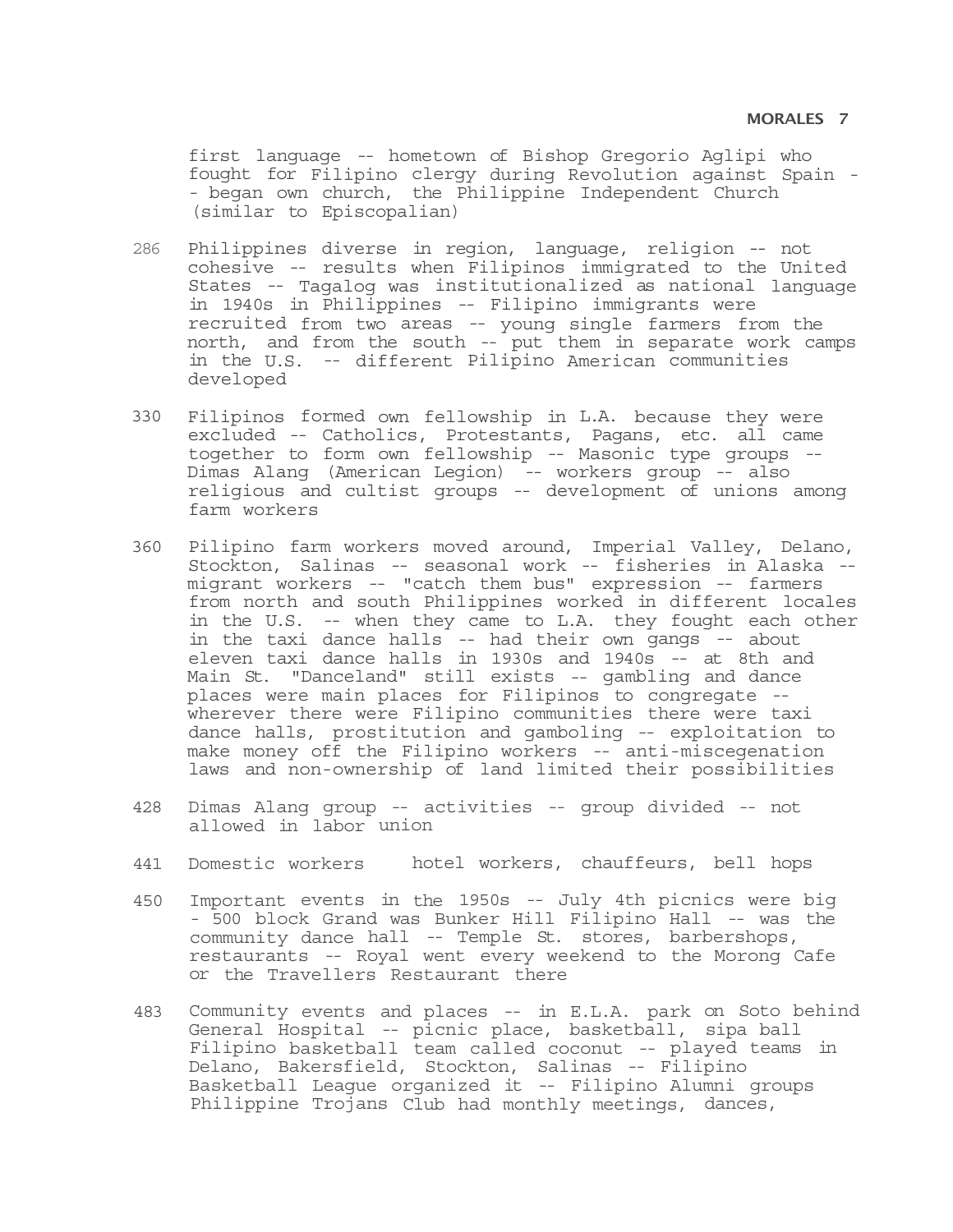cultural shows for community, school and selves

- 530 Few Pilipina Americans -- great deal of intermarriage with Hispanics and Anglos -- rivalry and competition in "barcada" (group of young Pilipinos) for dates with Pilipinas - groups of five boys would go to visit Pilipina girls and their families -- Miss Philippines event in L.A. - candidates would have own dances given by family -- money collected went to her -- dance raffles to dance with Miss Philippines contestant -- whoever gets most money wins -- Royal and friends would follow the girls wherever they went -- took bus to Delano or Stockton for dances -- older folks and young people came together
- 621 Miss Philippines -- part socialization, also exploitation money went to community -- proceeds from contests went to FACLA (Filipino American Community of Los Angeles) -- they bought their building with money -- still a big event today
- 658 Role of women -- high social status in Philippines -- pre-Hispanic history -- women were priestesses, faith healers president today (Aquino) -- Spanish pushed them back to kitchen, altar, bedroom, convent for 350 years -- Americanization tries to reverse it -- after WWII women into politics and education -- women are more educated than men - - women hold purse strings of household
- 727 Philippine Women's Club in L.A. -- one of strongest organizations
- 728 End of **SIDE A, TAPE 2**

#### **PT.2**

## **SIDE B, TAPE** 2

- 000 Silence
- 002 Philippine Women's Club -- women strong in community strong leaders -- they are professionals
- 011 Royal met his wife at the Bunker Hill dance hall in 1955 met through a Miss Philippines dance -- wife's sister was running as candidate -- Royal went into Army later that year and corresponded with her -- her mother was a Chicana taxi dancer -- many old timers married the taxi dancers -- Royal's mother-in-law worked there out of necessity during the Depression at age 14 -- his mother-in-law and father-inlaw married in Tijuana because of the California antimiscegenation law -- father-in-law had some hard struggles as an early immigrant -- couldn't vote, own land, etc. old timers didn't put a lot of emphasis on education (opposite in Philippines) -- many in second generation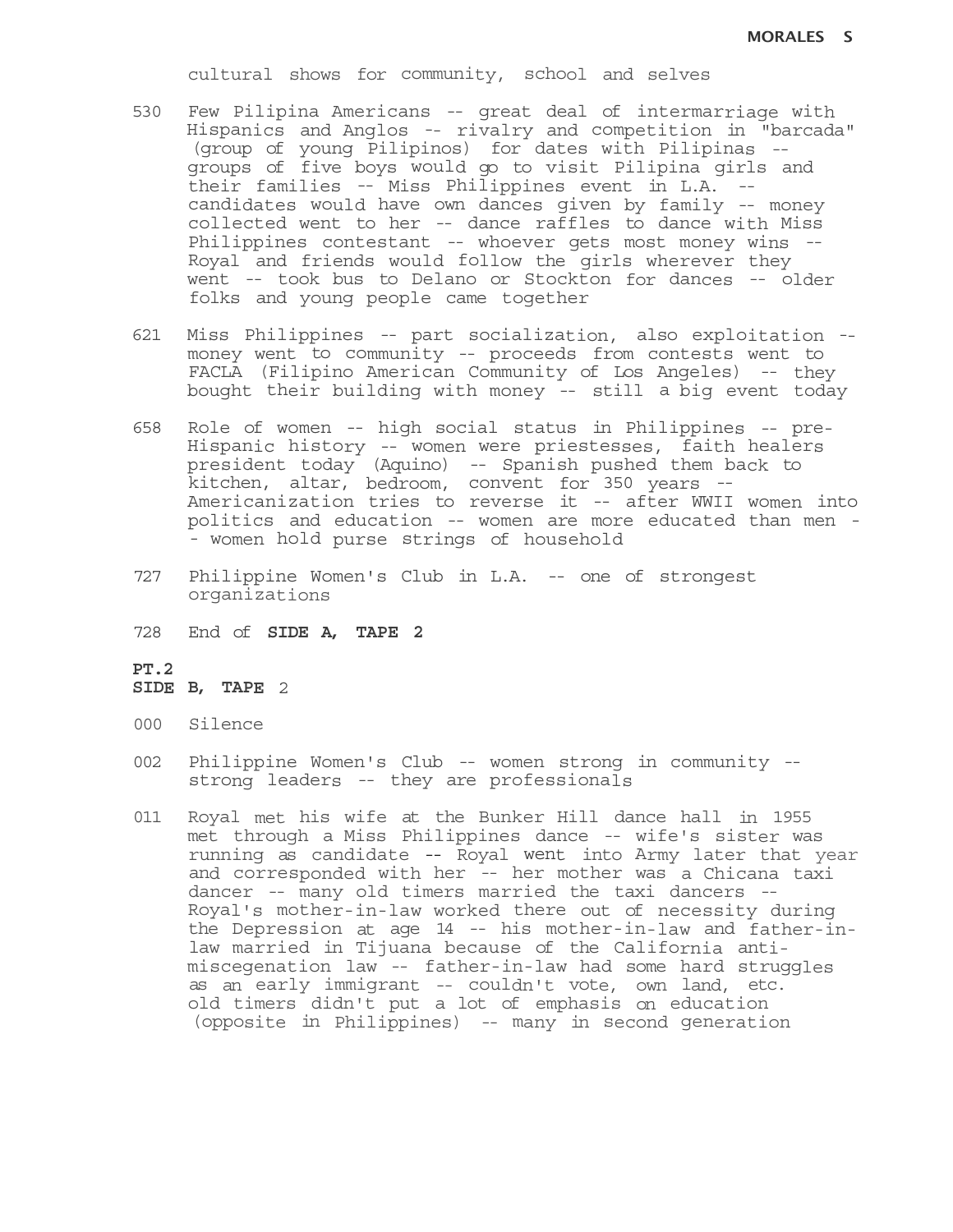didn't go to school -- many went into the Army and went to school on the GI Bill

- 080 Royal bought house through Filipino real estate agency in mid-1960s without a problem -- realtor advised him where to move where he would not face racism -- moved to Gardena - examples of subtle ways areas residents of certain areas kept non-whites out
- 124 Gardena neighborhood was integrated -- people moved out a few years later -- now its predominately African American Royal stayed
- 150 Fair Housing Movement in 1970s -- Royal became involved advocacy for integration and fair housing -- some of their projects were successful -- more need at present for integrated communities -- without that you have "disintegration" -- Royal's children went to public schools -- a lot of isolation of ethnic groups in L.A. -- key is to find a way to come together -- was present in the 1970s but it was lost due to poor leadership and overwhelming contemporary problems
- 242 Poor leadership was cause of riots -- no education, etc.
- 250 Philippine or Manilla town situation -- Union St., Temple st., Alvarado st., Beverly Blvd. area known as Philippine Town -- in enclaves like Eagle Rock or Cerritos there are active Filipino communities -- Carson has Filipinos on the City Council
- 310 Greatest challenges in the Filipino American community gaining political and business participation -- Corsillios in the Catholic Church could be strong structure in the community -- FACLA is not effective due to poor leadership - - high drop out of Filipino American college students -- Royal is involved with students as a support to encourage them -- creating a campus-community connection -- students call him "Uncle Roy" -- works as a mentor/role model - students have their own student support group at UCLA - students are in search of their identity -- in the 1980s they all wanted to be yuppies
- 406 Royal teaches the Filipino American Experience at Cerritos community college -- in the winter he'll be teaching at UCLA again -- teaches twice a year there -- has many students he takes students on community tour to churches, stores, FACLA, historical sites and end at a Filipino Restaurant
- 456 General population in L.A. not aware of Filipino American community -- L.A. Times gives them good coverage -- growing exposure in the media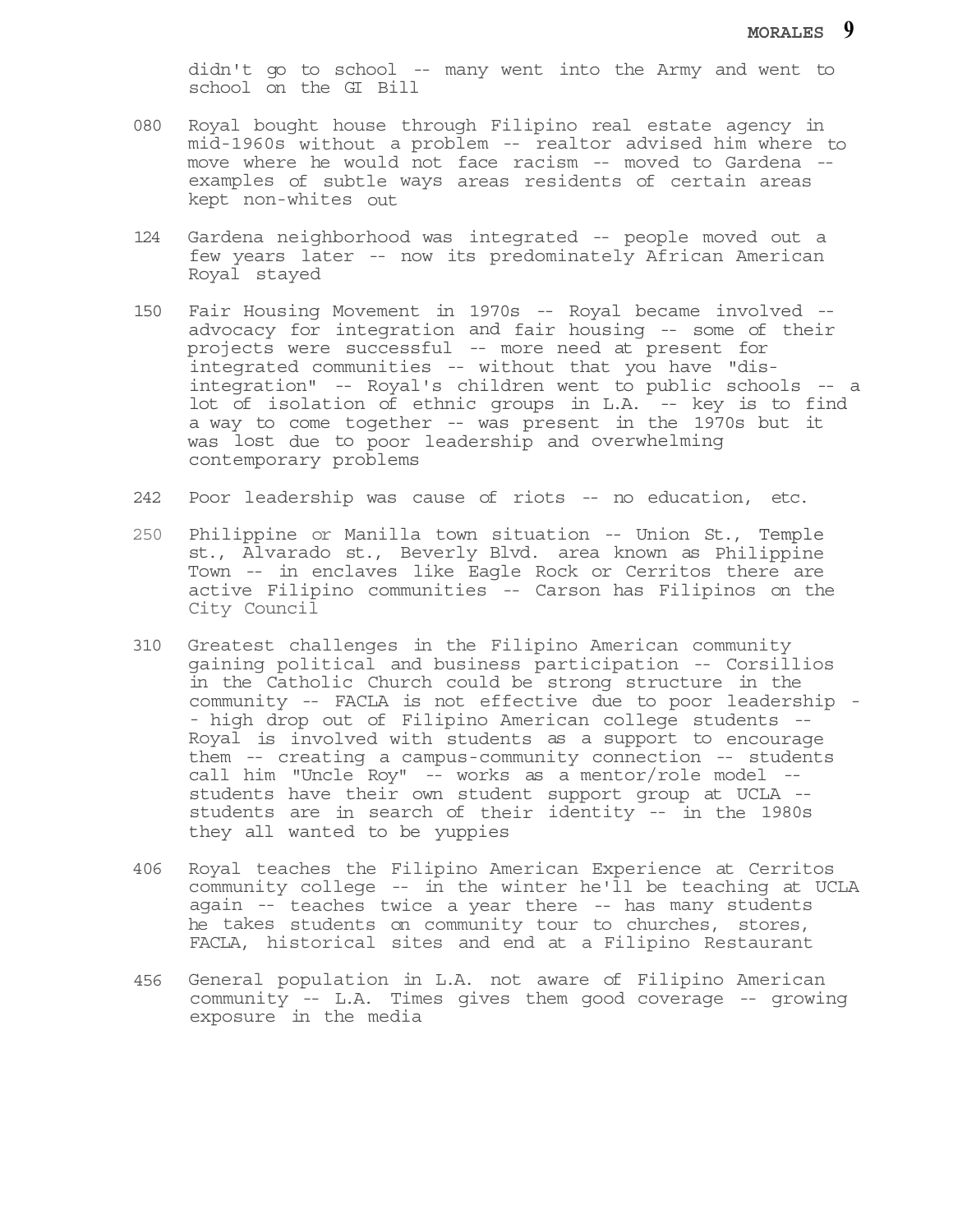- 470 Present work at Refugee Service center in Alcohol Program for Asian Americans -- statewide training -- teaching university classes -- Refugee Service Center purpose - specifically for newer S.E. Asian immigrants -- created through Supervisor Edelman -- center was one of first in the country -- funded by the county -- includes services for the elderly and for youth
- 523 Contrasting Royal's immigration experience with present immigrants -- his experience was less intense -- purpose was education, not financial -- now large waves of immigrants - many are refugees in exile from home countries -- reaction of mainstream to immigrant aliens -- high unemployment and recession contribute to hardship -- number and diversity of immigrants is far greater than in the 1950s -- new Filipino immigrants are educated class now many undocumented immigrants -- creates turmoil in community -- in 1992 25,000 Filipinos came to L.A. County
- 615 Royal's successes -- making it through the struggle raising family -- impact and advocacy in community - developing programs -- founding member of SIPA youth program (Search to Involve Filipino Americans) in 1970s - organizing and participating in Coalition of Asian American and Pacific Islanders -- Asian Pacific Planning Council -- Asian American Education commission -- UCLA Asian American Studies -- involvement in Filipino Christian Church - married there, children go there -- honored by the Mayor, Supervisor Edelman, the community -- working with children
- 684 Disappointments, not personal -- member of the Filipino American Optimist Club -- explanation of organization -- Roman Gabriel football player was Filipino American idol
- 731 End of **SIDE** B, **TAPE** 2

## **PT.2**

- **SIDE A, TAPE 3**
- 000 Silence
- 002 Disappointments -- not seeing Filipino Americans advancing in politics and other activities -- wish for more Filipinos in community work -- feeling a sense of optimism
- 015 Role models -- church members and faculty at Chapman College -- Dr. B. J. Oliver -- minsters at church -- uncle in Hawaii -- father -- mother's writings -- friends, Frank who was disabled -- old timers at church were Royal's "mirror" Hawaiian friend, John at Chapman -- friend in the Army - minster who helped him with English, Truman Barrett - dormitory at Chapman was protective environment -- friend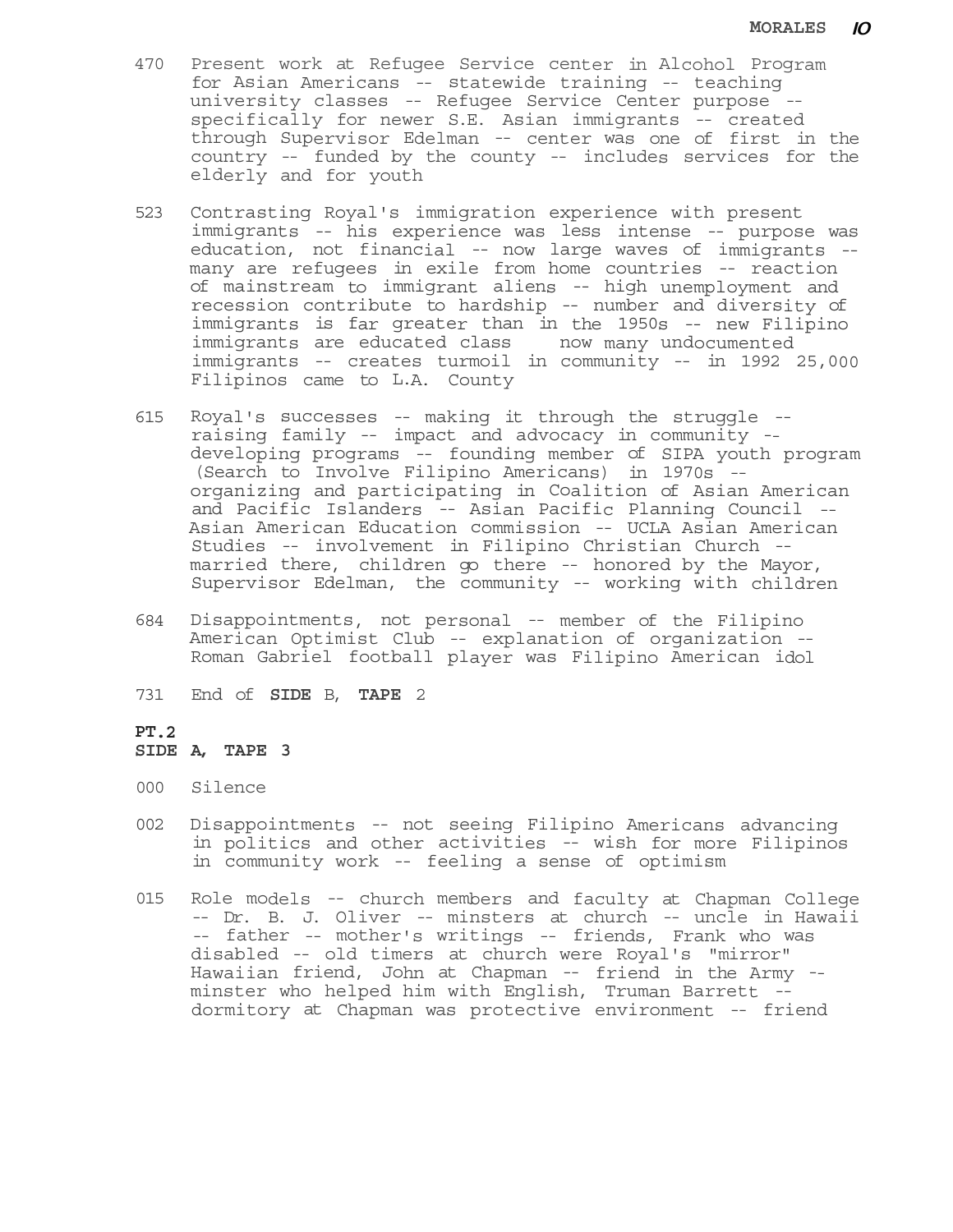Bill

- 063 Plans for future -- enjoy family -- do more teaching, mentoring, organizing across ethnic groups -- have more interethnic dialogue -- ignoring that dialogue means another riot in future
- 080 Conclusion -- importance of continuation of documentation of the Filipino American experience
- 084 End of interview Remainder of tape is blank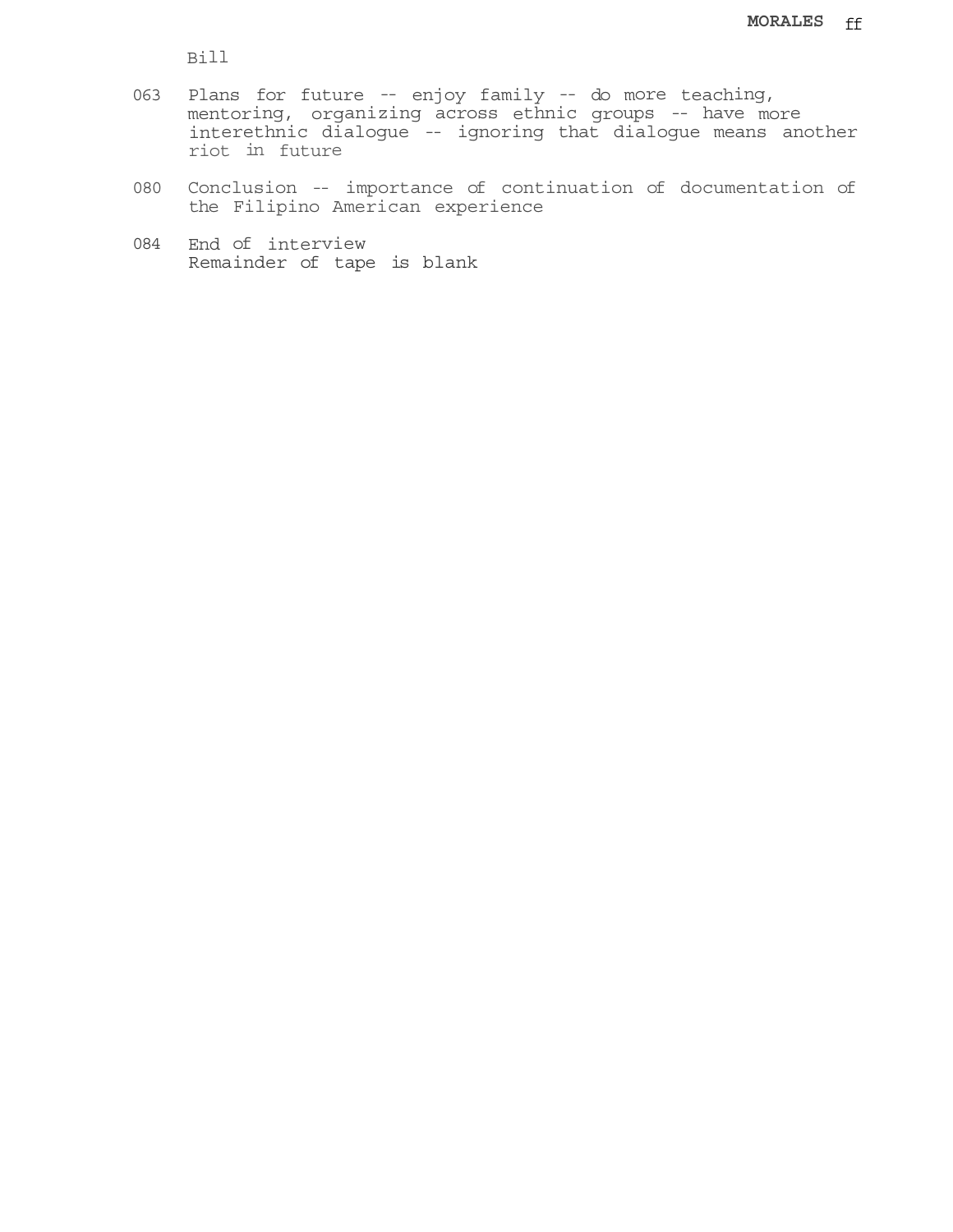LOS ANGELES PUBLIC LIBRARY SHADES OF L.A. INTERVIEW PROJECT INTERVIEW EXCERPTS

Accession#

INTERVIEWEE: **ROYAL MORALES**  INTERVIEWER: AMY KITCHENER DATE OF INTERVIEWS: PART 1-AUGUST 31, 1993 PART 2-SEPTEMBER 9, 1993 LOCATION: LOS ANGELES, CALIFORNIA ETHNICITY: FILIPINO AMERICAN OTHERS PRESENT: NONE TRANSCRIBER: AMY KITCHENER AND SOJIN KIM

**INTERVIEW NUMBER: SH-NUMBER** OF DAT **TAPES:** 2 **NUMBER** OF **CASSETTE TAPES:** 3

K: Kitchener M: Morales

-----------------------------------------------------------------

These excerpts have been selected for the purposes and use of the Los Angeles Public Library Photo Collection. They represent only small portions of the tape recorded interviews available for public use. Researchers are advised to refer to the actual tape recorded interviews.

Note: Interviews were recorded on DAT (Digital Audio Tape) and transferred to standard cassette tape for transcribing and listening purposes. The three digit numbers are indexed from the cassette recording and not the original DAT recording. These numbers may be used as a guide for locating indexed information on the cassette tapes. In some cases, the numbers on the transcript may not correspond exactly to the counter readings on the cassette player.

**Interview** Pt.1 **SIDE A, TAPE 1** 

000 Silence

002 Introduction

K: 004 Roy, when and where were you born?

**M:** I was born in--gee, that was some time ago--May 28, 1932.

K: And where was that?

M: Right here in Los Angeles. I think ... I guess my parents were then living at some of the bungalows or the basements of the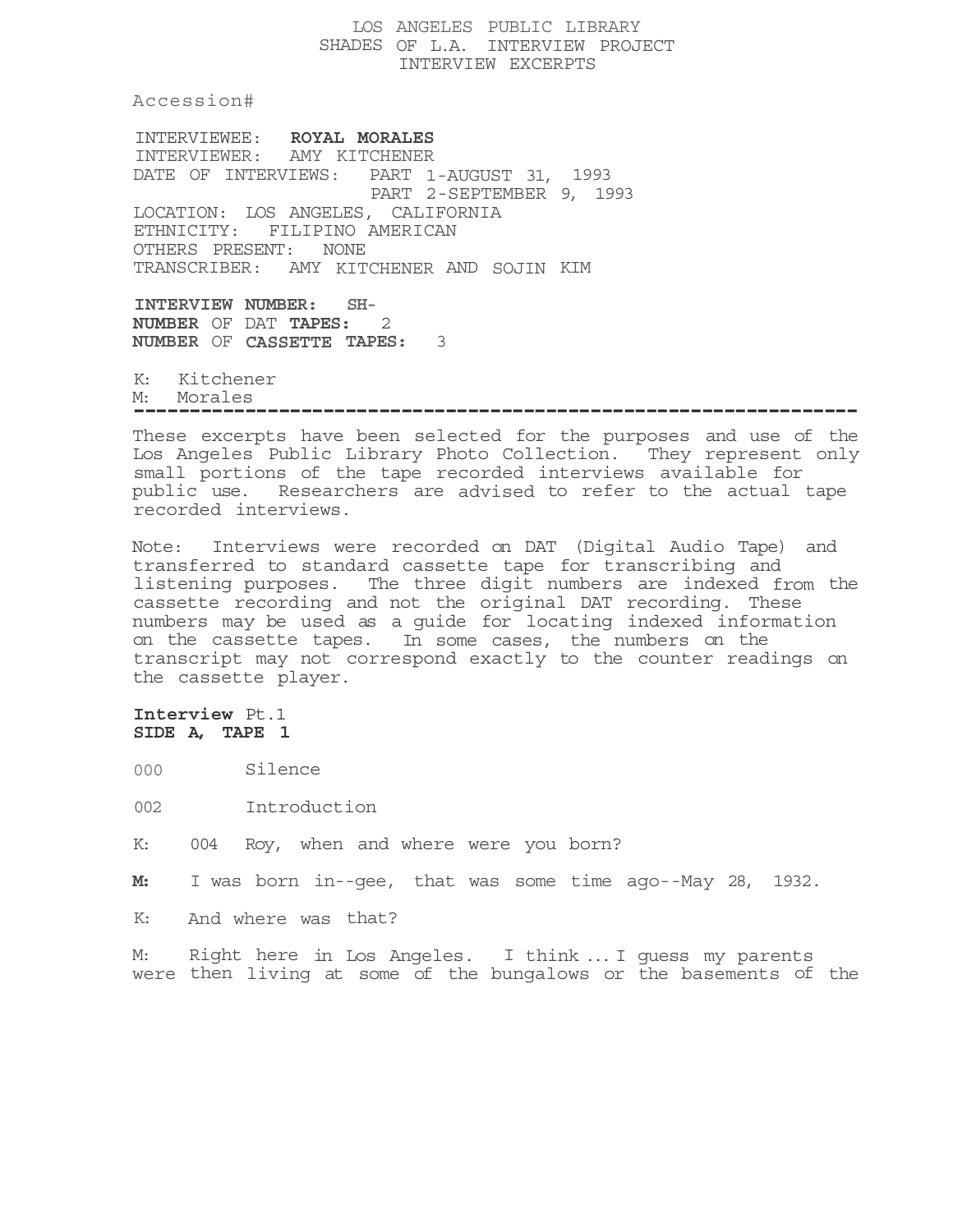MaJestic Hotel at First and Grand by Dorothy Chandler Pavilion. That's where they used to live where a lot of the Pilipinos, first timers, the old timers in the first wave were living at that time during the depression. And think that I was finally born in the California Hospital here on 14th and Hope. My early childhood, first two years, would be in that area I just mentioned on First and Grand.

- 017 Parents were first wave Pilipino immigrants -recruited as workers and students as part of Americancolonization of Philippines -- father came in 1928 as a representative to a world church convention under the Disciples of Christ Christian Church -- went to Washington, D.c·. -- father became acquainted with some of the American missionaries to the Congo -- met the Dye (sp?) family who have been referred to as ''the father and mother the Pilipinos" -- Dr. Royal J. Dye was Royal Morales' his namesake -- wife was Eva Dye - they convinced Royal Morales' father to stay in the United states to get an education and then return to the Philippines
- **043** Two sets of Pilipino students -- student pensionnados Recruited by authorities to come study and return to Philippines to take on leadership -- also individual students -- father was neither -- came as delegate in assembly and stayed and worked as domestic and farm worker -- father studied sociology and ministry - first he attended school and then brought his wife - located at First/Grand -- attended California Christian College (now Chapman University in Orange) -- CCC was located in Los Angeles at present location of LACC -- 1954 Chapman moved to Orange -- some Pilipino students went there -- then they would continue at USC father went to USC in 1933 and got degrees -- 1934 they returned to the Philippines -- he taught and established ministries in churches and in schools continued his work until **WWII** and then died (age 55)

K: 090 So what were the circumstances for you returning.

M: Well, I think the fact that I was born here was one of the key influence or factors. They used to tell me that I was an American citizen, I will have to go back to America if I want to claim that citizenship, I had to go to study. Sort of I was programmed to come back: ''When you get older, when you're ready to go, we'll find some ways for you to get to your country''-kind of a thing. And so by the age of ... I went to elementary school over there, I grew up there--elementary school. My dad was doing his preaching and teaching and establishing churches and organizing. I went to my elementary public school and high school locally in our area. As a matter of fact the high school that I went to was known as Eureka, Eureka High School, that was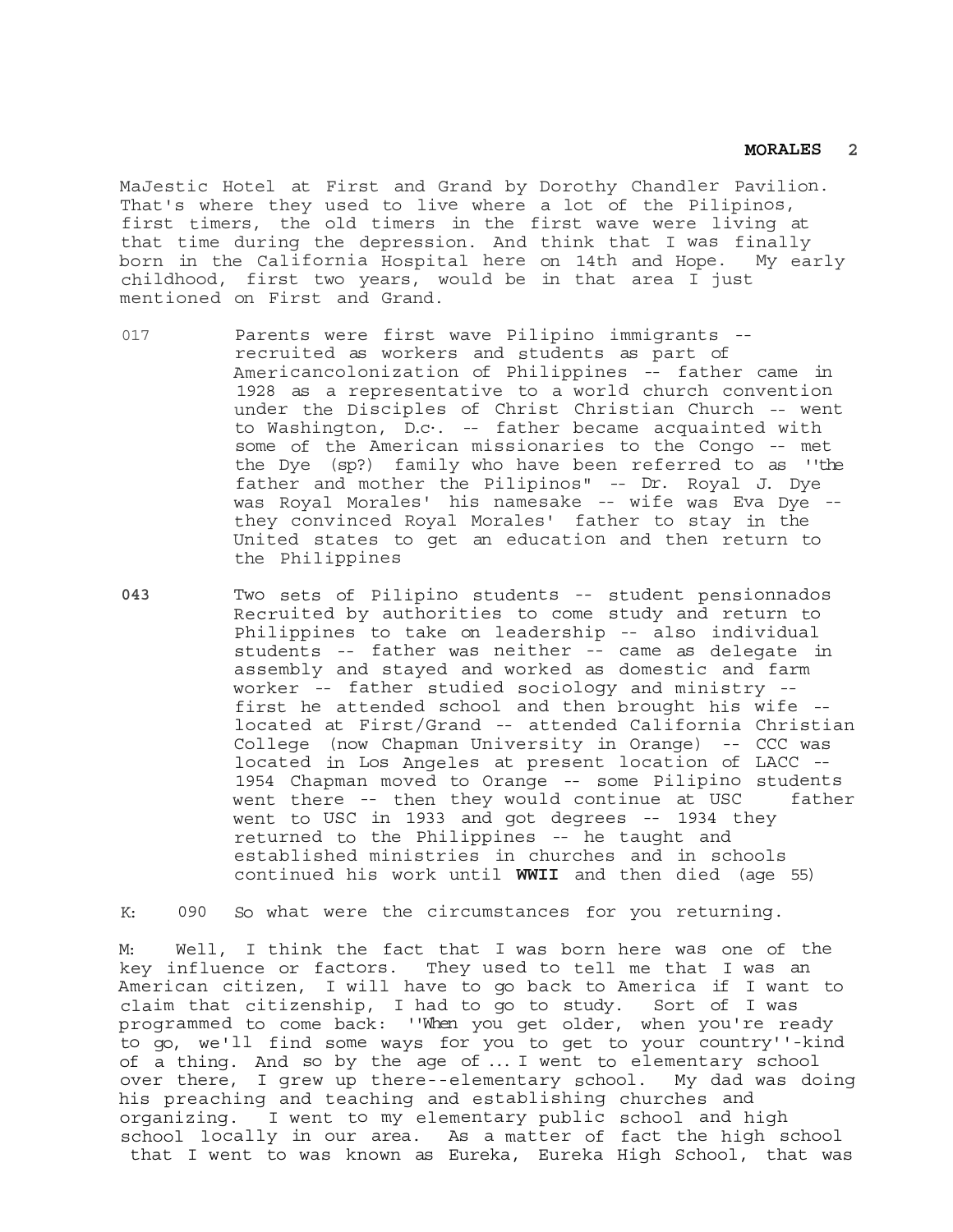founded by my father after the World War II. So I also graduated in there in 1951. Then I came to the United States in '51.

K: 108 Did you come alone?

M: Yeah, and I was just about 18 because they said "Well, you have to register for the draft. You're 18 years old. If you don't--." And that's what the embassy told us in the Philippines; that if I didn't come back by the age of 18 I would lose the citizenship. So through my uncle in Hawaii who was a farm worker there--one of the early old timers who was, again, part of that 30, 20, 30 recruitment of workers in the plantations of Hawaii and here in the vegetable and fruit vineyards in places on West Coast.

My uncle in Hawaii sought out ... said "Well, if you're going to come to America, if you're going to go to school and make a commitment, then I will help you get your education." so I passed by Hawaii in 1951, summer of '51 where I stayed with my uncle. Matter of fact, he wanted me to go to University of Hawaii and I had no problems. so I tried to go to University of Hawaii, but there were so many restrictions and examinations, and I didn't pass the English test and the entrance, so I was not admitted. So my uncle said "Well, I guess try the mainland. Go to the mainland. Find a school there." And that was quite an experience. It was really a let down. But then I was young, so I said "Well, maybe I'll go to America." That was what my dad and morn were always saying, "Go to America, go to Los Angeles, go to Chapman." And so that rang a bell. And so I got my dad to write to Chatman. I wrote to Chatman asking how to be admitted into Chatman. And right away I said my father came to the school a long time ago. And right away, it was very interesting because the registrar at that point was a classmate of my father, and he knew my father. so he said "That's no problem. Just come on over, we'll admit you. Do all the tests and don't worry about it. Stay in the dormitory." And that was it. My uncle sent me over here. I was then met by Father Dye at the airport and the minister friend of my father who also was part of the founders of now the Filipino Christian Church, Reverend Felix Pascua. He's still alive. And they were the people who came together, who were together here, who started actually the congregation of Filipino Christian Fellowship, who had the sponsorship of the Dye family.

K: 147 How old were you when you had left L.A. when your family moved?

M: Two years, three years.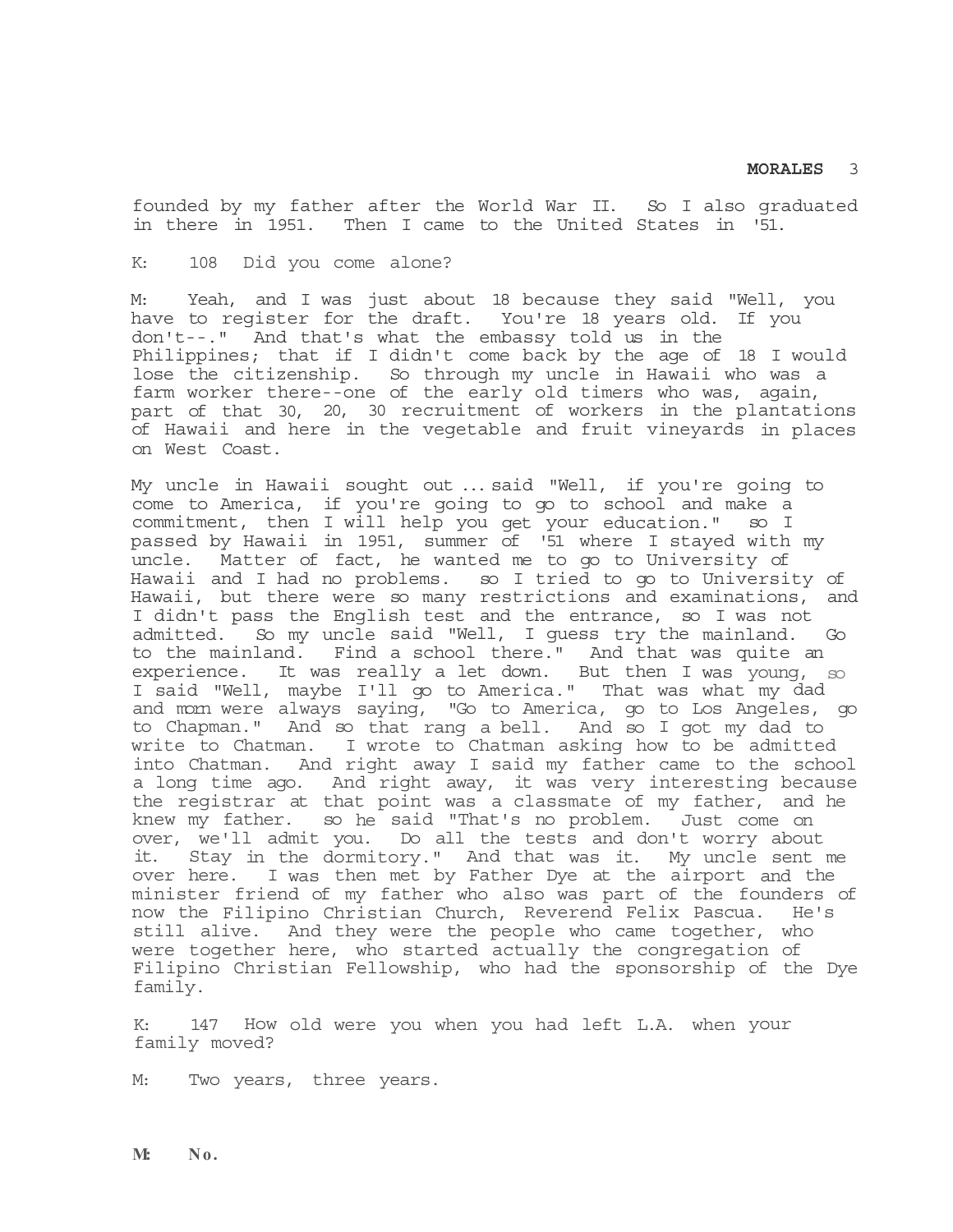K: What were your first impressions when you returned in 1951?

M: Well, I saw the big trees, the big ocean. I saw the mountains and snow, very impressive, very clear, beautiful country(--?). Seeing this vast, big country was very impressive. And then going directly to the campus, of course that was my acculturation, the campus, the school. And right away the other connection was going through the Filipino That became my anchor.

K: 159 Was that in the present Union location?

M: Yup. They were just at that time buying that place. They had just bought it.

K: Because they were downtown before that--

M: They were mostly downtown: First and Los Angeles, and before that I understand they were on Winston and Main Street. But that was the transition from downtown L.A. to this place, which was their dream all the time to "someday we will have our own church."

K: And where was the Pilipino American community centered time? Was there a particular area of town?

M: In the days of my father, it was basically in that area that I just mentioned. The Christian Fellowship was founded in the basement of the Majestic Hotel or Motel. And that's where they were all congregating. But they were also congregating then in Weller street, now it's colonel Onisuka by Otani Hotel between San Pedro and Los Angeles Street--the small street there. That was a big Pilipino center over there. They had the pool halls, they had the restaurants, they had employment agencies, they had barbershop, tailor. And that was their little community as I see it and as I look and read, and look at the maps. That <sup>1</sup>s where they were. And so if you look ... if you go further then you could say Filipino Christian Fellowship at Winston and Main Street-kind of a thing.

K: 182 But that wasn't there in 1950?

M: By 1950 it was gone. Because see that continued all the way to World War II. But then when the Japanese Americans came back- -that basically was the Japantown, but part of this was where a lot of the Pilipinos hang around .... well, around the other side of it too. south of San Pedro is the old Chinatown. So within that parameter, you had the Pilipinos, the Chinese, and the Japanese. And they were sort of (right near--?) to each other until there were some changes. World War II and after World war II, Chinatown developed, Japantown developed, Bunker Hill redevelopment took over a lot of the places where the Filipinos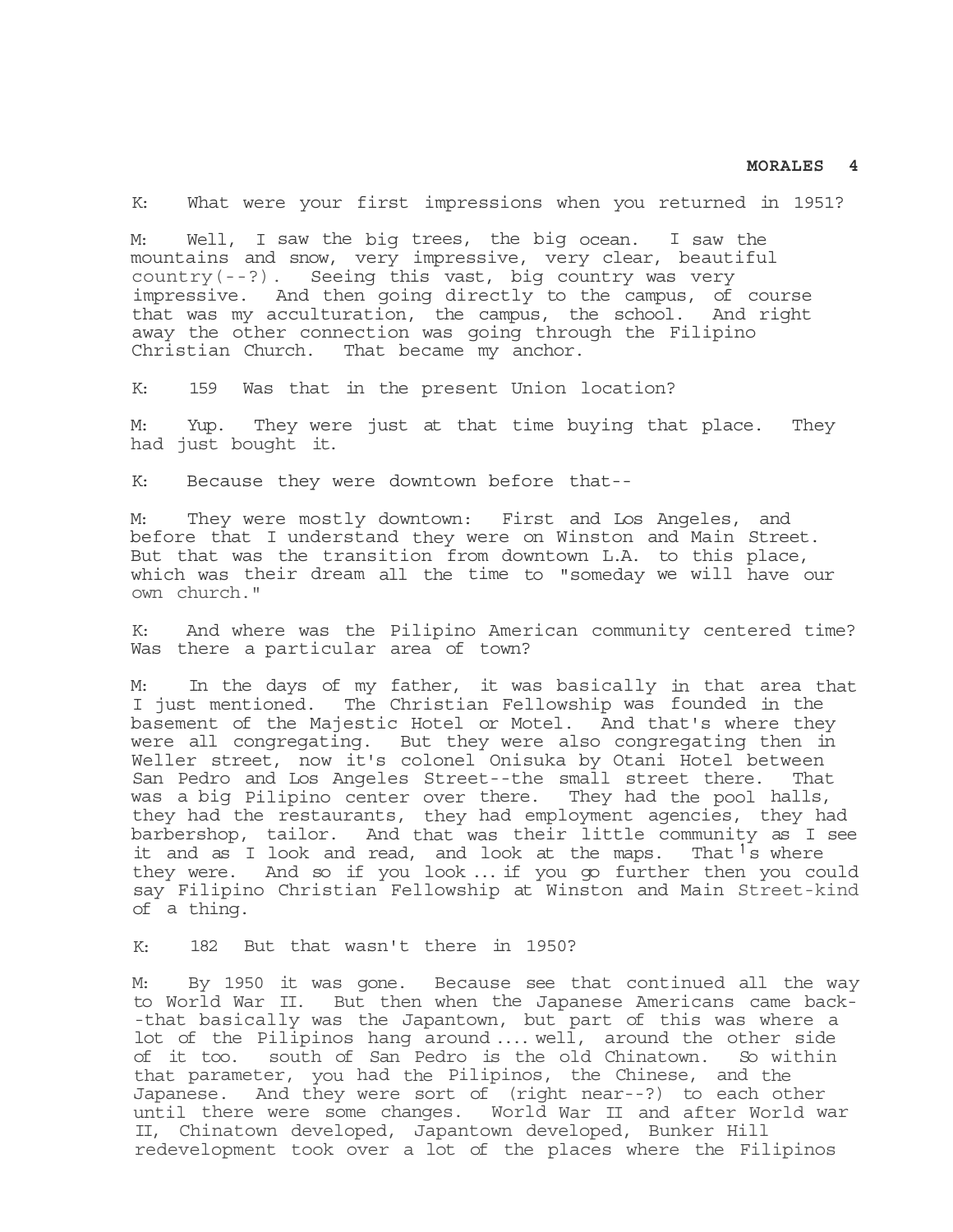were and they got moved west or they left.

K: To this area now?

M: The next stop where a lot of Pilipino congregation or spots, places, restaurants, stores, barber shops, tailor, pool halls, was on Figueroa and Temple. Now it's no longer there because the department (apartment?) took over and the freeway took over and all that. So then they got pushed again west. And that's when the Filipino Christian Church also then bought, in the '50s, and that's really the development of this area here, of the Pilipino Town.

So from the Figueroa/Temple area concentration moved west. So now you see it comes here: Union and Temple area to further down to Alvarado and west then became the 50s/60s new Filipino Town. The Filipino Community Center is about the same time too.

K: FACLA (Filipino American Community of Los Angeles)?

M: Yeah, FACLA. If you look at the dates of when it was established it was about the same time. Because when I first came here it used to be housing in those areas; little bungalow houses, wood framed houses. The first FACLA over there ... matter of fact, the center used to be right close by sunset and Figueroa. There's an empty lot over there now, just overlooking next to the Board Education building, the entrance of the freeway on Grand. Right around that area used to be the Filipino Center. We used to call it The Bunker Hill. So let's go dancing, we said "Let's go to Bunker Hill," that's what we meant in the 50s.

K: 221 Where did you go dancing?

M: Bunker Hill, the Filipino Community center. And that was part of our socialization. And it's like I mentioned in Figueroa and Temple, the pool halls--we hung around the pool halls, the restaurants, and the dancing hall of the Filipino Community Center.

K: Before when you said the Filipino Christian Church moved over here to Union, did they pretty much lead the way then? What has been the role of that church in the community.

M: I would say it's a simultaneous thinking process of those people involved because it certainly was a small community leadership and they all knew each other. Matter of fact I remember in the 50s we knew practically everybody. And we used to hang around every weekend there. And so the leadership as I see it and as I relate to them, a lot of them hang around the center as well as the church. And the church was the key factor, I think, that held them together because fellowship, the dramatic club, the debating club, their choir. The student youth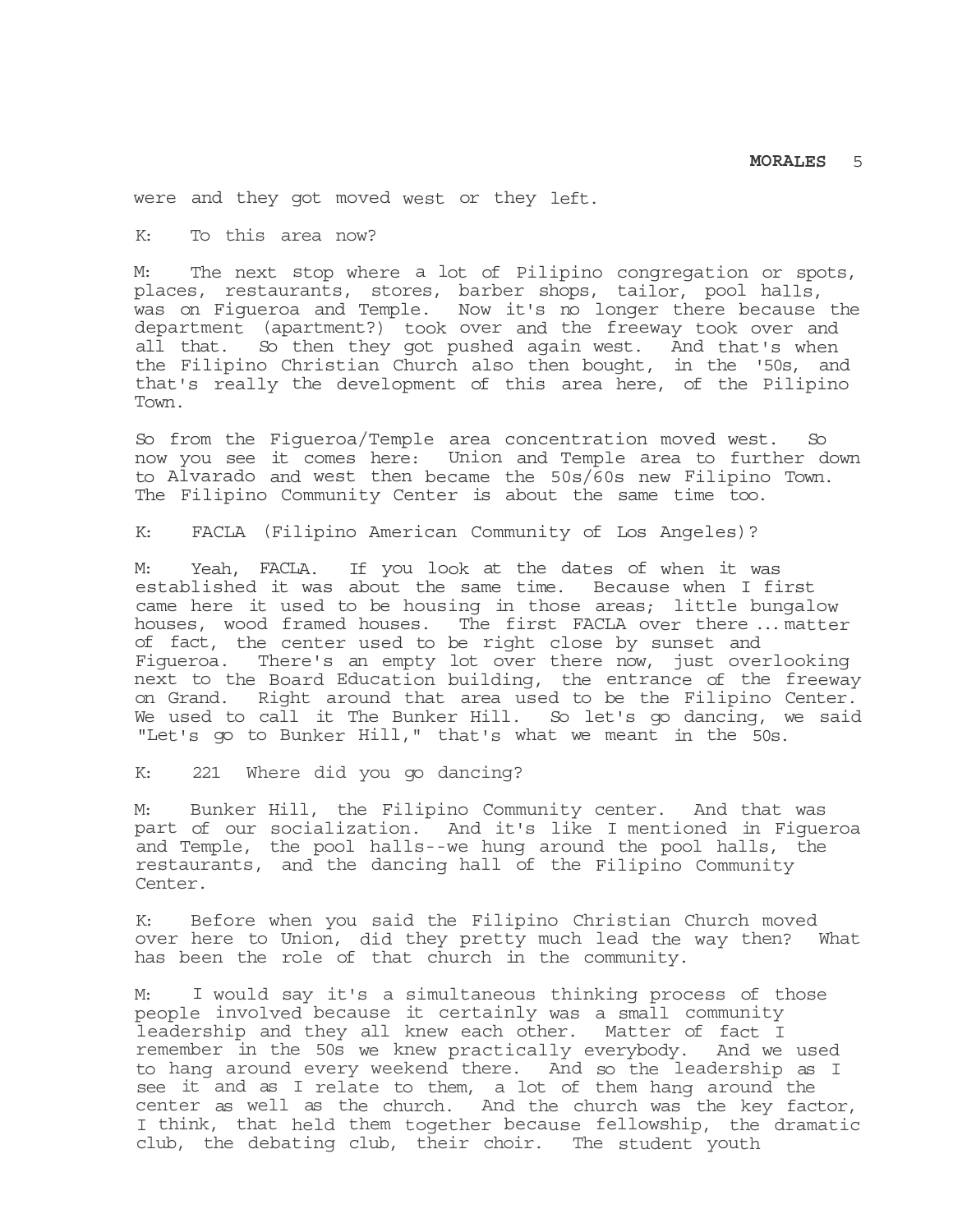activities were centered around the church before the Pilipino community started to develop their own activities. It was more of a social, political thing that the center was doing, while the church was concentrating on social, spiritual fellowship and community development. Then they sort of went on their own.

K: 248 Going back a little bit to the college where you were. You were saying that was sort of your introduction to America. What were some of the things that you remember about that?

M: Well at the time I was the only Pilipino. And then I met also a Hawaiian guy. And that was part of my orientation. Right away they sort of connected me with the Hawaiian guy, and said "Hey, he'll take care of you. He's around here. He's on the campus." And I sort of hung around with him, and he was sort of my tutor, mentor, protector so to speak, until I got acclimated to the campus. So I used to talk to him, here from him. We used to eat together. Cook our own food on the campus: rice, Hawaiian, Pilipino. He would be asking but I said "Well we'll try and learn from each other." Because he was a World War II veteran so he was older than I am. And he was the one who was showing me the places.

And then the church. Right away on the weekend, I was in the church (description continues on tape).

- 290 Every summer went to Lake Tahoe to work -- dug ditches, washed dishes -- there were other Pilipino workers there -- worked very hard there -- earned enough money in two months to survive the rest of the year -- Royal studied Sociology and Philosophy in college -- Professor B.J. Oliver encouraged Royal to go into social Work -- went to use School of Social Work and got Master's degree -- (also accepted to Boston University)
- 320 Moved into use dormitory -- joined the Philippine Trojans Club -- Jim Nabors (comedian) was in club too - - about 75 members in club -- weekends Royal went to church -- the way he maintained his bilingualism - spoke the vernacular at church and at Bunker Hill pool and dance halls
- 353 1956 he was drafted -- always deferred because he was in school -- after use worked at Hathaway Home for Children and then was drafted into the Army -- Fort Ord, Fort Lewis, Sam Houston, Fort Carson (Colorado) many different climates -- stationed in Washington at Fort Lewis -- all the Asians hung around together - trained as Social Workers -- ended up in Medical Corps in Mental Hygiene Clinic -- in service from 1956-1958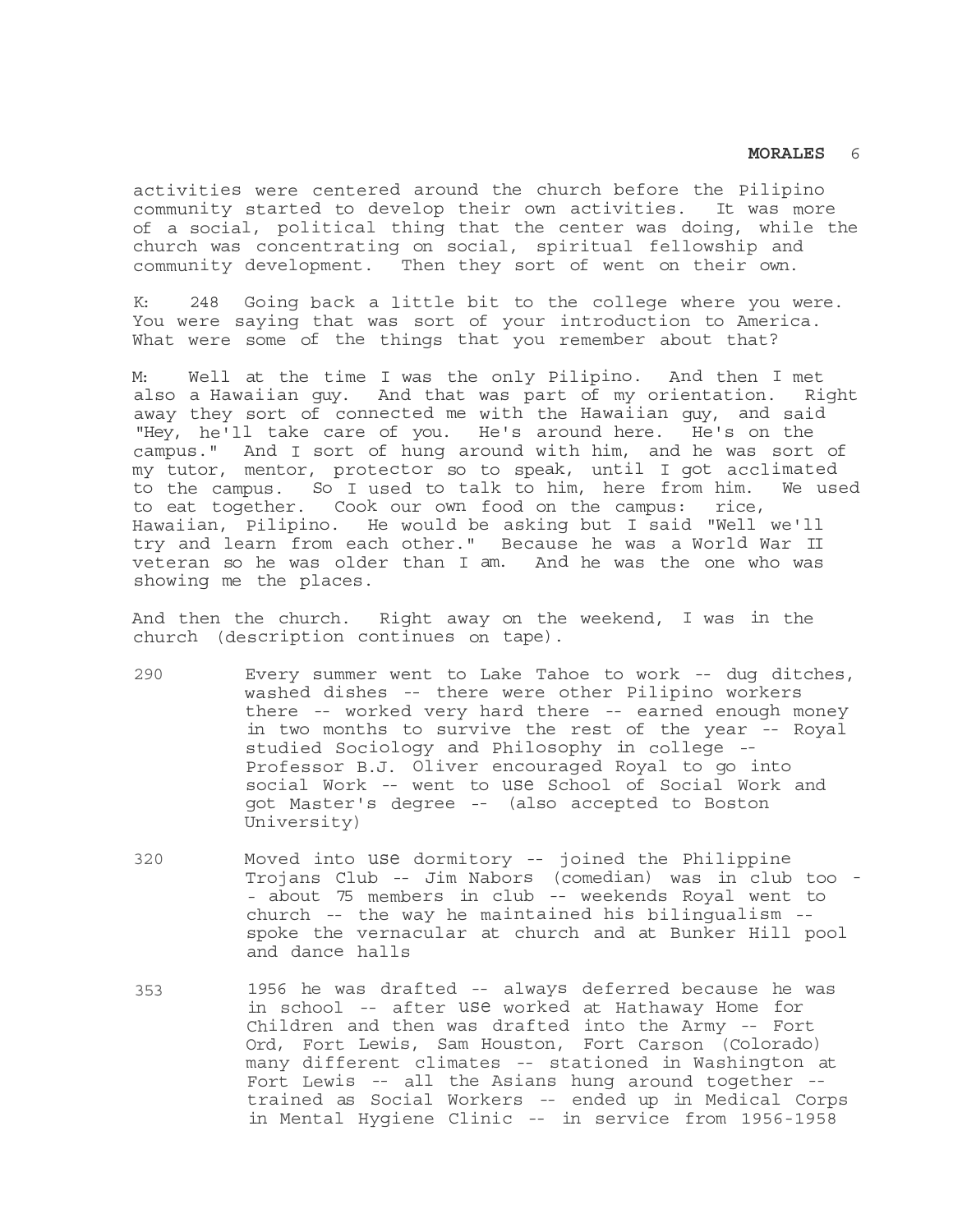M: 401 That would be around '56 to '58, the end of November '58. And then from there I came back to L.A. and sought all my other friends that I knew before I went to the army. And first working in a children's home right here in East L.A. It used to be called Mark Booth Children's Home under the Volunteers of America. And I worked there for a while, about a year I think. And then I was offered ... outreach to neighborhood youth program, they were a youth association.

K: 412 What was the name? Neighborhood Youth ...

M: Neighborhood Youth Association and United Way working with youth gangs and kids in Venice or West L.A., Wilmington. That's where I stayed for a number of years, maybe about '59 through '71.

K: What kind of activities and projects did you do with them.

M: They deal mostly with outreach, what we call "group work, n working with them through groups and individuals where we would meet weekly. And special times, special days, specific times, camping, picnicking, counseling, driving them around, going to different socialization activities. We used to have wagons, cars that we used and we called it our "clubhouse on wheels." And we would pick up the kids in school. We knew who they are. They would be referred by police, parents, or the schools that were having trouble. So we do the outreach and form a group out of that and work with them for a year or two to keep them out of trouble, help them out to straighten their lives out. And that was a very, very rewarding experience in West L.A., Venice, and then until I became the director for a similar project activity for the Wilmington office.

- 424 In the 1960s was involved in South Central post Watts Riot programs -- helping to organize and work on job development -- 1970s -- service programs worked for funding for training Asian Pacific Islander students inspired by Chicano movement
- 442 Focus on ethnic identity -- Oriental Service Center, Asian American Education Commission, Council of Oriental Organization (now council of Asian Pacific Organization)

M: 471 Then at that time the ... shall we say, corning of the Pilipino Americans. The definition of "to P or not to P?" Should it be "F" or not? So the activism of the time in the '60s and 70s. Some say "Well, we're Pilipino now," so the shifting to the use of the P for the activists, and into the movement. And it relates to the ethnic identity, and the ethnic consciousness, Civil Rights movement, and being able to define our own terms. So ... a lot of meetings through the Far West---it's interesting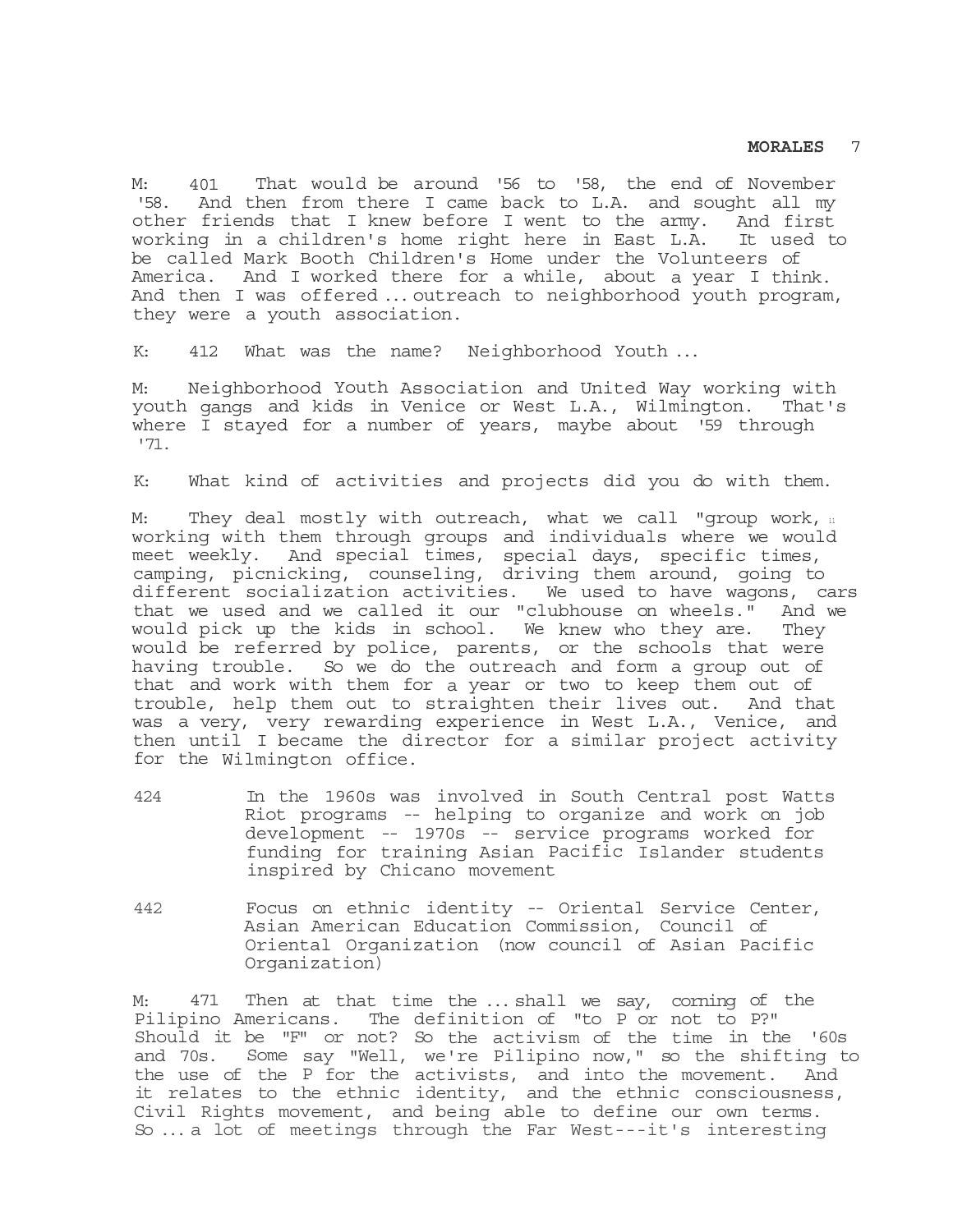because part of the big umbrella that was developing was the Filipino Far with the F, Filipino Far West Convention. And all those things bringing Pilipinos from different parts; the activists, the students, community folks, Seattle, San Francisco, Los Angeles, San Diego. And the definition ... it was resolved in such a way that O.K., those who want to use the P, stay with the P, those who want to be with the F, fine. You want to be traditionalist, use the F. You want to be the activist radical, use the P. So some of us ended up with the P, Filipino American, because of the consciousness.

K: 497 Is that what you use?

M: 498 Yeah. So pretty much for some of us, we utilized that, and the Ethnic studies picked that up. so when you relate to the Ethnic Studies on the West Coast especially--and even the East now, they  $1$  re picking it up--they use the P. And the writings would have an explanation saying "well, this is the evolvement of it." And the reason we utilize it is, again, identification with ethnic activities, consciousness. We used the phrase "from the Negro to the Black." That was part of "Black is Beautiful." Then from the Mexican to Chicano.

K: 512 --to the politicized.

M: 513 So politicized was part of that. And then: From the oriental to the Asia. see? oriental is for the rug, Asian is for the people. And then the Pilipino comes along,  $1$ Hey, we are Pilipino," and give their own rationalization: We are no longer Filipinos, that's from the Colonials. So we are Pilipino Americans." And that's the phrase that we usually follow in terms of the rationalization and the time element and the development. And it is probably going to change. Maybe they will switch to something else.

K: 523 What would that be? Why would it change?

M: 524 It'd be interesting. The new generation. New activists come along: "We want to be named something else."

K: 528 Would there be a pre-colonial name for what we call ourselves?

M: 530 They might end up using the word like "Maharlika."

K: 532 That would be challenging.

M: "We are Maharlika". or they might say: "We are the Lapu Lapu." That <sup>1</sup> s our old historical meaning. Or "We are the Barangay.  $1$  So there s possibilities there, but it s going to be interesting how it's going to play out. We still have the debate. And people will say "Hey, why are you using that?" And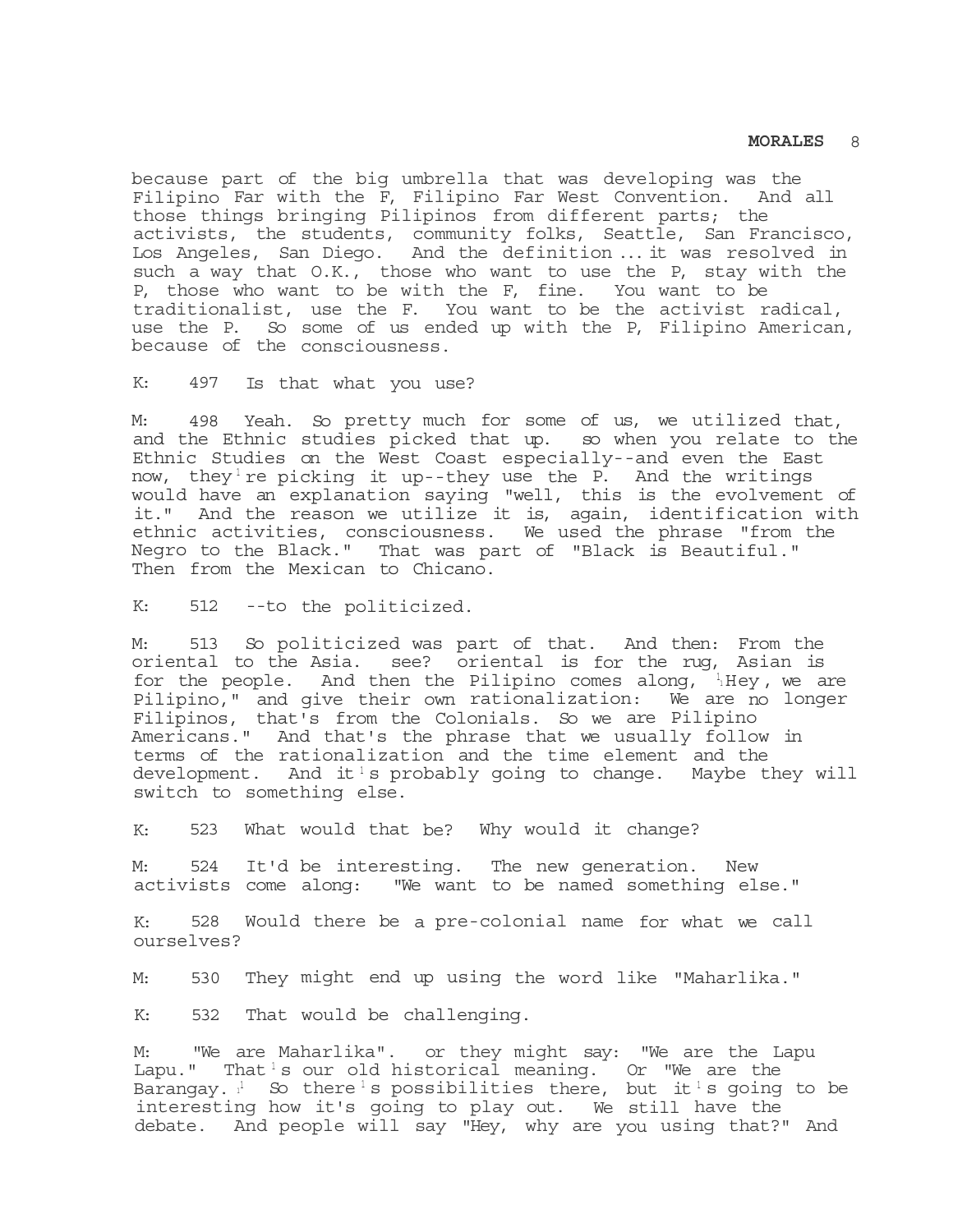then give them the rational. The use of the P and the Fin the Philippines goes back and forth in all sorts of cycles anyway.

K: 541 What were other issues that were particular to Pilipino Americans at this time?

M: 543 In the '70s, well the Ethnic Studies and then Empowerment, getting into certain positions of importance, getting further into the roots, heritage, a lot of the games, culture, kite-making, sipa, parol making, poetry that are combinations of Pilipino as well as English were developing. And the artists, writers that were coming up. A few books were beginning to be written. curriculum syllabus were being developed that has ...

K: 557 And this was really the first time that this was starting to happen.

M: 558 That's right. You read books, histories, articles- hardly anything about Filipinos. And what is stated in the history books are incorrect anyway. It's from whoever, the writers, historians of the time. So a lot of this was "Let's write about ourselves." Drama, poetry, essays, articles, arts and crafts were all part of the seeking the roots. And putting out what they could do and a lot of this ... the books coming from the Philippines. I remember whenever I went to the Philippines I empty my suitcase but I come back with books and articles, stories of the old, and dictionaries, and poetries, and arts and crafts from the Philippines.

Now why are we doing all that? It's all part of that trying to bring the roots from there to here so that we find some kind of reality and relevance where we were. Because we were miseducated and colonized and we lost a lot of roots, traditions,<br>history. So we were into a lot of history. A lot of the history. So we were into a lot of history. discussions, debates were "let's go back to the roots," so to speak. And the value system, the religion, the cultural traditions, the beliefs, even the myths and the legends were all part of the thing that we were all talking about, sharing with each other. The songs and the gestures were all part of that identity that was really developing. Which is in line with what's happening with the Chicanos, the blacks, and all that. The books, the curriculum was very important. I didn't mention about the Asian American Education Commission. And the conferences we used to have on Asian Americans. It was all related to that and some of us Filipinos were relating to the whole experience.

K: 603 So you had coalitions and then you had Filipino American groups. But one thing I'm interested in is what were some of the similarities with the other Asian American groups, but what were the differences that were unique to Filipino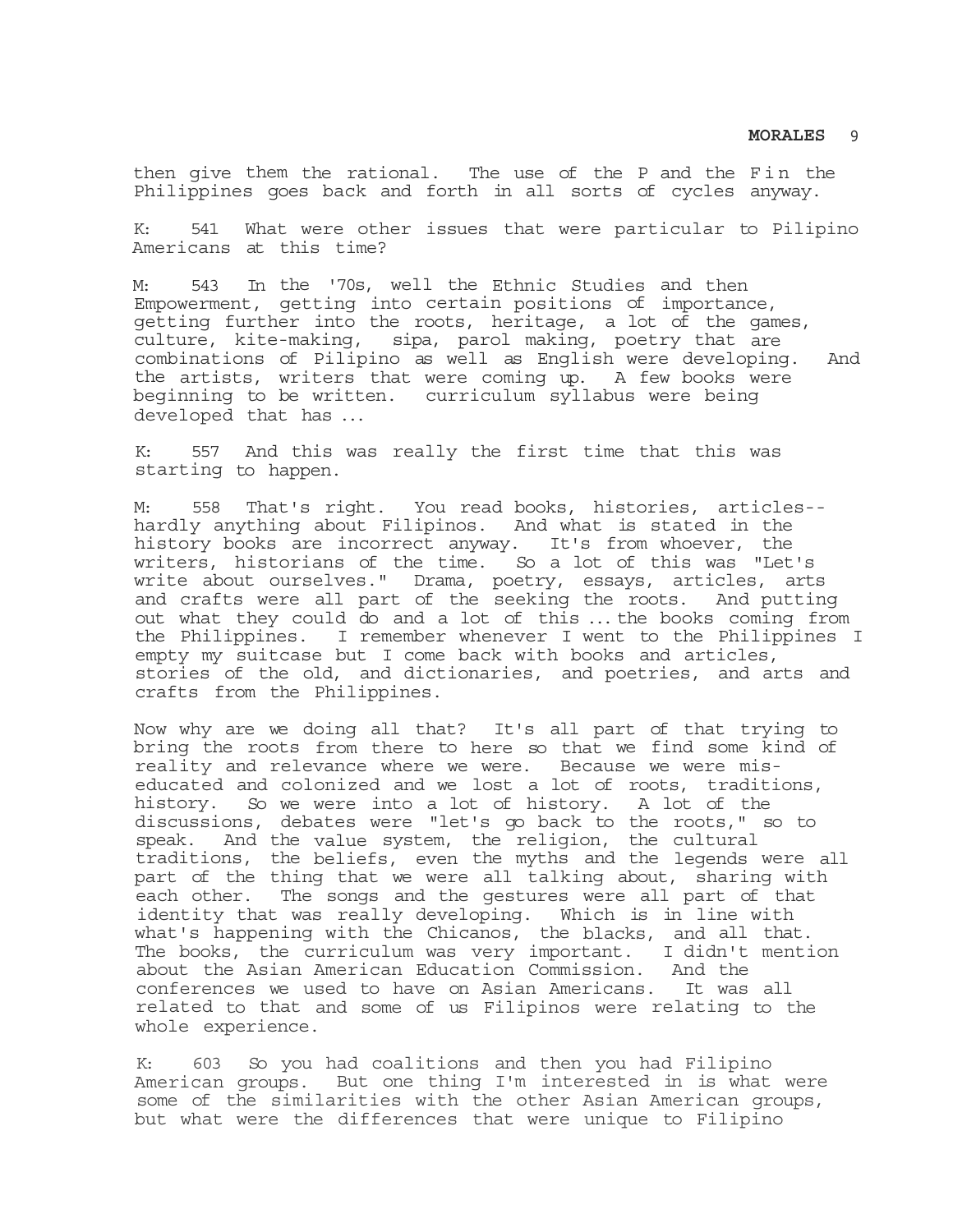Americans?

**M:** 610 I think the similarities relates to their experiences. The early pioneers, the first wave, why did they come here to begin with? It's related to being the workers, it relates to the indentured servitude that comes back from earlier times. And they were brought in as workers. We usually try to refer to the old timers as the "brown power," the muscle power that was brought in to rebuild the plantations, continue the plantation of Hawaii or here the vegetable, enriching the farms. And that's true. That was part of the Chicano---the Bracero program. So they were all part of that.

Then you also have those who are wanting to be getting more education. So you have that part of the experience. The racism, the loss of the anti-Asians ... the Filipinos went through with the Japanese, Chinese in a different way. And they went through all that. Carey Mcwilliams will write about those things. John Steinbeck, Carlos Bulosan, America is in the Heart, Manuel Buaken will write about those things. That's part of what they went through in terms of the Anti-Filipino. But then, there's some similarities in terms of the experience. Racism, sexim--the males were the males were the only ones brought here, and the anti-miscegenation laws, the male was really an endangered species.

K: 651 Was that a factor when you came here in the '50s?

**M:** 655 I think it's probably less but it was still there.

K: Were there many Filipinos?

**M:** Very few. Very few, again that's why I say you can count your fingers. Everybody knows who's going out with who. And they say "Well, don't marry anybody else but Filipinos." You would here from the old timers you should not be dating outside of your family and outside of your group because we went through all this and you don't want to be hurt and disappointed. So you kind of worry and wonder about it but then--that's what they were saying. And then you run into some of the Filipinos or Pilipinas who are mestizas or mestizos and you hear: "Well, we did not really get married here, we got married some place else because we were not allowed to marry white." My father-in-law was telling us that he got married in Tijuana because that's the only place that they would allow them to marry.

So you have that. But besides those other experiences, I guess the different experience some of the Filipinos went through would be: 1) Because of the Americanization, colonization of the Philippines there's a separate relationship that's ... Mcwilliams would say "the little brown brothers"-kind of relationship. Then the English because English became the medium of expression,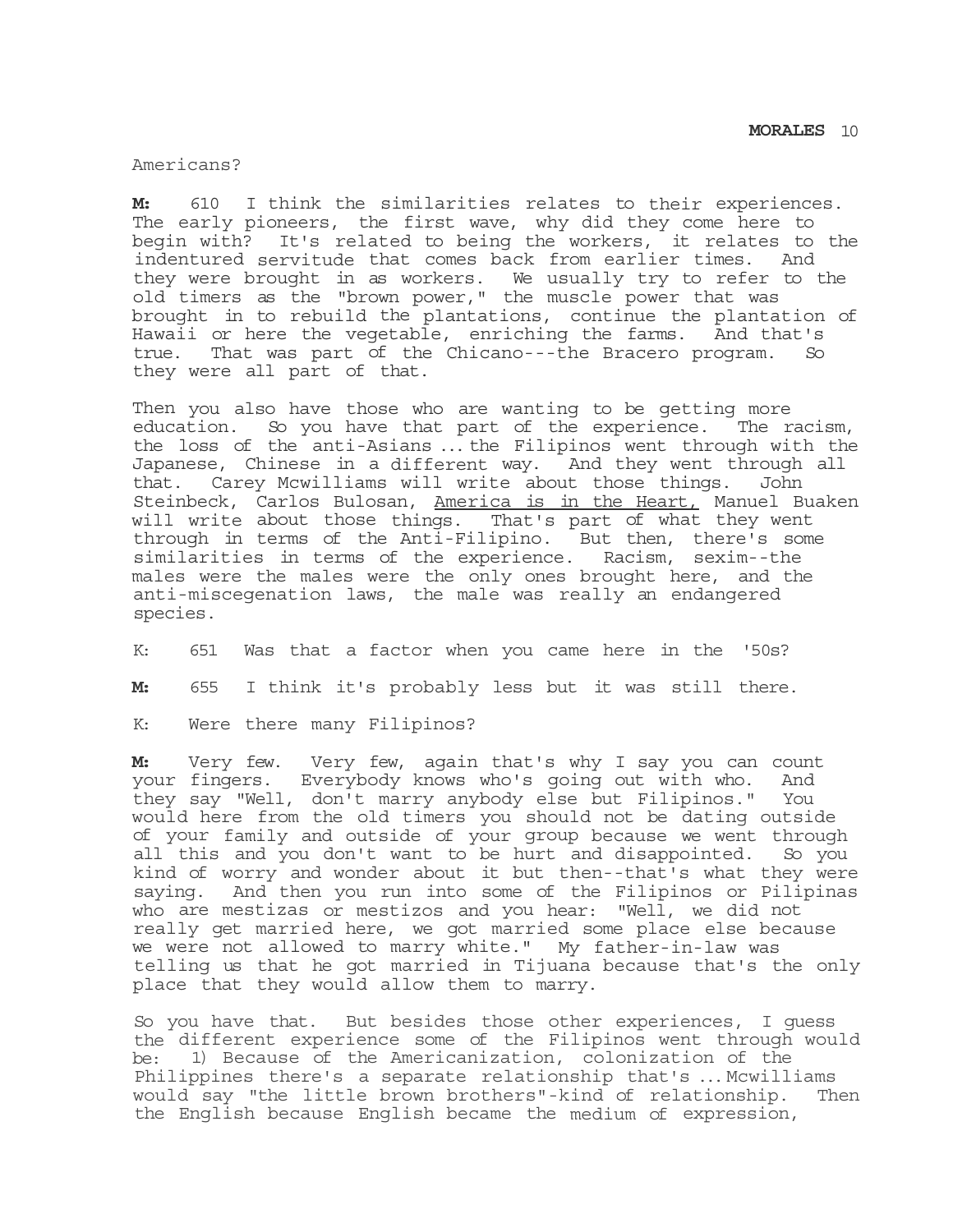communication. So there's a little bit of that. So there's a little closer affinity or relationship between the Pilipino and the Americans, so to speak. And then the colonization process, the development of the Philippines as the democratic showcase of Asia of America. so they take on those images, different kinds of images. There's some pros and cons to that. And I look at that as a historian and try to analyze and all that. Maybe that's part of the real problem, we've been invaded, colonized by so many countries that that created the colonial mentality and the lack of real closeness to the roots because everything was sort of taken away; the religion, the politics, the values were shifted. 350 years of Hispanic colonialism, then you have over 75 years of Americans, then you have 4 years of English invasion, and 4 years of Japanese invasion and changes. And then you have the American and Korean War, and all these different things, changes, confusion, shifting of things. I'm pretty sure it affected the Pilipino mentality and up to this point we're very confused.

K: 726 So it had to be a very self conscious movement to take back that heritage and those traditions and to teach them to the children.

M: 734 And so that's part of the thing that we picked up on. And today it's the same thing. The student will ask "How come I don't know this thing?" so now you begin to see that the young Pilipinos are beginning to pick up on what we were saying back in the '70s. This was kind of quiet down in the '80s. The 90s, I feel a sense of the Pilipino --

742 End of PT. 1-SIDE A, TAPE 1

#### **PT.1-SIDE B, TAPE 1**

(corresponds to DAT Tape 1)

000 Silence

M: 002 I feel a sense of the Pilipino youth people, the younger ones who are now asking that big question that we were asking. A lot of the activities going on right now is development of Ethnic Studies, History, culture, the dances, and it's getting bigger. The Pilipino Festival, for instance. Picking up more. Classes in different schools, universities, high schools as well as the colleges. They are moving in the direction of "Hey, let's have some Pilipino American Ethnic studies."

009 Royal teaches the Filipino American Experience at Cerritos College -- students want to know their historical roots -- they feel they don't have any they do, but haven't discovered them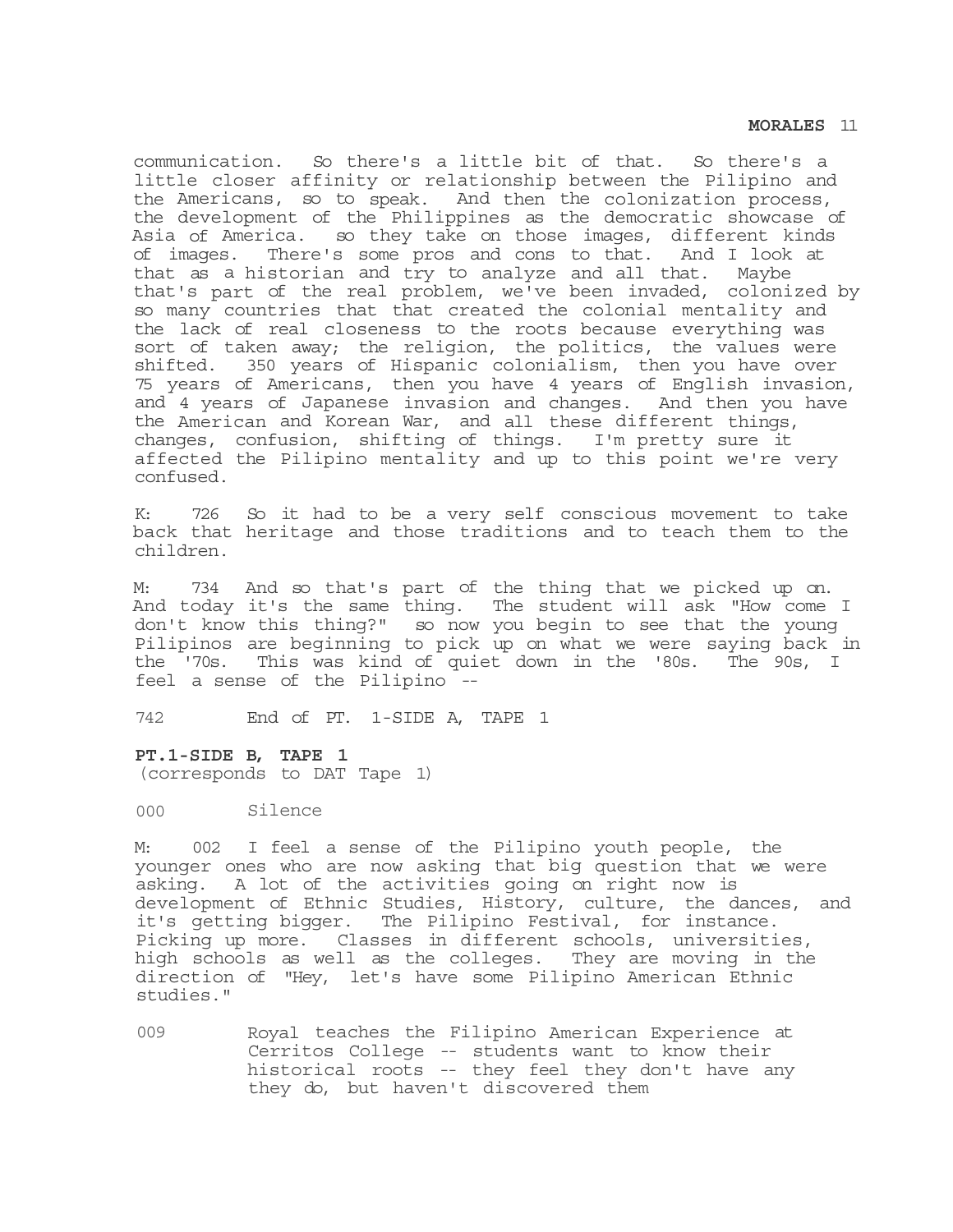K: 020 One thing I wanted to know was whether you had encountered racial prejudice?

M: In some overt and some subtle ways I have. In terms of dating, I would say. In Chatman for instance, in campus, only certain people I could get close to in any sort of dating. I didn't realize it then but I guess I was only 18, 19. Only certain people would run around with us, so to speak. And then later on, I felt that was part of the racism, prejudice that was going through. However, I was also invited in some of the American homes. I was going there with some friends to their family for Thanksgiving.

The one that I really encountered was when we were in the army. I was mostly in the campus so whatever happens on the campus with dating, etc. But when we were in the army, we really did face some racism there. It's more related to social activities when we would go out into the neighborhood or into the cities, where we would be invited to certain places or we go some place where we're not supposed to go, and they kind of tell you or give you a slight comment. One that I remember very well would be when--we had a mixture group that hangs around together and we would go to social dancing place. And I remember very vividly this, they said "We'll sell you guys the tickets, you guys can go in, but I don't think anybody's going to dance with you guys." That kind of comment. We did not pick it up. But the black dude picked it up-- our friend was a black guy from Philadelphia. He said: "Hey Roy, I know what they're talking about." I said "What do you mean?" He said "I don't think we should go because we might get into some trouble." I said "Why?" And then he would say that was a hint telling us that we looked different, we shouldn't go there. So we said, "O.K. can we get our money back?" They said "yeah, take your money back." And they were very willing, so we took our money back.

050 And another time in the area, in Seattle some place, where we would go into a restaurant and we would not get served. And this was the '60s. We would not get served, or we would be the last one to be served. Who's going to wait for an hour and a half, you know? And our friend would point that out again: "Maybe it's because we're mixed here or maybe it's because I'm here." But then we figure we all look alike, we're the same minority, but we had a white dude with us too--Jewish. Well if one gets it, we all get it, and let's get out of it. That kind of thing.

057 And here in L.A. I think it was more overall living. When I just got married, and again this was the '60s, late or middle '60s, where we would try to--and I don't have to mention places- wanted to rent a place and get a house or apartment. And there's a big sign saying it's available. We would go and they would say "It's already been taken." So O.K., we don't take it. But then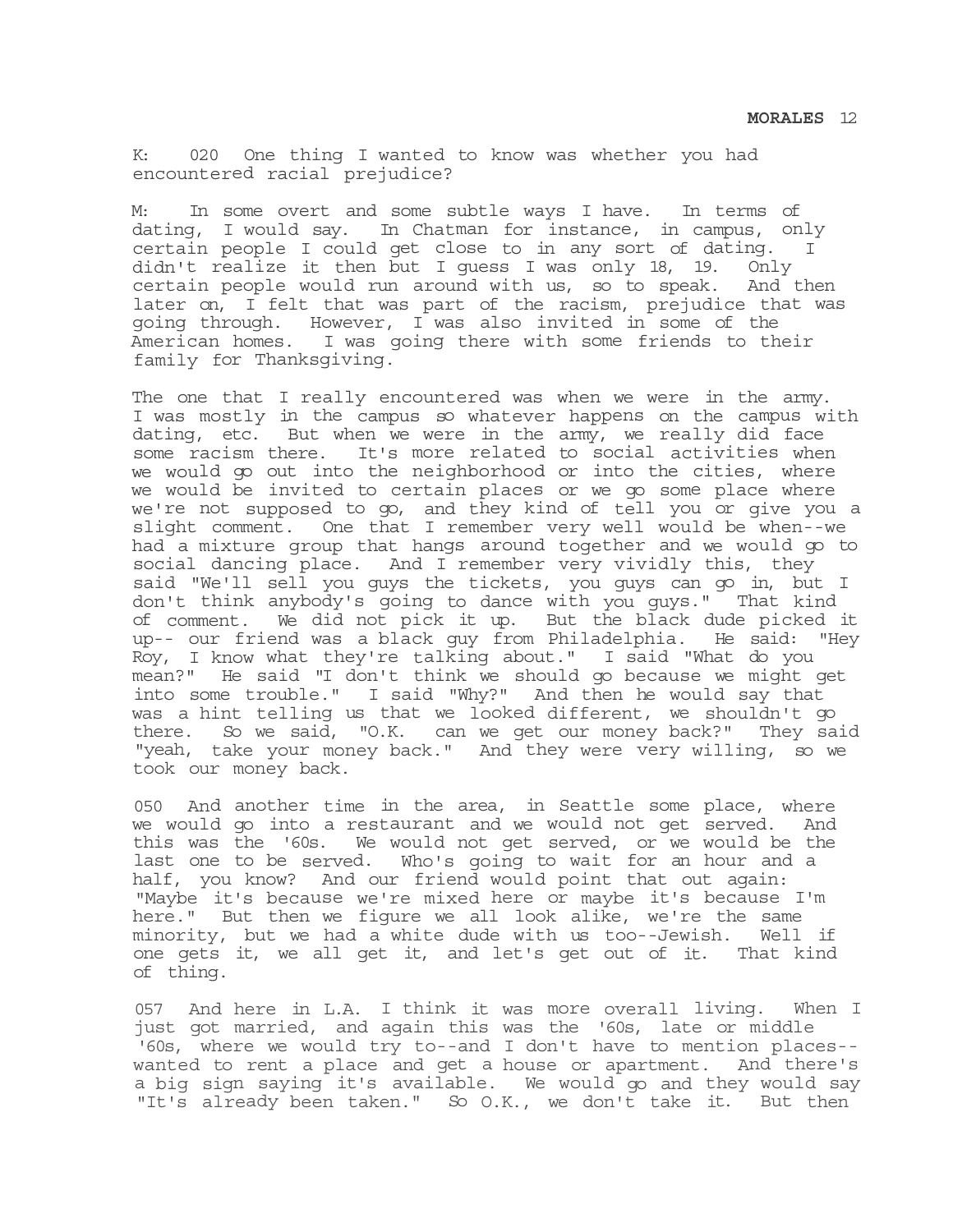we go by the next week and it's still open. And then we ask finally--and at that time '60s we're into the civil rights and we'd say "hey, man this shouldn't be happening," so we would get our friends to call and they say "yeah, it's available."

- 068 Royal involved in the Fair Housing Movement in late 1960s.
- 073 End of PT.1 **INTERVIEW**  Remainder of tape is blank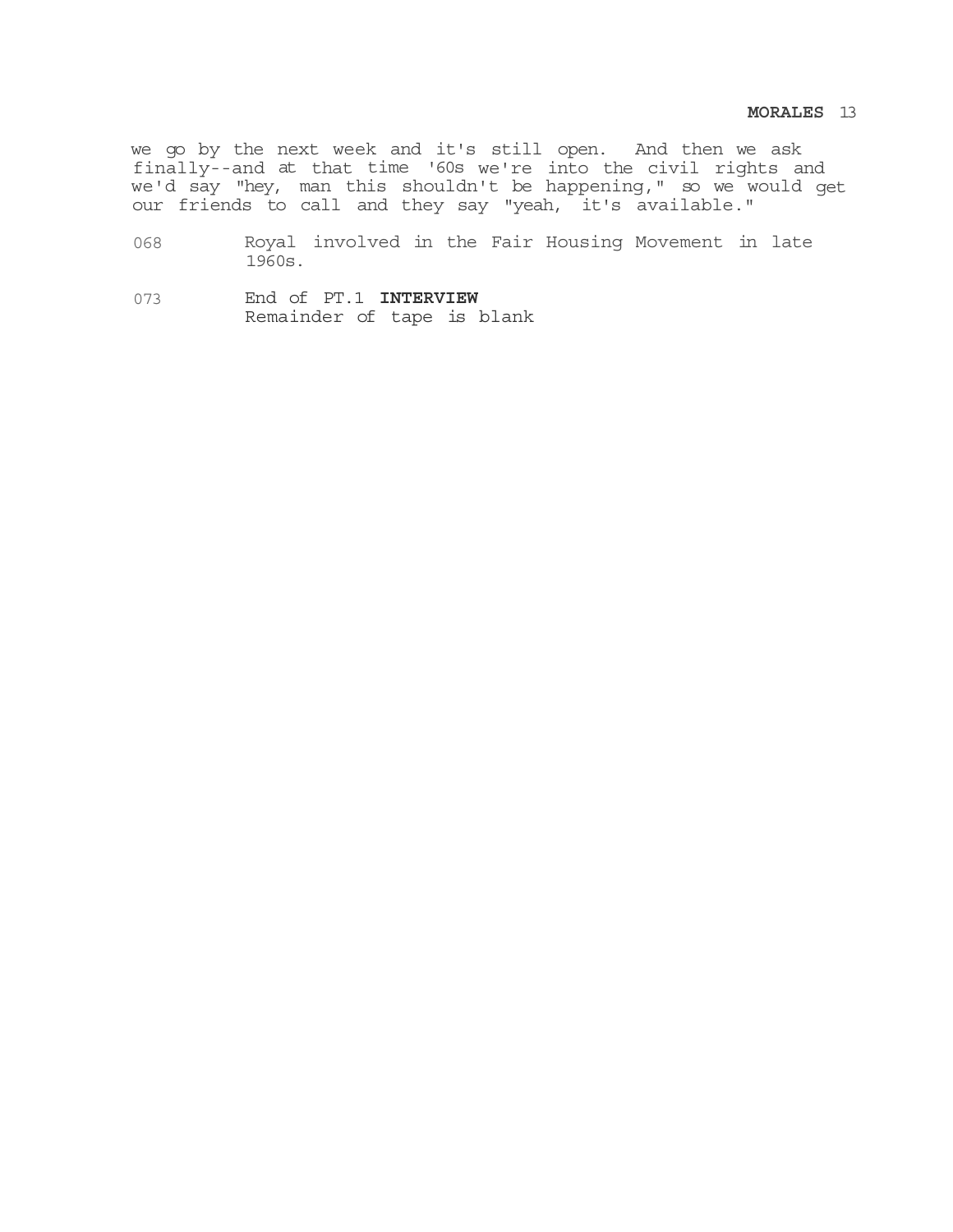# **PT.2-SIDE A, TAPE** 2 (CORRESPONDS TO DAT TAPE 2)

- 000 Silence
- 002 Introduction
- 006 School experiences in elementary school in Philippines -- industrial arts, gardening, basket making, games -- learned gardening as part of subsistence -- eggplants, bitter melon, tomatoes, cabbages -- sometimes students spend the night at school to guard their crops -- highlight for Royal learned arts and crafts -- kite making -- sipa ball making which is a handmade rattan ball used for kick ball -- games with sipa ball -- Royal used these skills in the 1970s to teach traditions to youth
- 057 Students feel a sense a pride in learning their traditions -- Yo Yo was Philippine toy picked up by Duncan YoYo -- Hackey Sack comes from Philippine Sipa ball

K: 080 What were some of the values instilled in you when you were growing up?

M: 081 Some of the things in specific is in relationship to extended family, culture, closeness, the loyalty. I call it "the circle of loyalty in the family." And we have that so that even here where it's practiced the value of "Utang na loob." Utang na loob means "debt or gratitude" and your obligation to help your family. It means, first you have your immediate family, then you have your extended family, and then your tong mates or province mate or village folks are the people within your community that you should help. And it relates to other values that ... in Tagalog they call it "Pakikisama, 11 being together, or "Bayanihan," being collective--collective effort to survive together, help together, and it's expressed through caring or extending several help or accommodations to families. A while ago we were talking about here and how is that expressed. It's expressed through, again, if some relatives are here who are extended family you go after them, you search for them. And you try to be close to them. And when you go visit, they extend respect and accommodations for you like we do, we practice in *our*  home.

K: 101 Are some of these relationships formalized through institutions, like I'm thinking ... I know the Mexican and Mexican American tradition of godparents, of compadres. Do you have something like that?

M: 105 As a matter of fact, when you talk about the circle of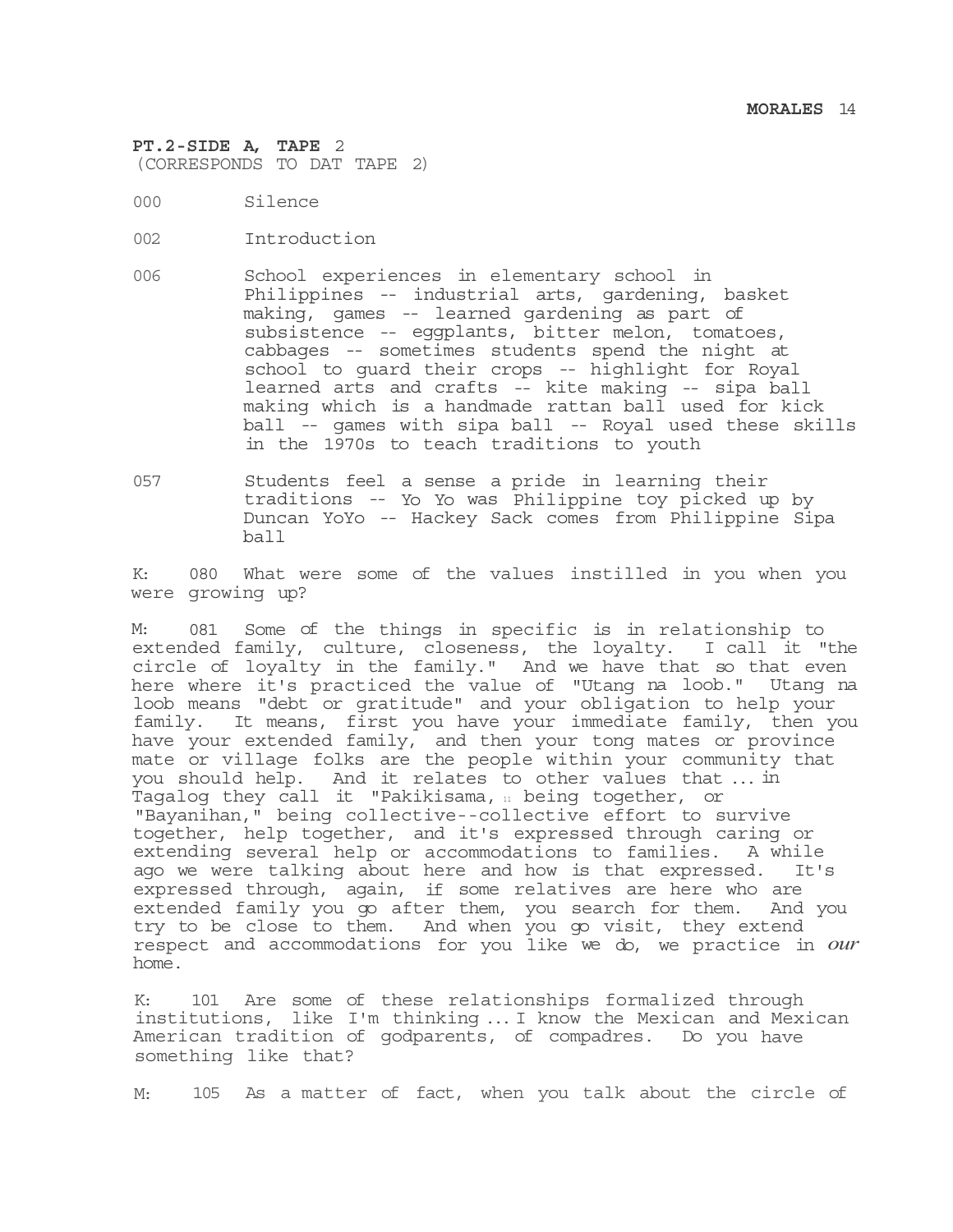loyalty, you're talking about the extended family, families, then the people in your home town. The added circle to that is the compadre/comadre system, the godfathers. So that's the other loop within that circle of loyalty. And the Spaniards, seeing the extended family circle of loyalty, then automatically added the compadre system/comadre system to help ... shall we say, as part of their colonialization of the Philippines. So it's now a value, part or that value system.

K: 114 And it parallels the value that's already there on a family.

M: 115 And so it is very significant. And it's here, the extended family we talked about a while ago. When somebody comes, automatically you extend your house. It's not unusual in our family, and other families, that the family bedroom goes to the guest, and whatever is on the table. And they will do the same thing. It perpetrates itself. And that's when you say "How do you learn it?" It's already institutionalized within the family system. It's not unusual for some families to ... some children to say "I'm going to visit Uncle Pedro in the Northern part of the Philippines." He's welcome, he stays there as long as he wants. And they would do the same thing. They'd bring food. The resources, the accommodations, whatever happens is just automatically would be part of the process of relating to one another.

K: 129 For more recent Pilipino immigrants to the United states, do you feel that that extended family network is one of the support systems that enables people to immigrate.

M: 132 I would say yes, that's probably one of the big support group system or values that is still there now. There's some negative and positive to it also obviously. And there is now what I would say is a distortion of it. And it's probably related to the conflict of values now. The clash of the American value versus the Pilipino value. There is the" Bayanihan" spirit, the collective effort to do together, do things together, help one another, extend your hand to help the friends, the people, the immediate family. Here, the clash comes in with the rugged individualism value of America, American society. Now the Pilipino begins to see that, or begins to experience that so that's beginning to clash. Specifically when it comes with the second generation. First, second, third generations living here begin to see that and live the American value system and then it becomes versus the new system. So that even my children already begin to question. They say "How come you're doing all this to the family's coming from the Pilipinos, but you don't seem to do that with those who are here, born here." And I say "Well, I try to balance it." But obviously, there's going to be a clash unless there's going to be some way to balance it because it's very, very opposite. And they also see that and they would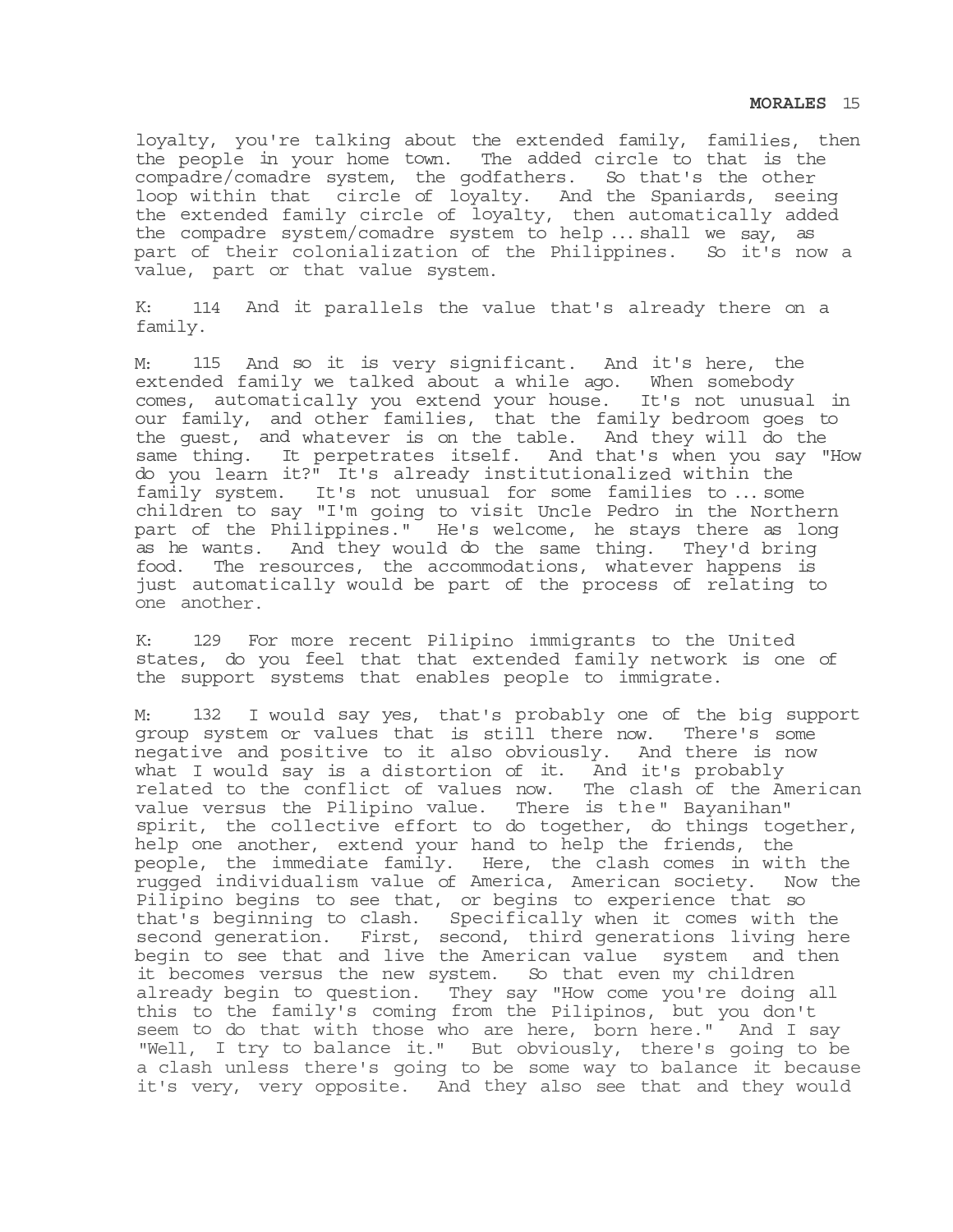question that. But then they don't question so that they say "don't do it." They just question it and say "why do you use it." So then you bring in the Filipino value and why this is done and you've got to explain it. Then they say "O.K. that makes sense.'' So some of them even do that but there is some hesitation. But I think the more Americanized acculturation gets on to the third, fourth generation, some of that will end.

A: 161 Do you feel there's a conflict of values then for second generation? Would you consider your children---?

M: 163 Third generation. There would be some conflict. There's acceptance ... I've got to use my life example and my home experience. It's probably less threatening or less confusing or less difficulty with my family because they grew up with it. They're growing up with it. There's always somebody in the house. There's always an extended family coming into the picture so they see this. There's enough relationship to the Philippines and the people and relatives that they see through writings, through letters, through visits or whatever--and when we go home it's the same thing. So they experience that. But probably for those who begin to really become Americanized, I'm pretty sure there's a bigger clash value--or clashes or discomfort in relationship to them. And I think if the Filipino folks do not continue to process that or introduce it or to do it, automatically they're going to lose it. I think that's sad. I think that's not good. There should be some kind of sure balance some place, at the same time maintaining both groups, some of the values that are really good.

177 Royal feels value of helping one another is one of the most important to instill in his children -- also to work on assertiveness and taking care of yourself - finding a balance is necessary -- also values on education and religious values -- Protestantism in the Philippines and in Royal's family

**M:** 222 **My** mother's side, I think, were the first one to be converted to Protestant. My mother's side, my grandfather on my mother's side who was going to become a priest and then he ended up to become a minister, lay minister--he didn't go to school for it. And with that influence ... my understanding is that my father started courting my mother at that point in time back in the '20. But my grandfather said "Well, if you're going to court my ... if you're going to marry my daughter you better become a Protestant." And so that was the role. Again, it's a cultural thing. If you're going to be in my family, you should at least follow our traditions and our culture. And the men usually try to follow that goes back to ... he was poor, he didn't have anything, but somehow you bring your own values, you bring yourself, so that the courting period would be either changing some of your values to adjust to what you"re going to marry into.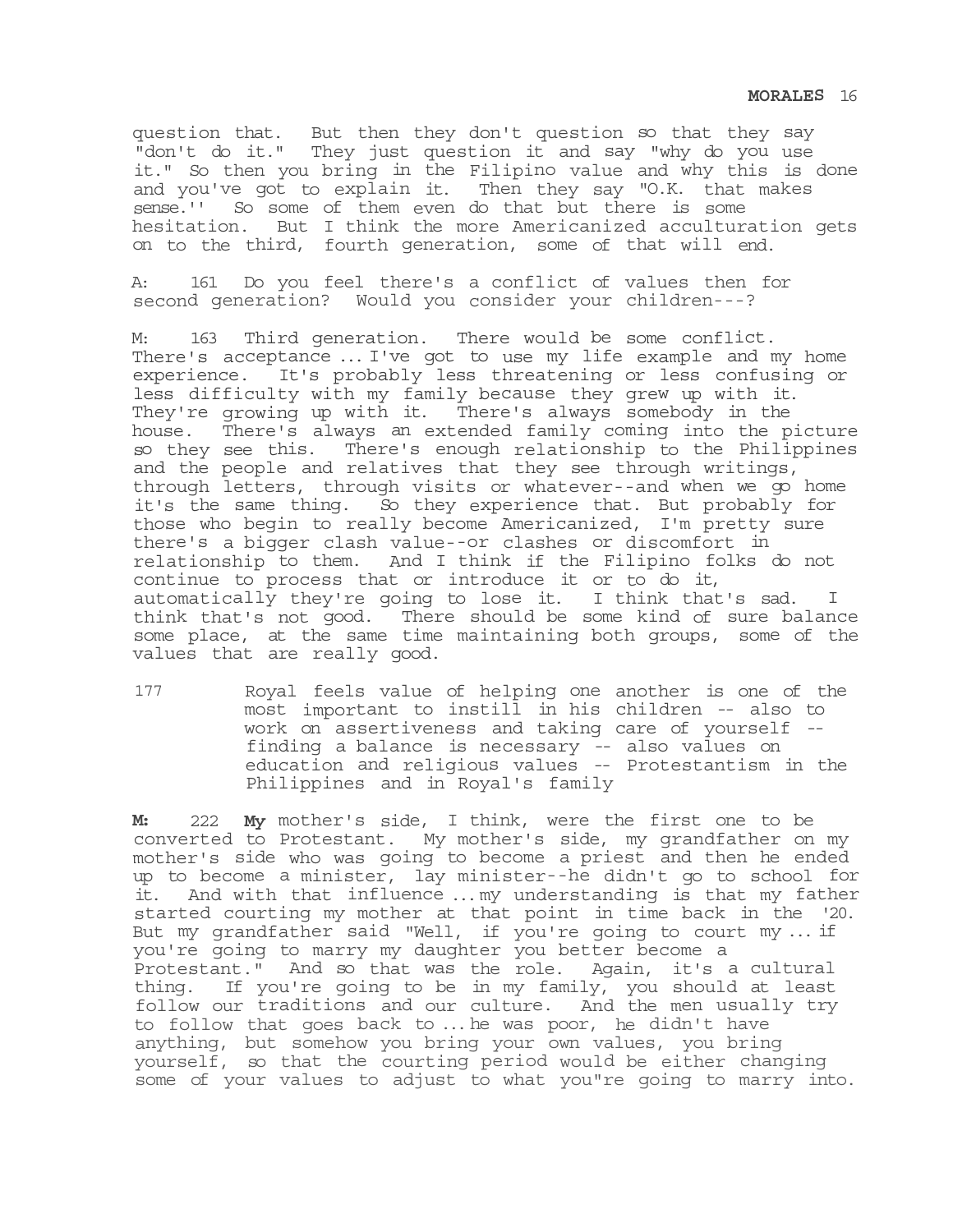You have to go there and serve time, so to speak. You bring something that was the marriage. And I guess my father was "O.K. you got me and you got your religion." He became protestant and also doing some teaching. He was part of the group that was taught early by the Americans to take on the process of Americanization: Going to school as teachers to teach the American way in the Philippines through the Thomasites.

And I think you were talking about Helen Brown. Helen Brown is a product of the Thomasites. So the teachers who were taught who were there from America to teach, they gathered these young people--energetic--and then started teaching them ... so they finish 6th grade and 8th grade and give them the text book, give them a classroom, and say "you go teach." And that's how my father got into a little teaching there. And then through the ministry, when the Disciples of Christ Christian Church came into that area because that was where they were assigned.

247 Royal from Northern Luzon, !locos Norte --Illocano is first language -- hometown of Bishop Gregorio Aglipi who fought for Filipino clergy during Revolution against Spain -- began own church, the Philippine Independent Church (similar to Episcopalian)

M: 290 The Americanization, in terms of religion, of the Philippines was split up by the different denominations. The disciples of the Christian churches came to the north, Episcopalians stayed in the cities and in the mountains, Presbyterian went to the South, Methodist stayed in Central Luzon.

K: 295 So then what happened when sort of in the first wave of immigration to the United States--the '20s, '30s--it sounds like what we're talking here is a lot of different religious backgrounds, culture, language in the Philippines. Was there a cohesive community when Filipinos came to the United states or were they sort of separated into different groups based around language or religion or culture.

M: 302 I would say that there's no such real cohesive, nationalistic group. Because to begin with that was not part of the intent of the imperialists, or the people who (go off?) by the Philippines. The country was already divided in languages, regions, etc., culture, and whatever, and all the history. There were attempts. And the Spanish tried to make the attempt and they did in terms of the national government, you have the provincial government, you have the local. But in terms of the dialects, there's still the regionalism. Their attempt to nationalize the language was one way, and that's why the use of the Spanish, English to nationalize; everybody speak that. And then the use of Tagalog to nationalize the people. That didn't come up until the '40s. Before that the people who came here,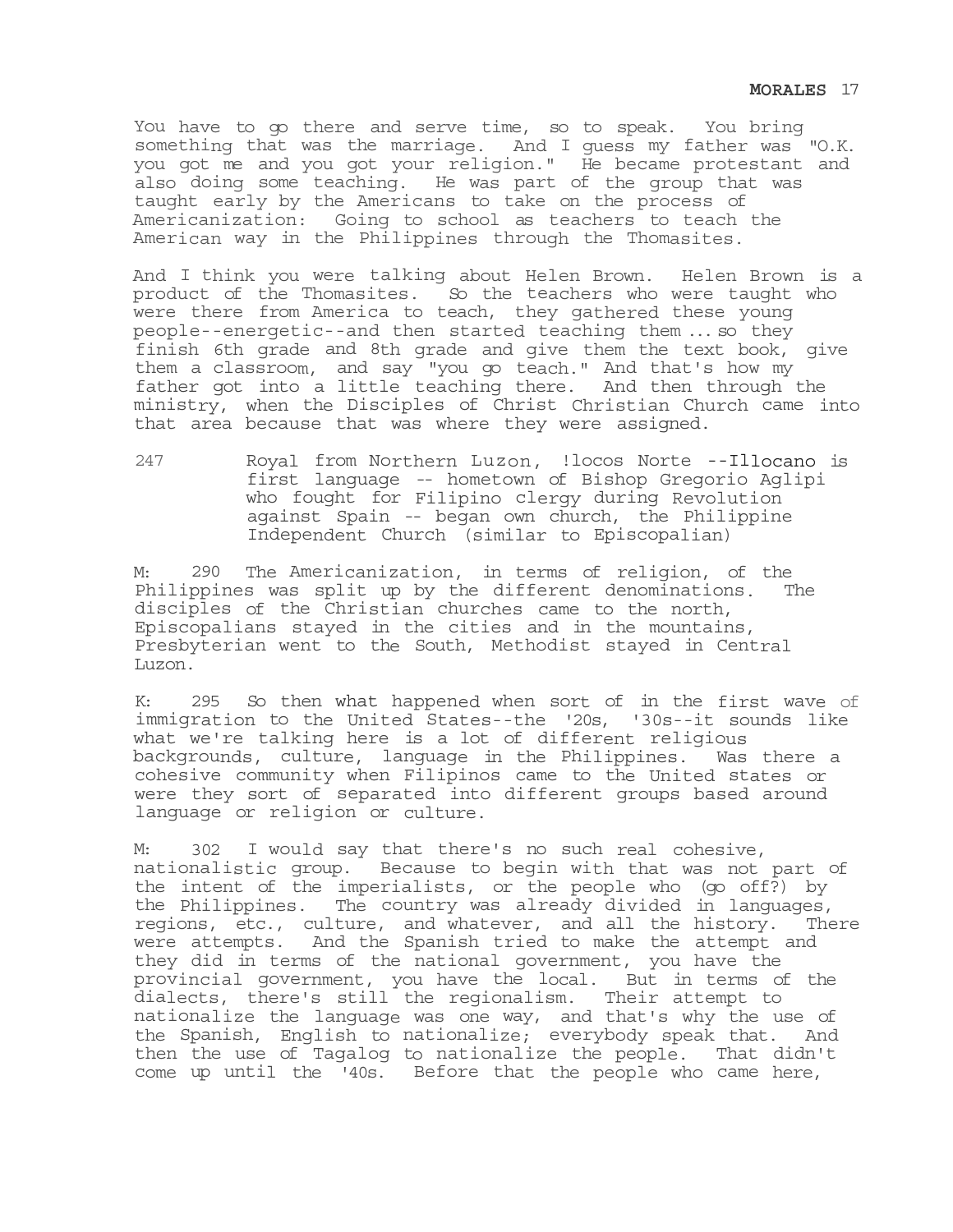they were already divided.

317 As a matter of fact in terms of the coming in of the first wave, it was an automatic split. They had two different places where they recruited the people to come to America. Those farmers, young, single farmers from the north. And those from the south, from the Visayan islands they have their own group that they recruited and they put them in separate camps. They took the Ilocanos from the north and put them in another camp in terms of say, Hawaii plantations. So that they segregated them in different places.

K: 327 So in a way you have a growth of two different Filipino American communities.

M: I would say yes. Plus the regionalism that may be in there. And so then part of that is the growth of then, if you follow it up with groups, you're either going to come up with town people, town mates, or you come up with provincial, or their language. Then there can be reclassified too or can be cut off or separated into other smaller units in terms of say, your own village there would come up with a group. And then further down, there would be a religious groups. They could be catholic, they could be Protestant. In earlier times though, according to my dad, historians, right here in L.A.--obviously at that point in time the first wavers in the '30s, they were basically coming together as a fellowship, partly because they were not welcomed by the churches because of racism, segregation, etc. That then they had to form their own fellowship: the catholic, the pagans, the atheists, the Protestants, they came together to provide a fellowship in Los Angeles. So you find that. They would also form what you would call ... sort of like a Masonic type of group or workers group.

K: 350 What was that?

**M:** You would get the American Legion, the Legionnaires. You would hear of the Masalong, it's a workers group. That's part of the outgrowth of workers growth, or Masonic-type of protection for each other. And they have those. You have the religious groups. Then you had the cultist group, like ... which group was that? It escapes my mind. But there was another gentleman here who in the '30s to the '40s formed their own religious, cult group--very, very active in terms of Free-Philippines, Independence, or related to the war or coming together as a group to speak as a group. The development of labor unions was part of it among the farm workers. It was difficult but there was some attempt. And there were some good support groups among the farmers that developed following some of the unionizing that was developing in the '30s and the '40s.

K: 369 For the Filipino Americans in L.A. who were laborers,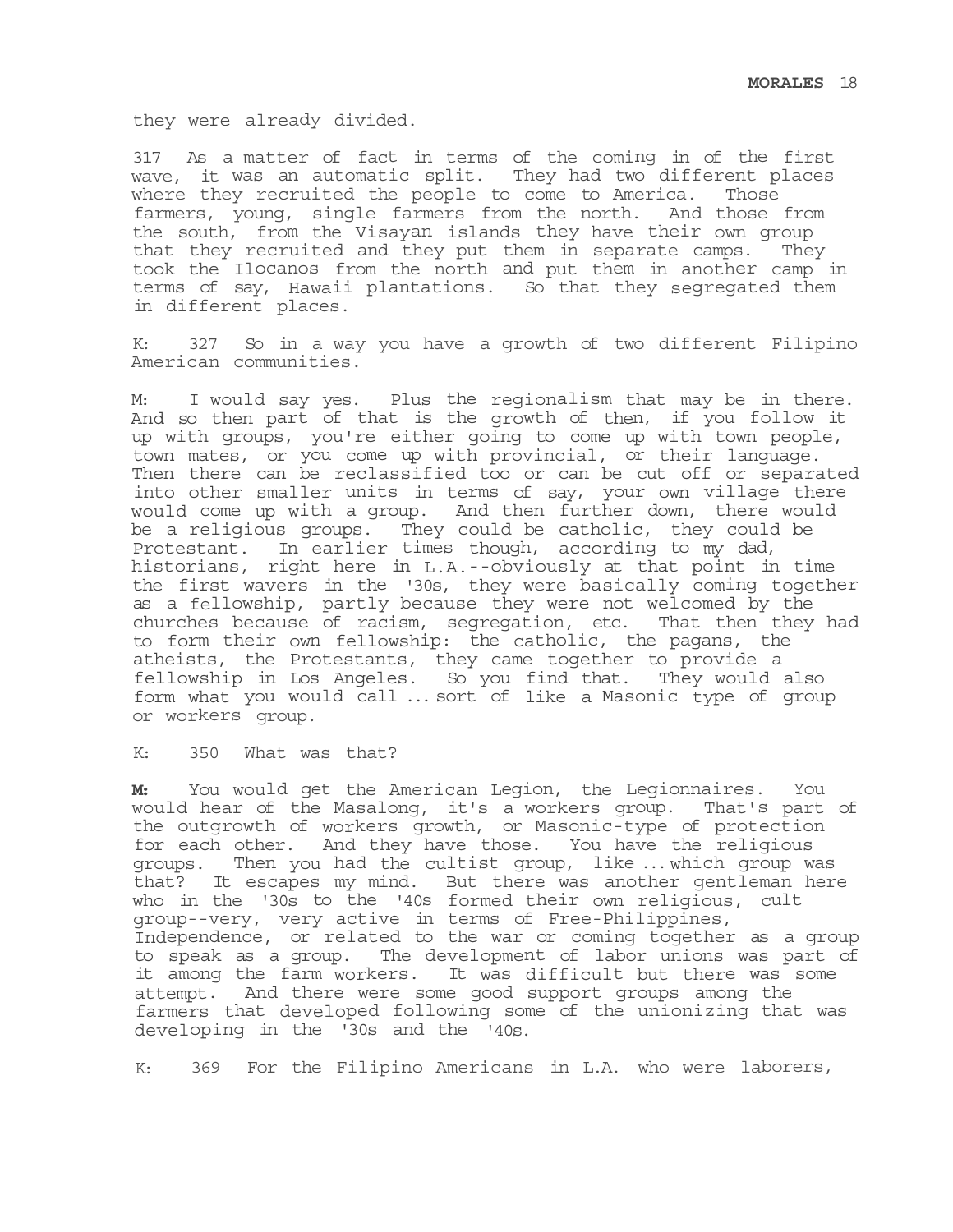what areas and what kinds of crops were they farming?

M: You get a great deal of the farm workers--and that's the majority of them, were either moving from one place to another from Imperial Valley to Delano to Stockton to Salinas, and they would be doing the different, whatever is seasonal. If it's cabbage, is it for the tomatoes, is it for the grapes, is it celery time, the fruit, walnut. They go to Washington for the apples. Then some of them would move to Alaska to the fisheries.

K: 383 So it was migrant laborers.

**M:** A lot of them were migrant. And they would be controlled by certain ... the structure, and some of the leaders maybe, and even controllers or managers would be Filipinos, but basically it would be non-Filipinos. But they would go from one place to another. I would say they were migratory people. An expression that I used hear "catch them bus"--about catching the buses all the time, "catch them bus," or the train. They move from one place to another. And some would go as a group. And usually the Ilocanos will be in the same region all the time, the Visayans would be another region. Then they come to L.A., they fight each other in the taxi dance halls.

K: And they do what?

M: They fight each other in the taxi dance halls over the women or the dances or the other things happening in town. They had their own gangs for self-protection in the Main Street, Fifth Street--that's a story in itself.

K: so they would live sort of in the same area, but then within that area maybe there would be a dance hall, and then they'd have their different cliques kind of.

**M:** They would patronize certain taxi dance halls. In L.A. alone in the '30s to the '40s there were about eleven taxi dance halls.

K: And when you came here, were some of those still existing?

**M:** A couple.

K: Did you go to them?

M: Not really. We passed through, go by, but never really participated. There's still one more dance hall on Eighth and Main Street. There's a dancing place over there: Dance Land.

K: Was that one of these original?

M: Yeah, one of the original. And it's still there.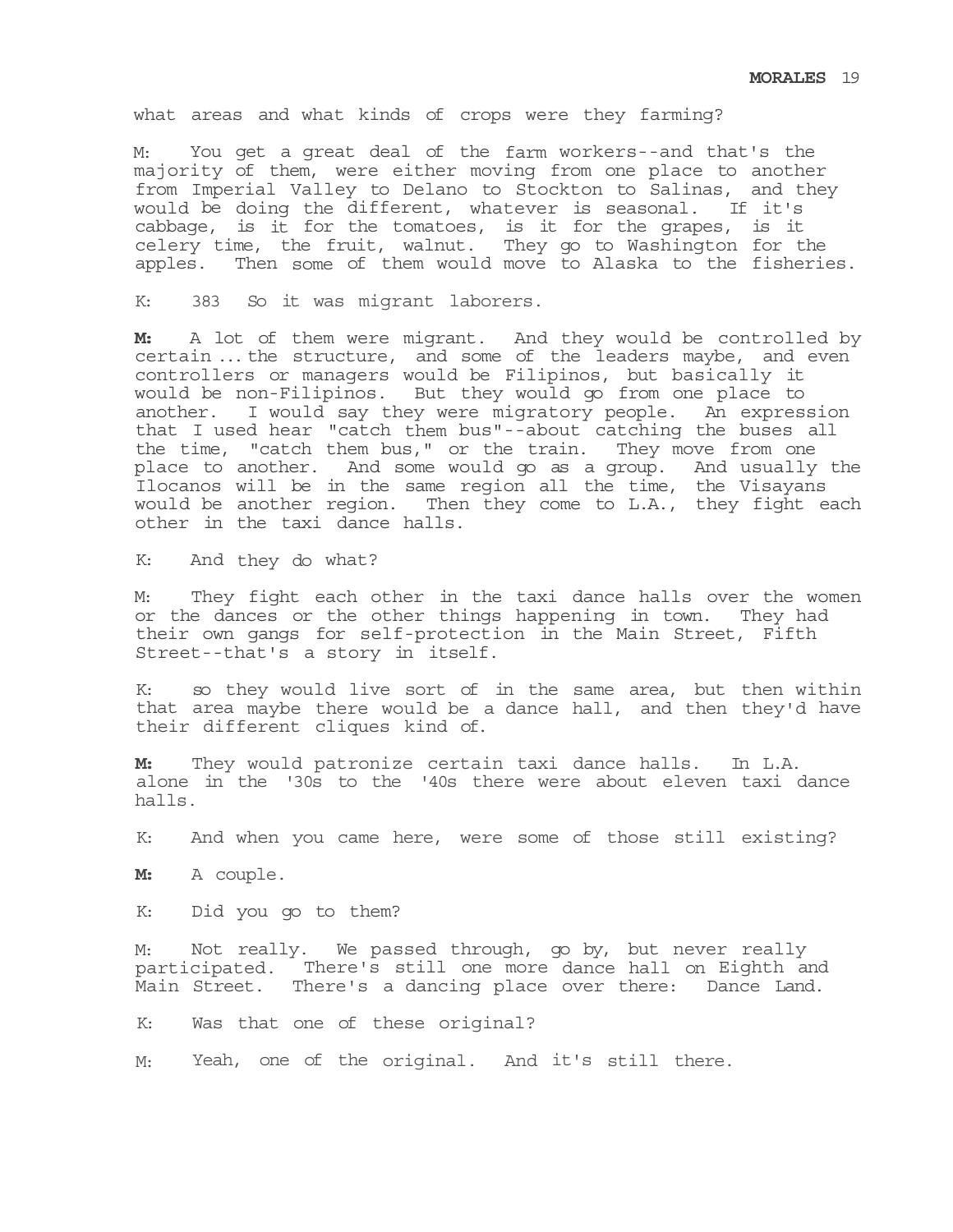K: Is it an important meeting place for Filipino Americans?

M: No. But those were where you find the hundreds and hundreds of the young men of those days, for companionship, for fellowship. Because that's where they were confined to. The gambling places and the taxi dance halls, the take for the Filipinos was 2 million a year--documented by writers like Mcwilliams, Carey McWilliams and all those folks who wrote about the taxi dance halls--up and down the coast.

K: Why were they so popular?

M: Wherever there was a Pilipino laborer, the taxi dance halls and the prostitution and the gambling followed. It was exploitation by whoever--the people in control--to make money off these people. They had no other ... because anti-miscegenation law, because of non-ownership on land, because they cannot live in a certain area, the only place they could hang around for socialization is either the taxi dance halls, the gambling pool halls, the barber shops, the prostitution, and then the church if there's a fellowship. Then, the formation of the laborer or the Masonic group.

K: What kind of activities did the--like you had mentioned the Dimas Alang--?

**M:** 442 A great deal of their fellowship coming together and picnics and protection for their rights, fighting for a place. But obviously at that point in time they didn't really have strong leadership. They were divided, obviously, and that was part of the game plan, I think. I mean, they have more control if they are divided--that kind of a thing. So you move them around quickly so they have different pit bosses, labor organiz- they were not even allowed to go into labor unions. They had to form their own labor union activities as farm workers or domestic workers.

K: So when you came in the '50s, what do you remember as some of the very important events in the Pilipino American community?

M: Besides the church, the picnics. And vivid is the July 4th picnics.

K: Who would sponsor those?

M: Dimas Alang or the Legionarios [del Trabajo] combined with the new leadership developing in what you would call the Pilipino community of Los Angeles for instance.

K: At FACLA you mean?

M: Before FACLA, there were in Main Street, Bunker Hill, that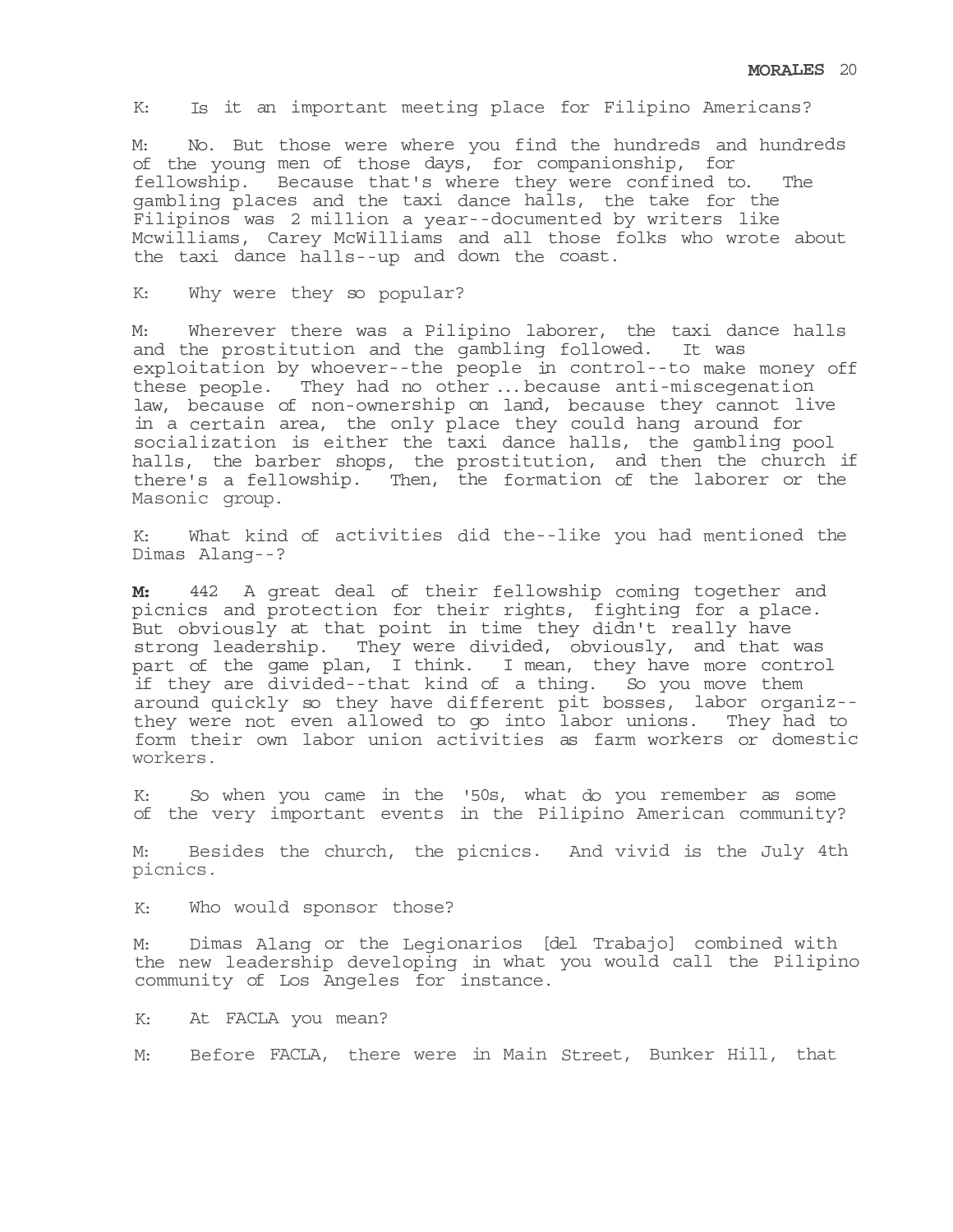was City Hall. I remember the dance hall we used to go around and we used to call it the Bunker Hill Filipino Hall. And it's right by Bunker Hill, 500 block, right by the freeway, not to far from the west side of Grand. It's now empty. It's an empty lot. I was just there the other day, took some pictures. It's really empty. And that used to be our dance hall. The Pilipino community was over there. There's a bar, there's band, there's dancing every weekend. We would hang around there. Three blocks away, the other side, Temple and Figueroa, would be the Pilipino stores, the barber shop, the pool hall. I think there was one taxi dance hall there in the back maybe. And then the grocery store, the restaurant, and the barber shops. And that's where we used to hang around. So every weekend I would go over there to eat either at Morong Cafe or the Traveller's Restaurant. Both of them are all gone. They all disappeared. I think they ended in the '80s.

530 Community events and places -- in **E.L.A.** park on Soto behind General Hospital -- picnic place, basketball, sipa ball -- Filipino basketball team called Coconut - played teams in Delano, Bakersfield, Stockton, Salinas -- Filipino Basketball League organized it -- Filipino Alumni groups -- Philippine Trojans Club had monthly meetings, dances, cultural shows for community, school and selves

K: 545 We talked a little bit about how especially with the earlier immigrant were mostly men. By the '50s, were there many Pilipinas?

M: I would say probably there were more than what the old timers had, but still very few.

K: And how did that affect the growth of the Filipino American community in L.A.?

M: The inter-marriage with either Anglo, Hispanic group, that was already the pattern, that would be continuing. And there was a great deal of rivalry. And I remember those days, we had a group--we had our own "barkada," or our own little gang--it's not a gang, but we call it "barkada," the group of young Pilipinos who sort of hang around. And I remember visiting some families of some girls who grew up here, were born here, and there would be 5,6 of us going to the same house just visiting. Maybe one or two are interested. The rest of us, we just go for the company and for the fellowship. And we would be accommodated without any problem. And we would go by pack.

K: So how would it be decided ... I mean was there a formal way?

M: Not really. I think it's more whoever said it first, "I'm interested," or "I'm after her. I would like to know more about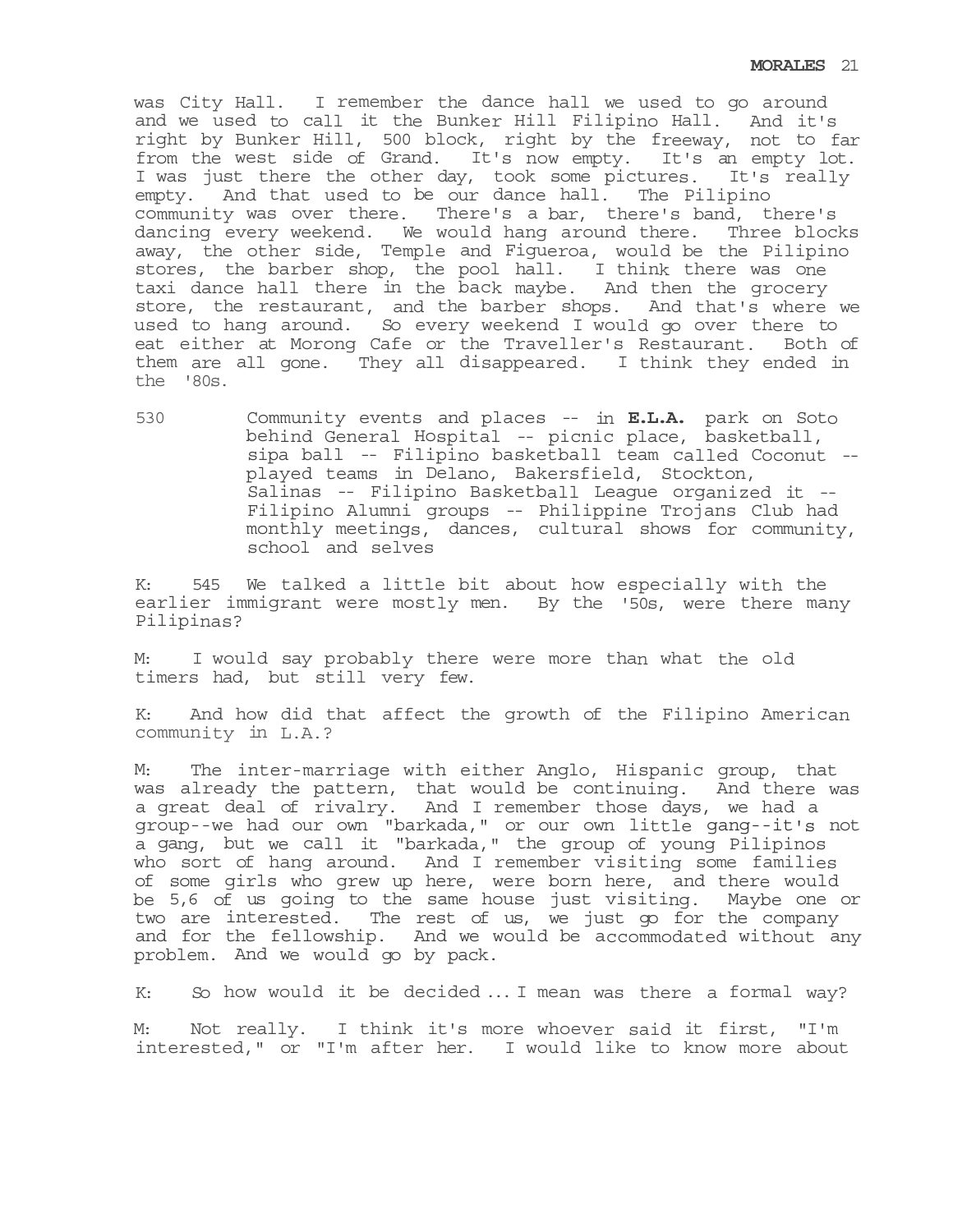her"-communication. So then just everybody just leave it alone. Your turn will come next. And a lot of the going to Bunker Hill Dance Hall was part of that; hopefully to identify some young Pilipina coming in there. And one of the key things that they used to do, and that was money making, and it's always been perpetrated, is what they call the Miss Philippines. so that's part of the yearly activity. So there would be then the coming together of some of the older folks finding out the youngest daughter around, then they would solicit or ask the parents. The parents is really the one who makes the decision and say "yeah, O.K., she's going to be a candidate for Miss Philippines." Then you have five, six of them. Then there would be dances so that wherever you go each one can have their own dance; maybe this Friday's going to be Janet's evening, so all the money that's collected will go to her. And then the dances goes and then we would have what you call a dance raffle where you would dance-- "O.K. this is 50 cents a dance," so 50 cents a dance for two minutes, you dance. And then they may raise the ante or they may say "O.K., highest bidder." And they do that. That happens as part of the fund raising. The girls and the parents get a cut to pay for the expenses and the clothes and whatever. Usually whoever gets the most money becomes the queen and the second is the runner up. And we used to do that. I mean that's one of the things we used to do is follow the girls. If they went to Delano, we would be driving all the way to Delano, take the bus, whatever. They go to Stockton and dance over there, and they go to the farm in Riverside or Pomona, we would go there, follow them. Like I said, the people that are going there is going after the older folks. And the older folks like the young people obviously, and they like the young girls, and so this was their socialization because there were no other women unless they go to a taxi dance hall or the house of prostitution.

K: 628 Sort of in that context, the Miss Philippines, social and the institution of the Miss Philippines contest became very important. So due to that context of there not being many Pilipinas here--

M: It's like I said, it's related to the socialization. It's also part of the value system of the women, status of the women. And the thing is, there's a lot of negative to that also because then you"re really exploiting the young people: the women, the girls. I remember some of the girls who hated to dance with the older folks: "Why do I have to do this?" But the parents would say "You gotta go dance." So they dance (laughs), but very unhappy about the whole thing but they have to go through with it and do that. But it was part socialization for some of us. It's exploitation in some ways. It was for the community because, see, the money goes for the community and then to development also. The fruit and labor of the Miss Philippines contests of the younger ones, earlier times, is the FACLA. The money bought FACLA. so that's--you can say "What were the goodness?" And if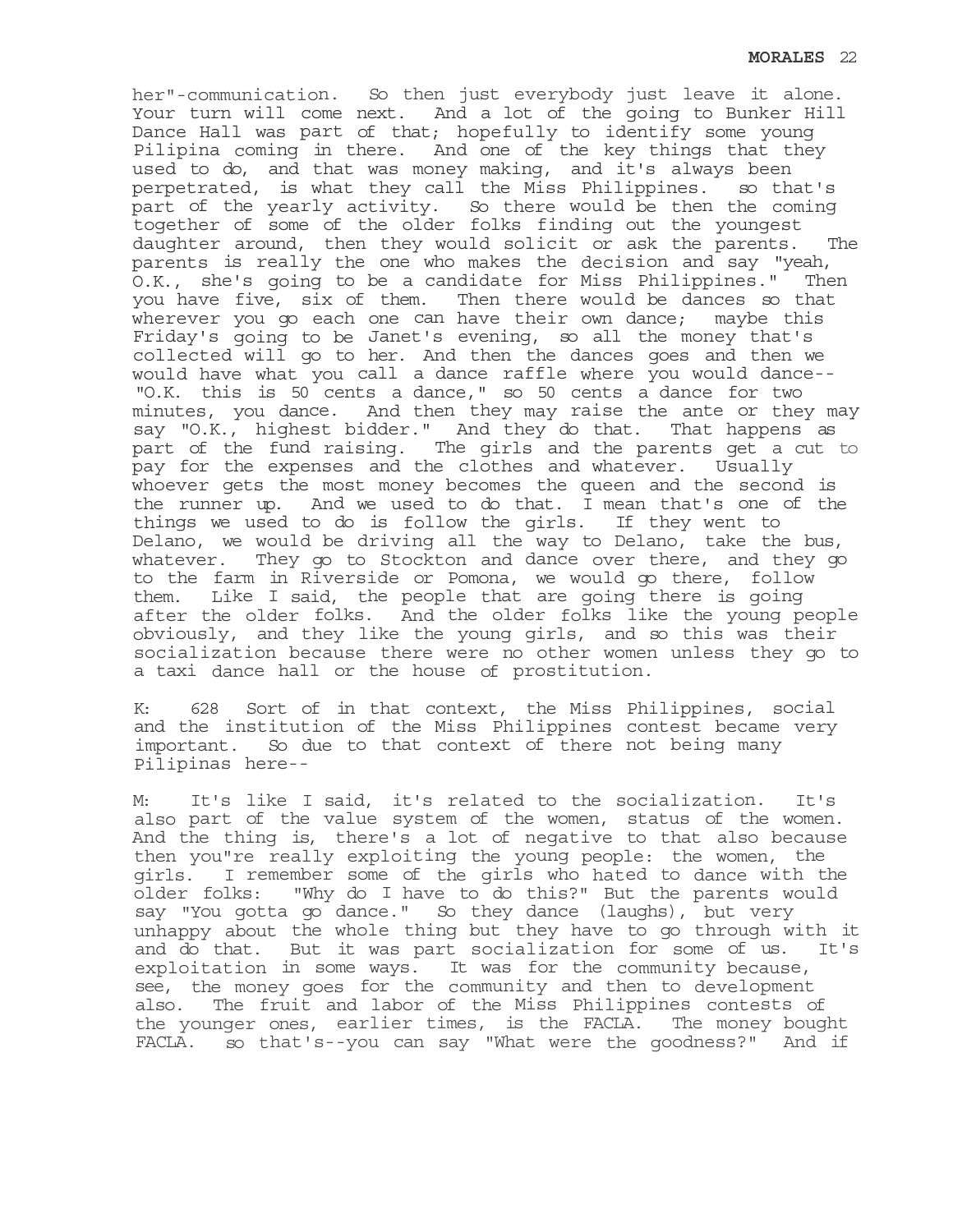you go into FACLA--I don't know if you saw that they still have it--you see all the Miss Philippiness, the pictures. They're the one who really--those older folks, that was their money and their energy, their vision.

K: 663 So the Miss Philippiness were from really from the L.A. community, not imported from--?

M: Yeah. Now there are others. Now it's getting bigger: Miss This, Miss That, Miss That.

K: Oh, so it's still a big deal.

**M:** It's a big deal. Big money making, big socialization activity. Like I said, there's some exploitation to it.

- 672 Role of women -- high social status in Philippines pre-Hispanic history -- women were priestesses, faith healers -- president today (Aquino) -- Spanish pushed them back to kitchen, altar, bedroom, convent for 350 years -- Americanization tries to reverse it -- after WWII women into politics and education -- women are more educated than men -- women hold purse strings of household
- K: 740 Have there been women's organizations here in L.A.?

**M:** Pretty strong. One of the strongest organizations is the Philippine Women's Club.

743 End of PT.2-SIDE **A, TAPE** 2

# **PT.2**

**SIDE B, TAPE 2** 

000 Silence

002 Philippine Women's Club -- women strong in community - strong leaders -- they are professionals

K: 011 When did you meet your wife?

**M:** In the Bunker Hill Dance Hall. That's back in '56? I guess '56. Yeah, because I went into the Army in '57. '56, '57, '58- so the early part of '55, I guess--the latter part of '55. And we met through a Miss Philippiness dance. Her sister was running as one of the new candidates. So that's how we met. And that's why I was saying all of the guys hang around there, over there and that's where we meet them. Then the sister--friend of mine was very interested in this younger sister. And so we got introduced there in the dance floor. And then from there we visited and then I went into the army. so just through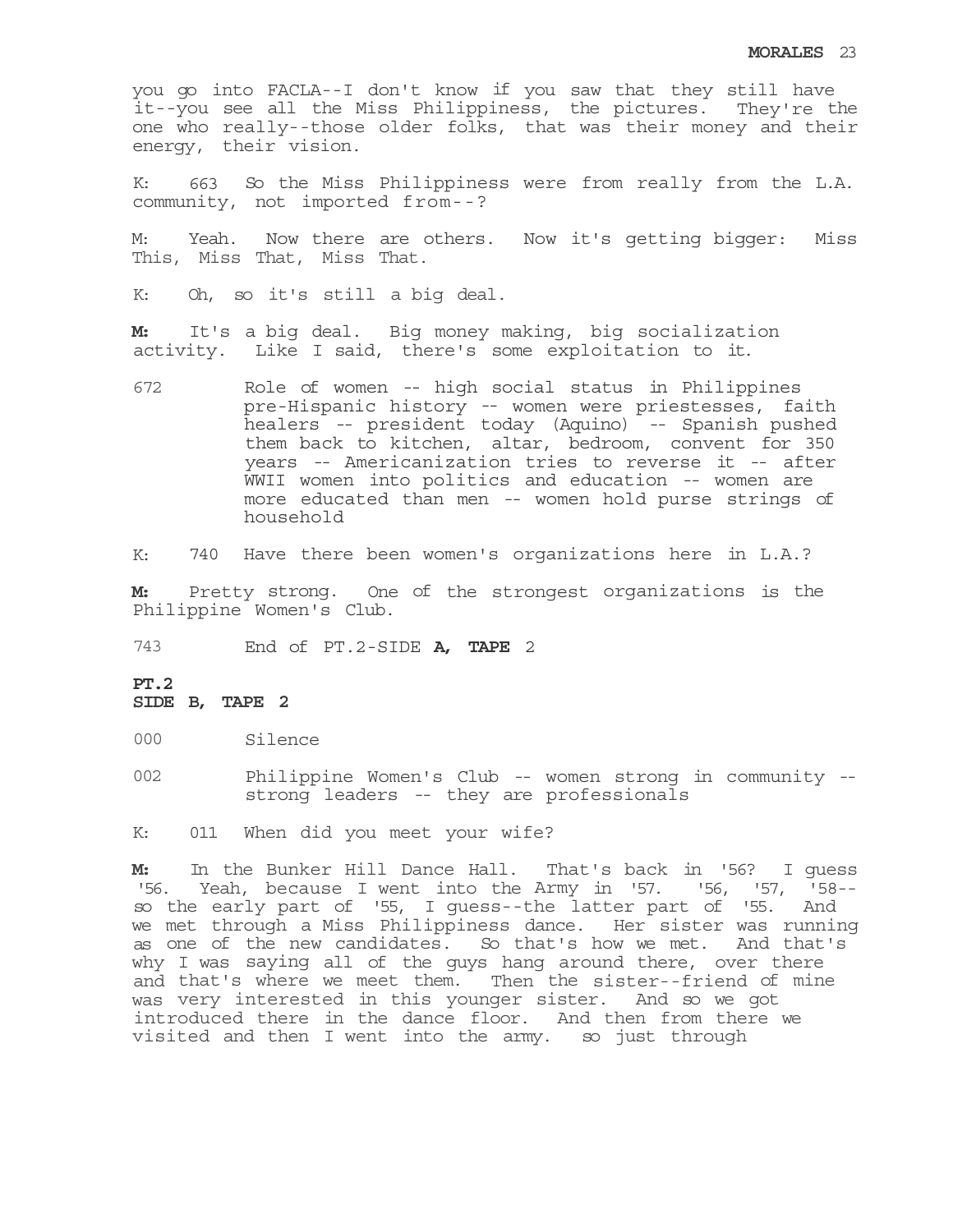correspondence and visiting we sort of stayed together. Before that there were a lot of other young girls around that we ran around with. Being honest, the mother was one of the taxi dancers. Her father married a Chicana who hanged around in the taxi dance hall in the '30s. And a lot of the Filipino old timers married a lot of the taxi dancers.

Now the taxi dance halls, two or three different kinds of women that go there: One by necessity, one is for obviously for sexual exploitation, and other it's just "Hey, I've got to earn a living." My understanding is my mother-in-law and her sister had to earn a living. This was the depression, they've got to earn a living. So the taxi dance hall was convenient. I think she was only 14--14 or 15. So my father was probably in his 20s and decided "Hey, this is not the place for her," and they got married and had several children. But that was part of that. And that's not the only one, a lot of people we know---

K: 037 And his--your wife's mother was a Chicana.

M: Chicana/Indian. A Mexican Indian. They just moved here, I think, from Albuquerque, New Mexico or something.

K: And how many children do you have?

M: And by the way, because of the anti-miscegenation laws, they did not get married in L.A. It was against the law. They married in Tijuana.

K: Did many people go to Tijuana or did they just go anywhere out state?

M: Yeah. Tijuana, Mexico, New Mexico, Arizona, I think it was allowable. Idaho. Certain places that that was allowed. But as I understand it they went to Tijuana. Interestingly enough, my wife and the family never knew that. It was only the last few years of my dad--father-in-law--who finally when we started asking questions: "By the way, how did you meet--?" They never shared. "Well, you never asked. I didn't know you were interested." That kind of thing. They never talked about some of that. And there were a lot of struggles and sad stories of the old timers, the early pioneers because they faced so much racism, anti-miscegenation law--

K: 054 What were the other laws--

M: --social and political. They cannot own property, they cannot marry whites--anti-miscegenation--they cannot live in certain areas, they cannot vote. They were nationals. That's what the old timers faced. So the second generation began to feel that. And interestingly enough, one of the key things from the old timers is they would not put a lot of emphasis on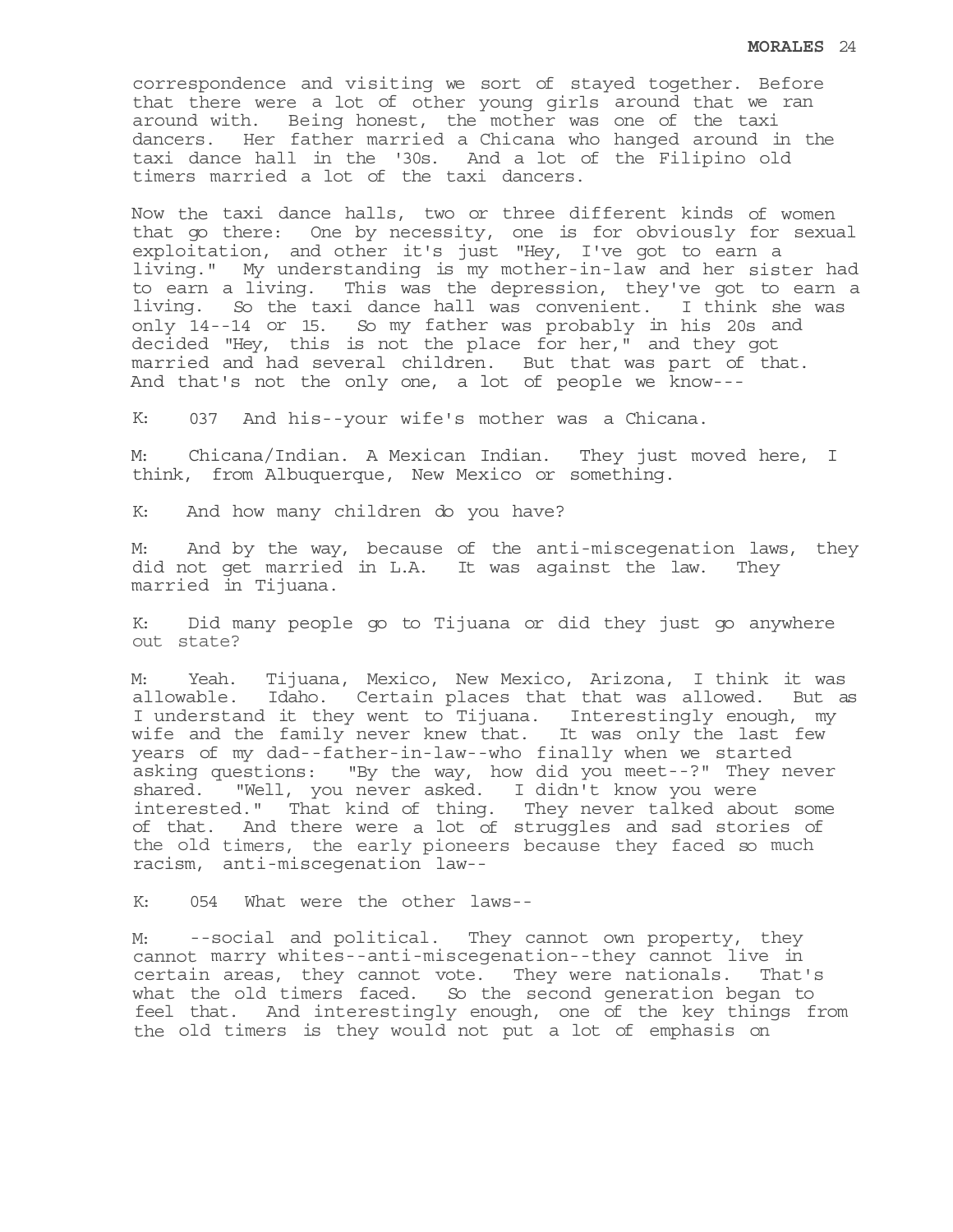education, while education in the Philippines is education, a big one and always you've got to move up through education. Here, it was the opposite. They said "Forget it. You're not going to move up here. Don't bother to go to college or go to school." And a great deal of the second generation did not go to school. They finished high school and they go to work.

K: I wonder why that was.

M: Again, discouragement by the parents or not enough support: "Education is not enough." It might be related to whatever the messages the Pilipino received in terms of "We're not going to be here. We're here as a sojourner and we came here to make money then we're going to go back." Those kind of things. "You will not advance." Many of the old timers and the pensionados, and those students who came as students who stayed never got any decent job--because they were promised or at least through their education ... They may have B.A. 's, masters, or even Ph.D. 's but they could not really get any kind of decent job in the '40s and the '50s. so they discouraged that. So some of the second generation, like us, some of them went into the army, and then out of the army, G.I. Bill. Many of them went through like that.

K: You had already gone to college before the army.

M: Yeah.

K: 079 Could you go back on the G.I. Bill?

M: No, I didn't need it. Already done. I could use it if I wanted to ... I used some of my money to buy a house. so those are some of the by-product of what was happening, the condition.

K: Where did you buy your house when you came back out of the army?

M: When I finally bought a house, it was through a Pilipino real estate (agent) who knew the place that I should buy a house without any problem.

K: What year was this?

M: This goes back to ... middle '60s maybe or late '60s.

K: When you say there wasn't any problem, what do you mean?

M: In buying property for Pilipino's in that area. So he knew where it was safe to buy or get it. He was really a good real estate person who did everything that we should be able to get it without any problem, financially as well as not running into racism or other kind of--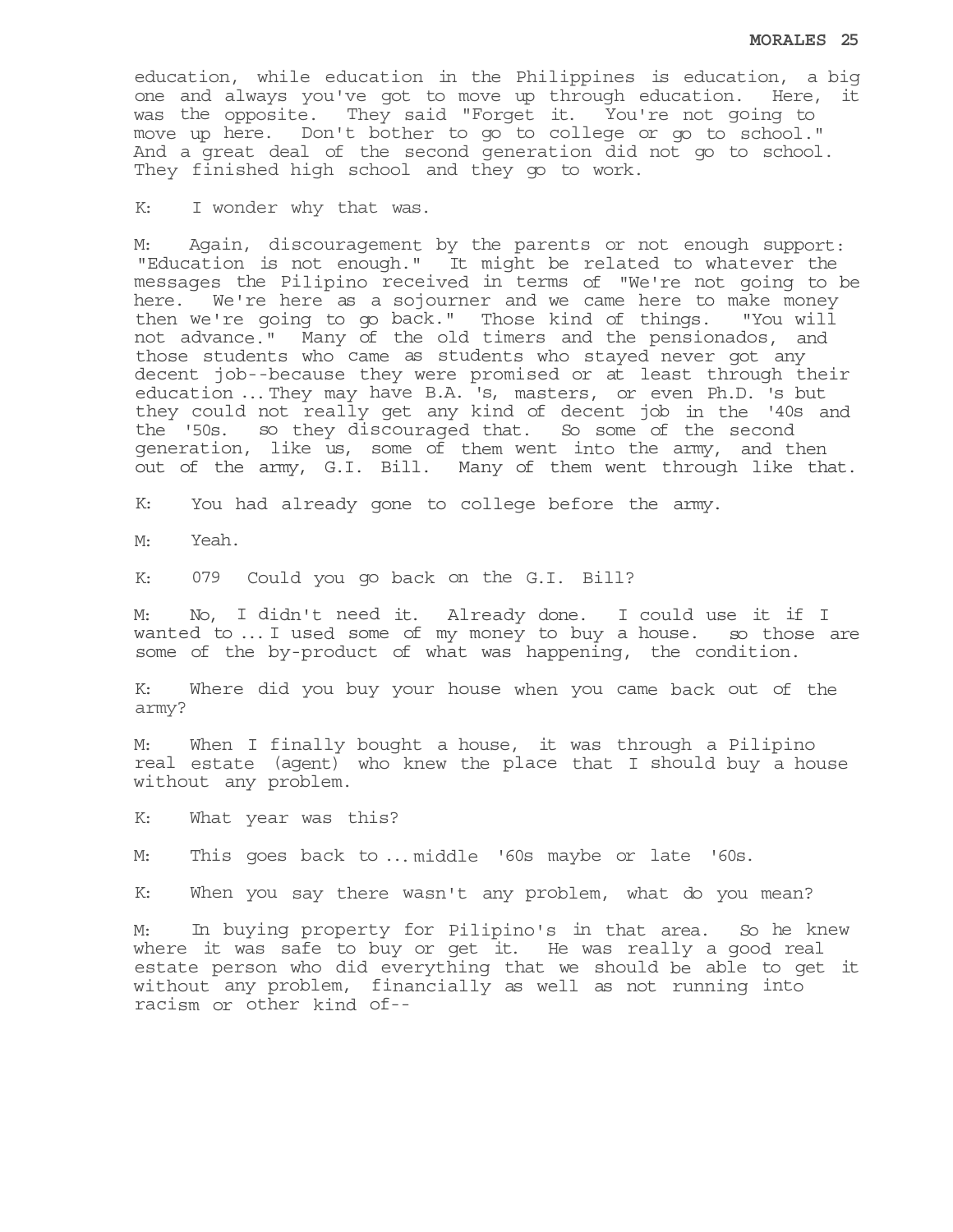K: --so what area is that?

M: It ended up towards Gardena. Yeah, that was Gardena. The edge of Gardena, north Gardena side.

K: so there were obviously still problems in the late '60s. You know you're saying to know the right place to buy the house ... What were those problems and where did that exist?

M: I don't know the specific places but I could guess. I think if I said at that point in time "I want to buy a house in Palos Verdes," he probably would say "Forget it. Don't go that direction."

K: Well, that was against the law at that point, so what were the ways that people kept others out? It was against the law because the house law situation.

M: It was subtle. Very subtle.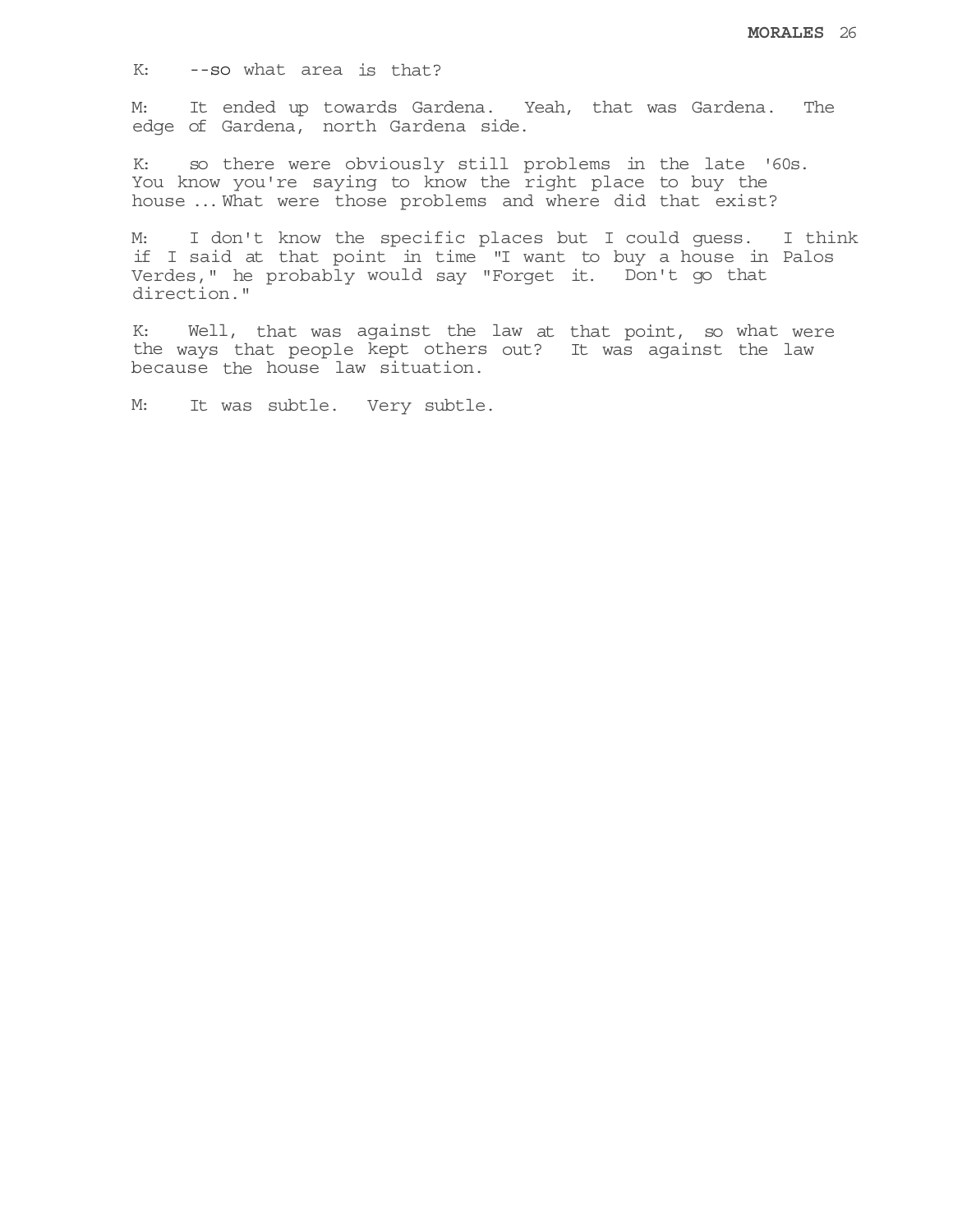K: 107 So what would a typical experience be.

M: What I heard is that they would contact other real estate people who say "Where is this place that we should be selling this property to these people?" And they would ask the question "What is their ethnicity, nationality?" and things like that. And they already know. There's a respect for one another as I understand. So they would say "Hey, don't go there. Show them these other places rather than this place, even if they say they like that." I think the subtlety of it is this: "I think you will feel more comfortable in this particular place rather than in that area. And then you'll get the hint already that you're not welcome there. And so we say  $n \in \mathbb{N}$ ., that's fine."

Another point ... some of us, although there was demonstration, fair housing law, etc., didn't really come out to, as individuals, to completely oppose it. Because we know ... then we were not connected to the fair housing people or groups or lawyers or anything. so that as individuals we just accepted it. I just accepted it.

K: Would the general feeling be "Well, I don't want to live somewhere where my neighbors don't talk to me." Would that be part of the feeling? Like "I want to live somewhere where I'm going to feel comfortable."

M: --feel comfortable, and there are people there--I know some of the people, there are Pilipinos over there. That's how we would say it. Interestingly enough we moved to a place where there was integration. That was integration; the concept of integration: "Hey I'd like to be in that neighborhood because there's a lot of other people." A few years later, everybody left.

K: 131 Why?

M: Call it what you want.

K: Are you still there? You're still there.

M: I'm still there. Now it's all black. When we went there they said "Oh this is a nice neighborhood. we have everybody here." But within five, six years, everybody left. we bought it from a white person. Every(?) property we bought, twice we moved. Same thing. This is interesting. And you we used to brag about it "Oh I live in an integrated neighborhood." This is in the '60s and '70s. Lo and behold, the next thing we know is everybody is selling including the Filipinos. Then again the comment is "Hey, it's getting to be integrated here. We're moving out." I said "Good luck." We stayed.

Some of the people did not move too far either, maybe about 1/4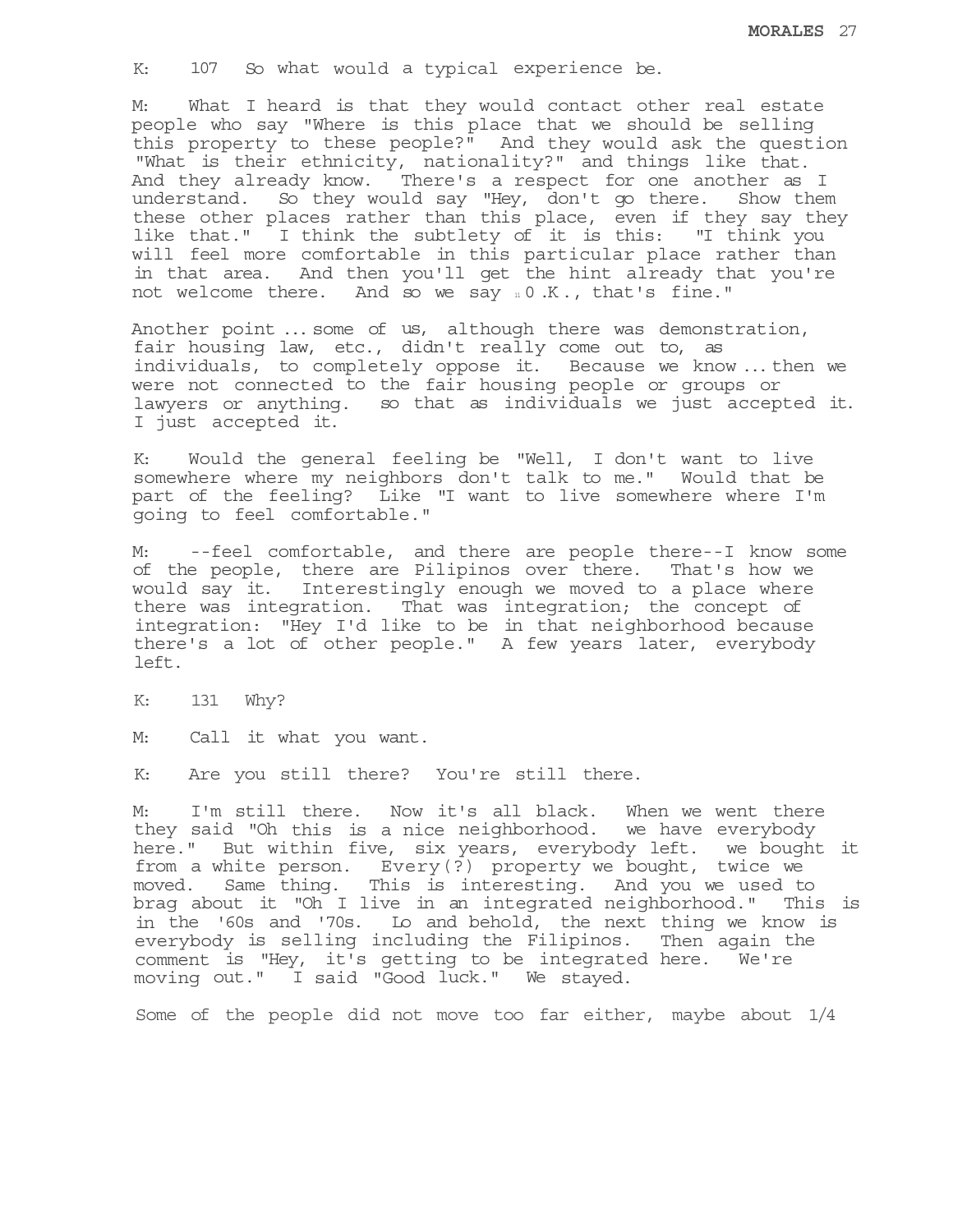mile, but then it's a different neighborhood altogether. So even at this point, that point in time, you see it. so I said "Oh, O.K." But what are you going to do. People have the right to move. And some of our Japanese friends who were over there said **"Why** don't you guys go with us over there. There's a nice place. "Oh really?" I said, "You're just chasing the rainbow." so that's part of the experience. So my children grew up in a fairly integrated neighborhood that changes quickly too.

- 150 Fair Housing Movement in 1970s -- Royal became involved -- advocacy for integration and fair housing -- some of their projects were successful -- more need at present for integrated communities -- without that you have "dis- integration" -- Royal's children went to public schools -- a lot of isolation of ethnic groups in L.A. -- key is to find a way to come together -- was present in the 1970s but it was lost due to poor leadership and overwhelming contemporary problems
- 242 Poor leadership was cause of riots -- no education, etc.
- 250 Philippine or Manilla town situation -- Union st., Temple St., Alvarado St., Beverly Blvd. area known as Philippine Town -- in enclaves like Eagle Rock or Cerritos there are active Filipino communities Carson has Filipinos on the City Council
- 310 Greatest challenges in the Filipino American community gaining political and business participation Corsillios in the catholic Church could be strong structure in the community -- FACLA is not effective due to poor leadership -- high drop out of Filipino American college students -- Royal is involved with students as a support to encourage them -- creating a campus-community connection -- students call him "Uncle Roy" -- works as a mentor/role model -- students have their own student support group at UCLA -- students are in search of their identity -- in the 1980s they all wanted to be yuppies
- 406 Royal teaches the Filipino American Experience at Cerritos Community College -- in the winter he'll be teaching at UCLA again -- teaches twice a year there has many students -- he takes students on community tour to churches, stores, FACLA, historical sites and end at a Filipino Restaurant
- 456 General population in L.A. not aware of Filipino American community -- L.A. Times gives them good coverage -- growing exposure in the media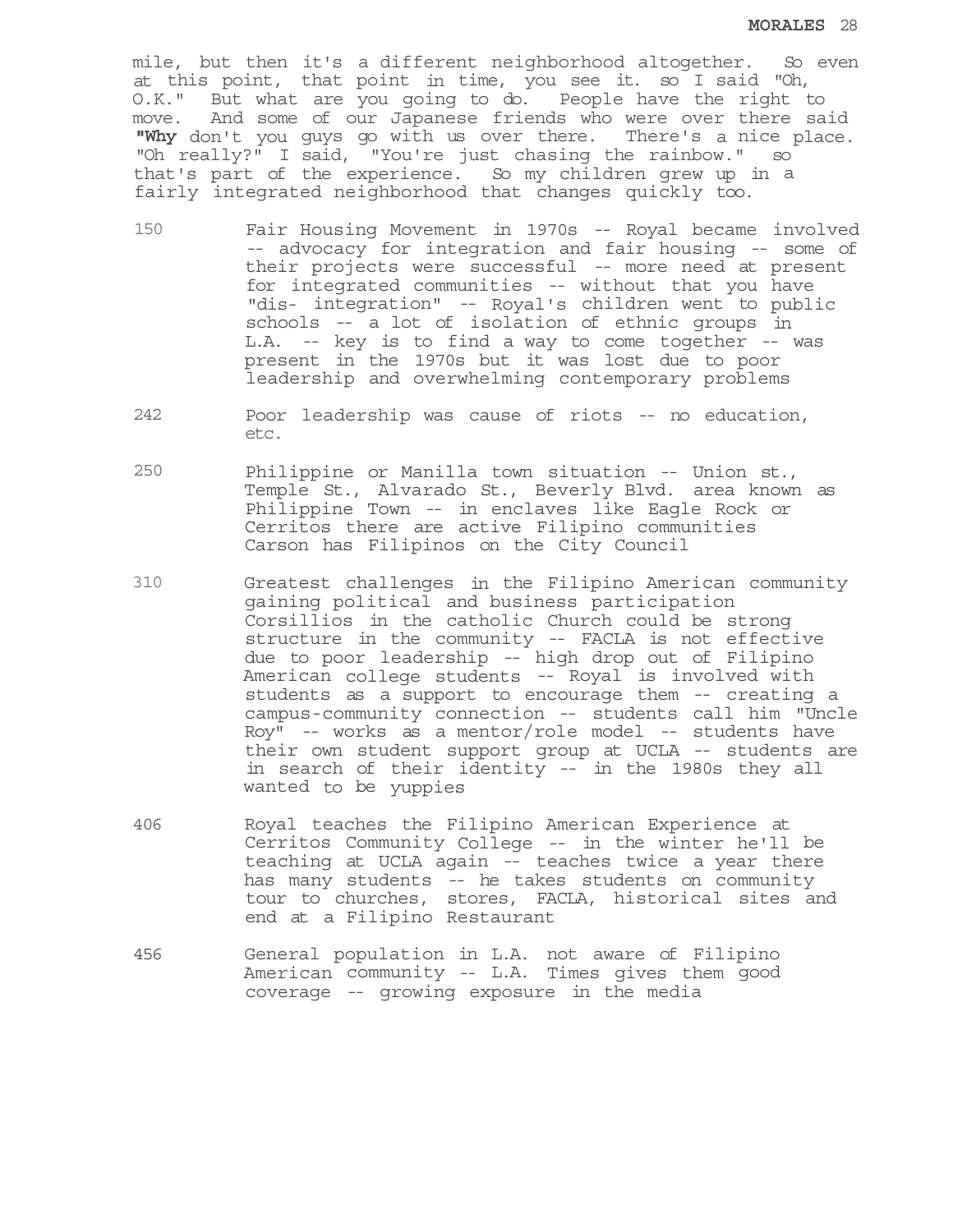470 Present work at Refugee Service Center in Alcohol Program for Asian Americans -- statewide training teaching university classes -- Refugee Service center purpose -- specifically for newer S.E. Asian immigrants -- created through supervisor Edelman -- center was one of first in the country -- funded by the county includes services for the elderly and for youth

K: 533 What would you say some of the similarities and differences are from the experience of when you first came- actually you're second time coming to the United States in the 1950s, when you came here to live--and immigrants arriving now from the Philippines and also other places?

M: 541 Well, I think the big difference is in my time we didn't really have the immigrant waves. It was more a few immigrants coming in. So it's less intense. My purpose was educational basically, not so much an economic thing, although in the end it's economic. While now you have so many waves. And there's a high and numerous number of immigrants coming in all at once. So that the community is saturated with various immigrants as well as refugees. And the refugees have a different status because they are refugees--they are exiled for political reasons. They can't go home. And there's a different---they were forced into it, they didn't really want to come here, but--

K: 561 --like the Hmong--

M: --like the Hmong, or the Cambodian, or the Vietnamese. And so are the others that are now coming in from other parts of the world. so that makes it a lot different.

Then you have the reaction of the community now of the immigrant/aliens. And I think there is more reaction now. I'm talking about this decade in regards to the number and the saturation of the big cities with new immigrants. And I think that is really a difficult one for the system, the city--whether it's the city, county, or the state government to handle it- they're not prepared--or businesses. So it's difficult. Then you have high unemployment plus we're in a depression, recession- -who's ever definition--economic slump. And then you have some reactionaries who are coming down who are going to start blaming the immigrant. So that's the difference: The number and the diversity of culture, language, education, whatever background.

Pilipino immigrants are basically the "educational elite" of the Philippines coming here for economic reasons.

K: 593 so it's a different situation.

M: Very different. Facing a lot of problems. Then you have the undocumented corning in who's hiding under--going into the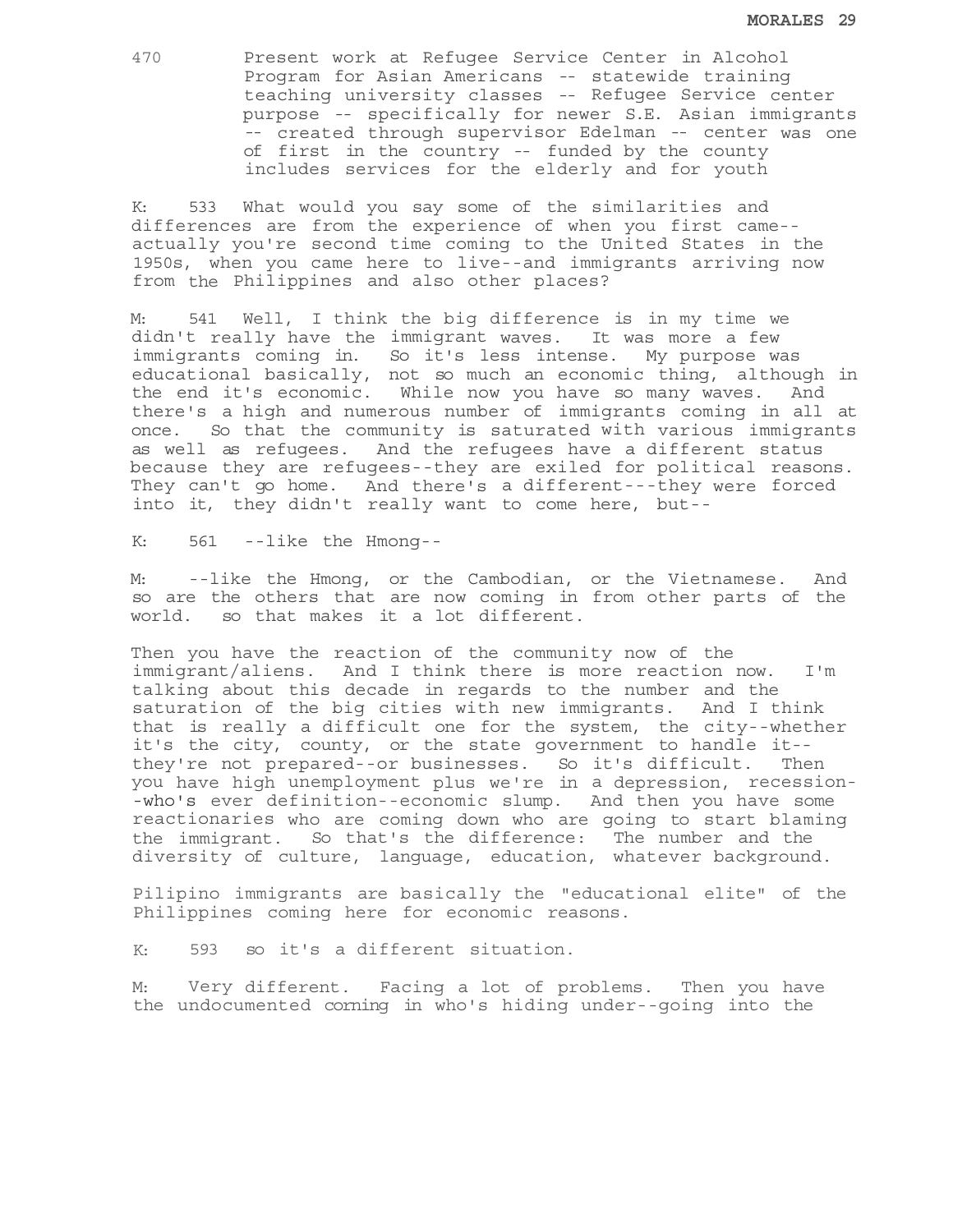economy, participating in a lot of things, but they're under cover. These are some of the people that are playing the hide and seek game, and that's also causing a lot of turmoil within the community. And exploitation. I know for sure a lot of Pilipinos exploiting other Pilipinos because of their own status as undocumented. And so it makes it difficult for some of them. And doesn't matter if they were very well educated--doctors, or lawyers, or whatever their credentials from the Philippines--if they don't have the documents, they're going to be caught with the stress of trying to hide. Hide and seek.

And for the newer ones, even those who are legal, again the issue of re-education, re-orientation, and they may face unemployment or lack of employment, and causing some problems with their own self and their own status and their direction. And it's growing. I understand that in L.A. County last year we had about at least 25,000 Pilipinos came to L.A.

K: 625 What would you say you're greatest successes have been in your life?

M: (laughs) Well, I made it through the struggle. so I would say comfortable, family, and able to at least do some impact with some creative things, new things in the community, advocacy, and being able to develop some programs for the community. In terms of specific services is the development of SIPA, search to Involve Pilipino Americans, youth program.

K: 640 You were there?

M: Yeah, we were there back in the '70s. We were the few who said "You're not going to make it. It's difficult." But they were the second generation who put it together. It was a combination of those born, raised in the Philippines and second generation here. And I think that was good. So in a sense, some of us at that point in time, in the '70s started saying "Hey, let's respond to some of the community youth problems." The other one, I would say, is the organizing, participation with the Coalition of Asian American and Pacific Islander groups, including the development of this. We're very supportive of it. They have the Asian Pacific Planning Council, still going on, pretty active, a strong force in the community. I was part of that too. Asian American Education Commission, we were there. Asian American Studies, UCLA, development there from ground zero to the current things they've got and then the continuation of the Pilipino American class. Of course I tried to take some pride in the continuation role of the Filipino Christian Church. I was part of it in the earlier times, survived as a student through it, married through it, still there, my children go there, and still moving.

K: so many of the photos that we documented, a lot of the